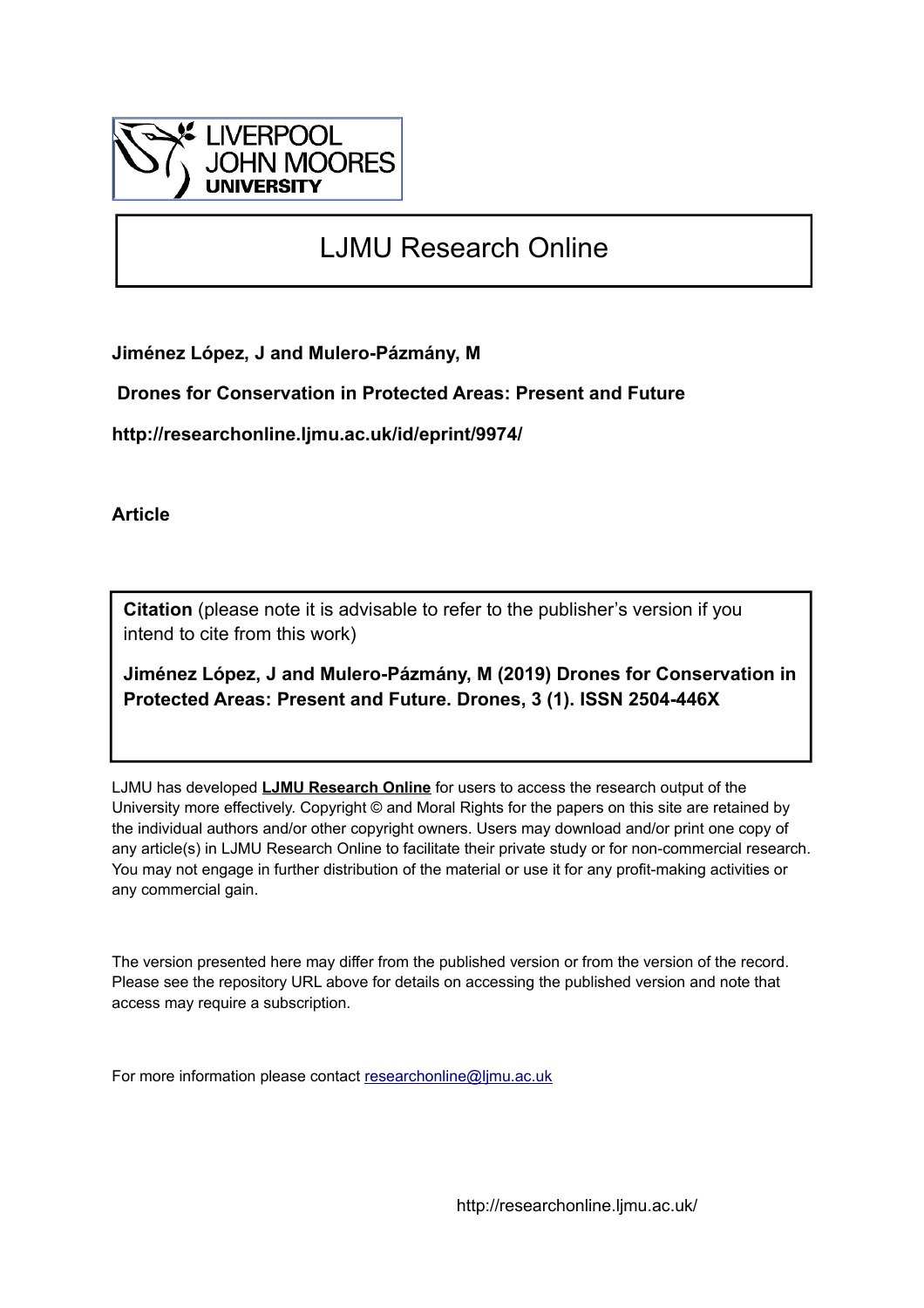

*Review*



# **Drones for Conservation in Protected Areas: Present and Future**

# **Jesús Jiménez López 1,\* and Margarita Mulero-Pázmány 2,\***

- <sup>1</sup> MARE—Marine and Environmental Sciences Centre, Quinta do Lorde Marina, Sítio da Piedade, 9200-044 Caniçal, Madeira Island, Portugal
- <sup>2</sup> School of Natural Sciences and Psychology, Liverpool John Moores University, Liverpool L3 3AF, UK
- **\*** Correspondence: lopezjimenezjesus@mare-centre.pt (J.J.L.); M.C.MuleroPazmany@ljmu.ac.uk (M.M.-P.)

Received: 30 October 2018; Accepted: 7 January 2019; Published: 9 January 2019



**Abstract:** Park managers call for cost-effective and innovative solutions to handle a wide variety of environmental problems that threaten biodiversity in protected areas. Recently, drones have been called upon to revolutionize conservation and hold great potential to evolve and raise better-informed decisions to assist management. Despite great expectations, the benefits that drones could bring to foster effectiveness remain fundamentally unexplored. To address this gap, we performed a literature review about the use of drones in conservation. We selected a total of 256 studies, of which 99 were carried out in protected areas. We classified the studies in five distinct areas of applications: "wildlife monitoring and management"; "ecosystem monitoring"; "law enforcement"; "ecotourism"; and "environmental management and disaster response". We also identified specific gaps and challenges that would allow for the expansion of critical research or monitoring. Our results support the evidence that drones hold merits to serve conservation actions and reinforce effective management, but multidisciplinary research must resolve the operational and analytical shortcomings that undermine the prospects for drones integration in protected areas.

**Keywords:** protected areas; drones; RPAS; conservation; effective management; biodiversity threats

# **1. Introduction**

Protected areas aim to safeguard biodiversity, preserve ecosystem services and ensure the persistence of natural heritage [\[1\]](#page-12-0). Despite their essential role in conservation, the allocation of resources to cope with an increasing variety of regular activities and unforeseen circumstances remains generally insufficient [\[2\]](#page-12-1), severely affecting overall effectiveness [\[3\]](#page-12-2). Besides, protected areas subjected to international and national agreements must resolve their acquired responsibilities to maintain their legal status [\[4\]](#page-12-3). Hence, there is a demand for cost-effective, versatile and practical initiatives to attend a disparity of requirements to guarantee conservation, including a wide range of natural solutions [\[5\]](#page-12-4), technological advances, and methods or innovative application of existing technologies [\[6\]](#page-12-5).

In the last decade, drones (also known as unmanned aerial systems, remotely piloted aircraft systems, RPAS, UAS, UAV) have been the subject of a growing interest in both the civilian and scientific sphere, and indeed avowed as a new distinct era of remote sensing [\[7\]](#page-12-6) for the study of the environment [\[8\]](#page-12-7). Drones offer a relatively risk-free and low-cost manner to rapidly and systematically observe natural phenomena at high spatio-temporal resolution [\[9\]](#page-12-8). For these reasons, drones have recently become a major trend in wildlife research [\[10,](#page-12-9)[11\]](#page-12-10) and management [\[12–](#page-12-11)[14\]](#page-12-12).

The success of drones can be partially explained by their great flexibility to carry different sensors and devices. The scope of application determines the best combination of aerial platform and payload. Although drones come in many different shapes and sizes, widespread small fixed-wing and rotary-wing aircrafts are frequently used for video and still photography. These consumer grade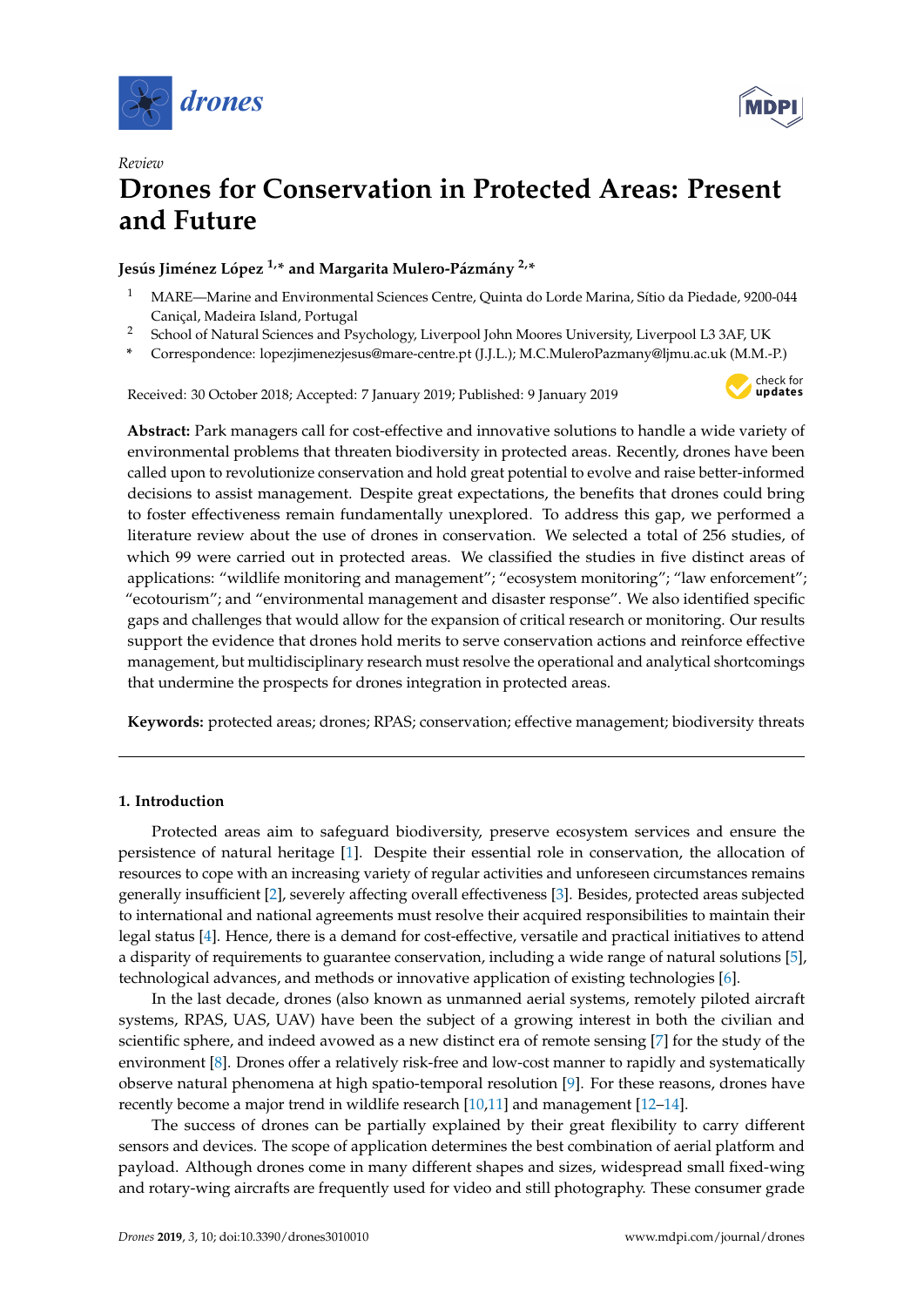drones coupled with lightweight cameras and multispectral sensors can deliver professional mapping drones coupled with lightweight cameras and multispectral sensors can deliver professional solutions at a fraction of a cost than previous photogrammetric techniques. Medium size drones can be equipped with compact thermal vision cameras, hyperspectral sensors and laser scanning<br> $\ddot{a}$ such as LiDAR, with great prospects for wildlife ecology, vegetation studies and forestry applications<br> respectively [\[15–](#page-12-13)[17\]](#page-13-0). Even though visible and multispectral band cameras encompass the most obvious sensing devices, drones can indeed incorporate a diversity of instruments to measure many distinct<br>measure, humidity or air pollution in the many distinct physical quantities such as temperature, humidity or air pollution [\[18\]](#page-13-1). Additionally, large aerial platforms can lift heavier payloads and represent an appropriate solution for integrating complex systems with the capacity to remotely assist sampling, hold cargo or deliver assistance. A brief summary of platforms and sensors is given in Tables [1](#page-2-0) and [2](#page-3-0) (but see [\[19](#page-13-2)[–22\]](#page-13-3) for an in-depth revision). mapping solutions at a fraction of a contraction of a contract techniques. Medium size that the procession of a contraction of a contraction of a contraction of a contraction of a contraction of a contraction of a contract

<span id="page-2-0"></span>

| <b>SIZE</b>                        |                                                     |             |                             |                 |                                               |          |            |                                           |                      |            |                                     |                |                          |            |
|------------------------------------|-----------------------------------------------------|-------------|-----------------------------|-----------------|-----------------------------------------------|----------|------------|-------------------------------------------|----------------------|------------|-------------------------------------|----------------|--------------------------|------------|
| Micro<br>Nano                      |                                                     |             | Mini                        |                 | Small                                         |          |            | Medium                                    |                      | Large      |                                     |                |                          |            |
| $<$ 30 mm<br>30-100 mm             |                                                     |             | 100-300 mm                  |                 |                                               |          | 300-500 mm |                                           |                      | 500 mm-2 m |                                     | >2 m           |                          |            |
|                                    |                                                     |             |                             |                 |                                               |          |            | Maximum Take-Off Weight (MTOW)            |                      |            |                                     |                |                          |            |
| $0.5 - 5$ Kg<br>$< 0.5 \text{ Kg}$ |                                                     |             |                             | $5-25$ Kg       |                                               |          |            | $>25$ Kg                                  |                      |            |                                     |                |                          |            |
|                                    |                                                     |             |                             |                 |                                               |          |            | <b>RANGE</b> (Distance/Type of Operation) |                      |            |                                     |                |                          |            |
|                                    | Close-range < 0.5 miles                             |             |                             |                 | Mid-range 0.5-5 miles                         |          |            |                                           | Long-range 5 > miles |            |                                     |                |                          |            |
|                                    |                                                     |             | Visual Line Of Sight (VLOS) |                 |                                               |          |            | Extended Visual Line Of Sight (EVLOS)     |                      |            | Beyond Visual Line Of Sight (BVLOS) |                |                          |            |
|                                    |                                                     |             |                             |                 |                                               |          |            | <b>WING</b>                               |                      |            |                                     |                |                          |            |
|                                    |                                                     |             |                             | Rotary wing     |                                               |          |            |                                           | Fixed wing           |            |                                     |                |                          |            |
| Single                             |                                                     |             |                             |                 | Multi-Rotor                                   |          |            | Low                                       |                      |            | Mid                                 | High           | Delta                    | Hybrid     |
| Dual                               | Tricopter<br>Quadcopter<br>Hexacopter<br>Octocopter |             |                             |                 | Wing                                          | Wing     | Wing       | Wing                                      | (VTOL)               |            |                                     |                |                          |            |
| rotors                             |                                                     |             |                             |                 |                                               |          |            |                                           |                      |            |                                     |                |                          |            |
|                                    |                                                     |             |                             |                 |                                               |          |            | <b>POWER</b>                              |                      |            |                                     |                |                          |            |
| Electric                           |                                                     |             |                             | Gas             |                                               |          |            | Nitro<br>Solar                            |                      |            |                                     |                |                          |            |
|                                    | <b>ASSEMBLING</b>                                   |             |                             |                 |                                               |          |            |                                           |                      |            |                                     |                |                          |            |
| Ready-To-Fly (RTF)                 |                                                     |             |                             |                 | Bind-N-Fly (BNF)<br>Almost-Ready-to-Fly (ARF) |          |            |                                           |                      |            |                                     |                |                          |            |
| <b>APPLICATIONS</b>                |                                                     |             |                             |                 |                                               |          |            |                                           |                      |            |                                     |                |                          |            |
|                                    | Civil                                               |             |                             | <b>Disaster</b> |                                               |          | Search     |                                           |                      |            |                                     | Natural<br>Law |                          |            |
| Logistics                          |                                                     |             |                             |                 | Relief                                        | Heritage |            | and                                       |                      |            | Precision                           |                |                          |            |
|                                    | Engineering                                         |             |                             |                 |                                               |          |            | Rescue                                    |                      |            | Agriculture                         |                | Enforcement<br>Resources |            |
|                                    |                                                     |             |                             |                 | Industrial                                    |          |            |                                           |                      |            | Disaster                            |                | Aerial                   |            |
| Wildlife                           |                                                     |             | Weather                     |                 |                                               | Leisure  |            | Military                                  |                      |            |                                     |                | Photography              | Archeology |
| Management                         |                                                     | Forecasting |                             |                 | Inspection                                    |          |            |                                           |                      | Relief     |                                     | and Film       |                          |            |

|  |  | Table 1. Classification of drones according to characteristics and applications. |
|--|--|----------------------------------------------------------------------------------|
|  |  |                                                                                  |

of work required to use the drone since acquisition. Note: SIZE, MTOW and RANGE: based on average values (no specific standard/regulation). ASSEMBLING: level

Extracting the differenties of possibilities, it is not surprising that some protected them are adopting drones for various applications. For example, to assist search and rescue [\[23\]](#page-13-4); protect endangered turtles from feral species [\[24\]](#page-13-5); monitoring invasive plant species [\[25\]](#page-13-6); document illegal **Shadingered turned from ferm species** [21], includeing invasive plant species [25]; decument inegation is logging and mining [\[26\]](#page-13-7); wetland management [\[27\]](#page-13-8); anti-poaching [\[28\]](#page-13-9); and marine litter detection [\[29\]](#page-13-10). ingenious methods that target particular conservation actions, such as wildfires firefighting [\[31\]](#page-13-12); whale health monitoring [\[32\]](#page-13-13); disease vectors control [\[33\]](#page-13-14); or seed planting for habitat restoration [\[34\]](#page-13-15). The fast Recently, a team of scientists discovered a biodiversity hotspot using drones [\[30\]](#page-13-11), which could be argued as a convenient procedure to adequately expand protected areas as established by the Aichi Target 11 [\[3\]](#page-12-2). In addition, we are witnessing a continuous development of sophisticated drones and pace of technological advances and novel applications probably exceeded previous expectations, but  $\frac{1}{2}$  singular circumstances that must be  $\mathbf{h}$ Medium 0.5–1kg also gives rise to singular circumstances that must be placed in the context of management. Considering the ample range of possibilities, it is not surprising that some protected areas are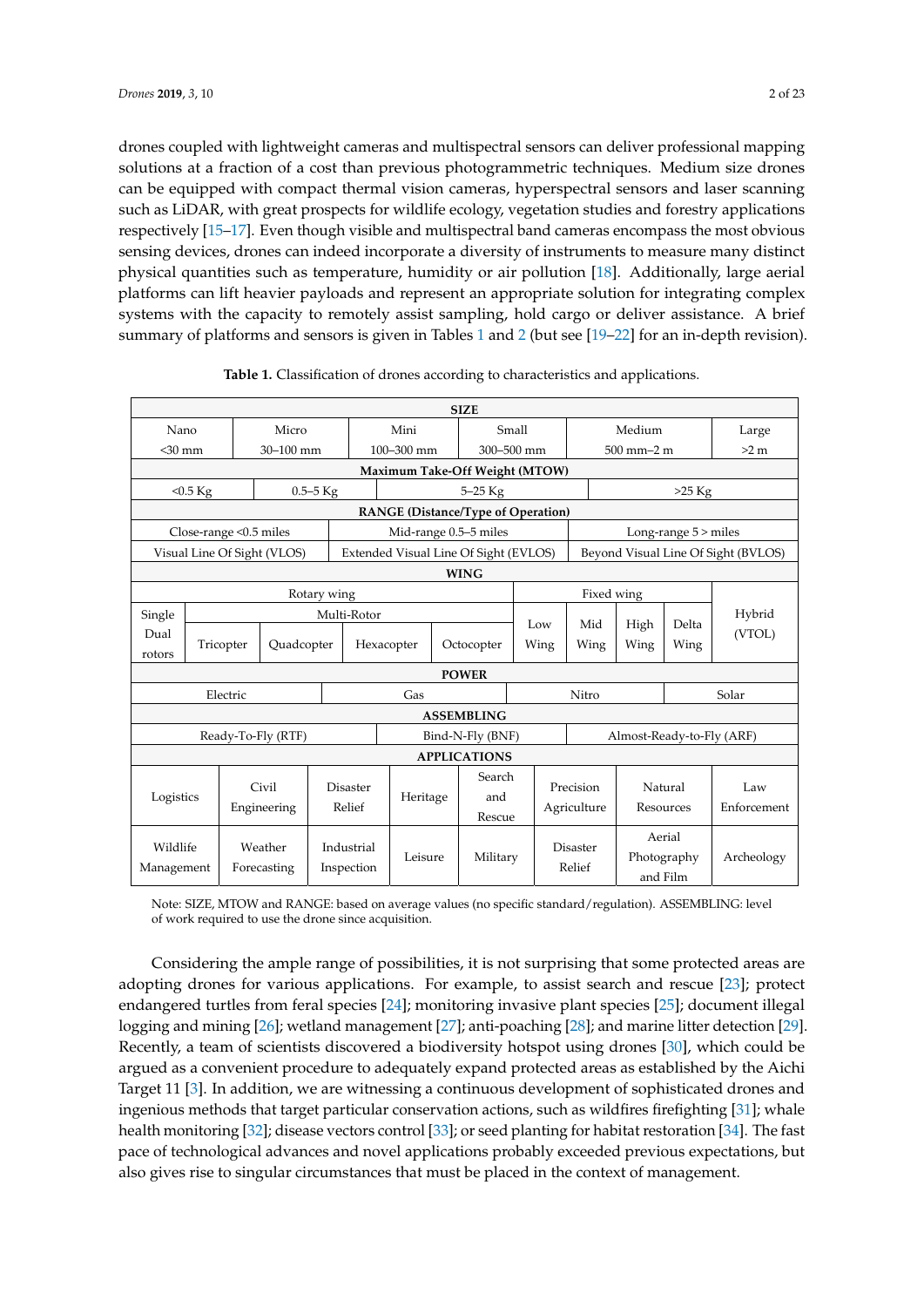<span id="page-3-0"></span>

|                    | Instrument.                        | Type of<br>Sensor                               | Spatial<br>Resolution       | Spectral<br>Resolution    | Weight                    | Costs                     |  |  |
|--------------------|------------------------------------|-------------------------------------------------|-----------------------------|---------------------------|---------------------------|---------------------------|--|--|
|                    | Visible RGB                        | Passive                                         | Very high<br>$1-5$ cm/pixel | Low<br>(3 bands)          | Low<br>$< 0.5$ kg         | Low<br>\$100-1000         |  |  |
|                    | Near Infrared<br>(NIR)             | Passive                                         | Very high<br>$1-5$ cm/pixel | Low<br>(3 bands)          | Low<br>$< 0.5 \text{ kg}$ | Low<br>\$100-1000         |  |  |
| Imaging<br>sensors | Multispectral                      | Passive                                         | High<br>5-10 cm/pixel       | Medium<br>$(5-12$ bands)  | Medium<br>$0.5 - 1$ kg    | Medium<br>\$1000-10,000   |  |  |
|                    | Hyperspectral                      | Passive                                         | High<br>$5-10$ cm           | High<br>$(>50-100$ bands) | Medium<br>$0.5 - 1$ kg    | High<br>\$10,000-50,000   |  |  |
|                    | Thermal                            | Passive                                         | Medium<br>$10-50$ cm/pixel  | Low<br>1 band             | Medium<br>$0.5 - 1$ kg    | Medium<br>\$1000-10,000   |  |  |
| Ranging            | Laser scanners<br>(LiDAR)          | Active                                          | Very high<br>$1-5$ cm/pixel | Low<br>1-2 bands          | High<br>$0.5 - 5$ kg      | High<br>\$10,000-50,000   |  |  |
| sensors            | Synthetic Aperture<br>Radars (SAR) | Active                                          | Medium<br>10-50 cm/pixel    | Low<br>1 band             | High<br>$>5$ kg           | Very high<br>$>$ \$50,000 |  |  |
|                    | Other sensors and devices          |                                                 |                             |                           |                           |                           |  |  |
|                    | Atmospheric sensors                | Temperature, Pressure, Wind, Humidity           |                             |                           |                           |                           |  |  |
|                    | <b>Chemical Sensors</b>            | Gas. Geochemical                                |                             |                           |                           |                           |  |  |
|                    | Position systems                   | Ultrasound, Infrared, Radio Frequency, GPS      |                             |                           |                           |                           |  |  |
|                    | Other devices                      | Recorder device/microphones                     |                             |                           |                           |                           |  |  |
|                    | Sampling Devices                   | Water, Aerobiological, Microbiological Sampling |                             |                           |                           |                           |  |  |
|                    | Other devices                      | Cargo, Spraying, Seed spreader                  |                             |                           |                           |                           |  |  |

**Table 2.** Summary classification of sensors and devices that can be coupled to drones. **Table 2.** Summary classification of sensors and devices that can be coupled to drones.

Considering the ample range of possibilities, it is not surprising that some protected areas are Some authors have identified negative aspects of drones use in conservation. Potential wildlife disturbance effects [\[35\]](#page-13-16) need to be further investigated. The use of drones as tools of coercion could weaken the environmental commitment of communities in protected areas [\[36\]](#page-13-17), and therefore may prove counterproductive for conservation. On the other hand, the massive amount of data acquired with drones require modern, robust and computationally intensive methods to derive accurate and meaningful information [\[37\]](#page-14-0), which may represent a technological barrier to the effective use of this technology in protected areas.

Likewise, the connection of drone advances with the most important features guiding effective management has not yet been specifically weighted and would be necessary to better align research efforts to conservation priorities. In addition, whether decision makers can take practical advantage of present and oncoming advances in the discipline remains questionable for several reasons. To find early answers to these remarks, we conducted an extensive literature review of drone applications with potential to enhance the effective management of protected areas. This perspective may help identify plausible scenarios where drones can be used in a rational and efficient manner.

#### prove counterproductive for conservation. On the other hand, the massive amount of data acquired  $w_{\text{refl}}$ **2. Methods**

We conducted a comprehensive literature search on drones in conservation up to October 2nd 2018, in line with related studies  $[10,11,35]$  $[10,11,35]$  $[10,11,35]$ . All searches were done by the same person in English, mainly using Google Scholar. This was further complemented through reference harvesting, citation tracking, abstracts in conference programs, and author search, using Research Gate and Mendeley (see PRISMA Flowchart in Supplementary Figure S1 Checklist and list of studies reviewed in Table S1). We then removed duplicate and unrelated results. Finally, peer-reviewed publications were collated extend and these remarks, we consider the matter remarks, we consider the state of drone applications of drone applications of drone applications of drone applications of drone applications of drone applications of drone a and revised.

Keywords on the search included drones in their various meanings and acronyms: "unmanned aircraft systems", "UAS", "remotely piloted aerial system", "RPAS", "drone", "model aircraft",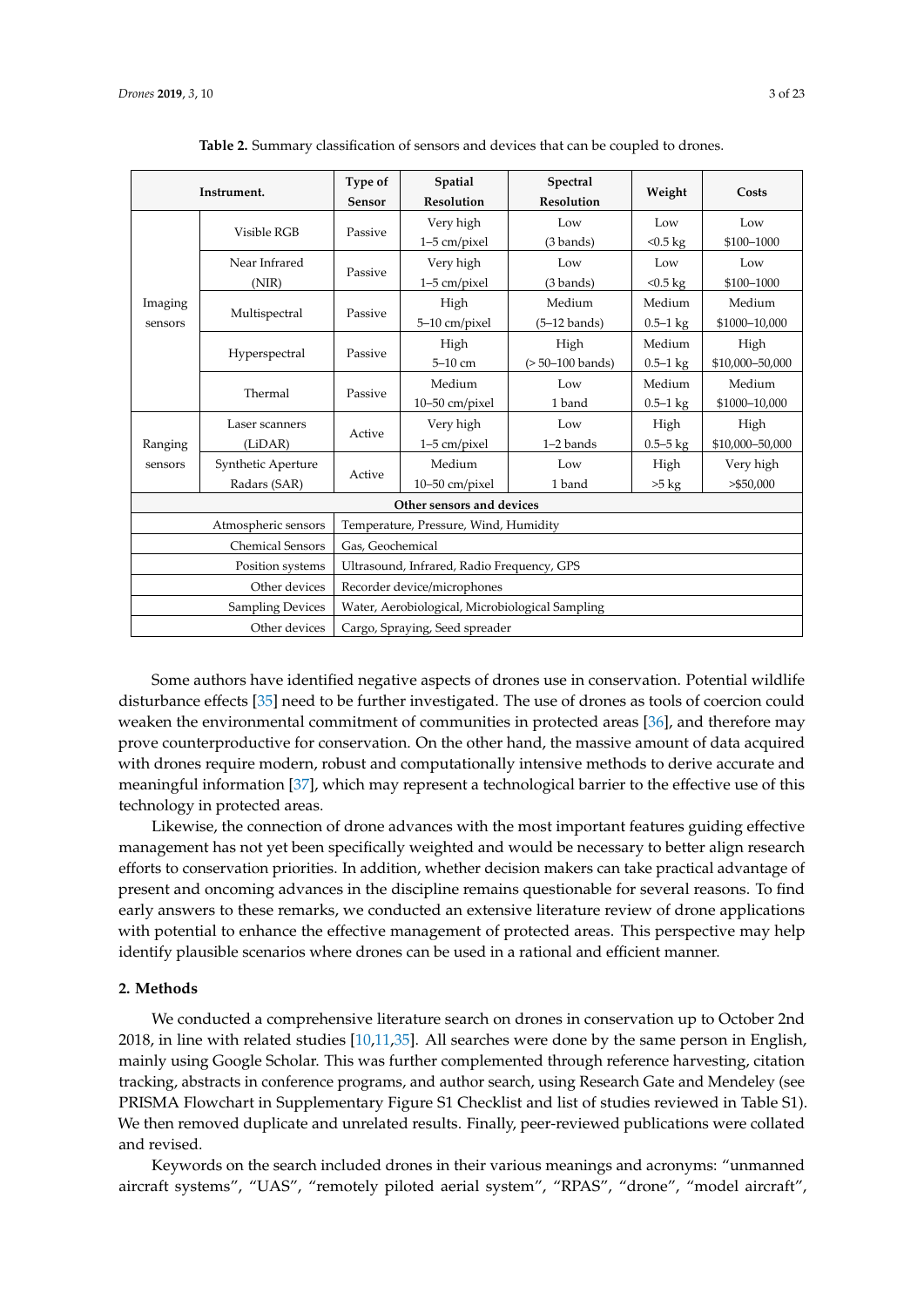"unmanned aerial vehicle", "UAV", "unmanned aircraft system". These were combined with terms *Drones* **2018**, *2*, x FOR PEER REVIEW 4 of 24 referring to threats and common conservation measurements in protected areas: "protected area", "conservation", "ecology", "ecosystem", "habitat", "vegetation", "forest", "wetland", "reforestation", "monitoring", "survey", "sampling", "inventory", "wildlife", "fauna", "bird", "mammal", "fish", "amphibian", "reptile", "wildfire", "landslide", "remote sensing", "tourism", "ecotourism", "law enforcement", "poaching", "anti-poaching", "logging", "risk management", "pollution", and "search and rescue". In total, we applied 47 search terms and combinations using logical disjunctions. ervation", "ecology", "ecosystem", "habitat", "vegetation", "forest", "wetland", "reforestation",<br>itoring", "survey", "sampling", "inventory", "wildlife", "fauna", "bird", "mammal", "fish",<br>hibian", "reptile", "wildfire",

We classified the studies into categories that represent the common threats and essential management measures in protected areas [\[5](#page-12-4),38-[40\]](#page-14-2). The categories are: "wildlife research and management" for those projects aimed at observing wildlife, estimating population parameters such as abundance and distribution, and establishing management measures to mitigate human-wildlife conflicts ( $n = 96$ ); "ecosystem monitoring" for applications related with the study and mapping of natural habitats (n = 106); "Law enforcement" encompassing poaching and other illicit activities (n = 6);  $\frac{1}{n}$  referring to recreational activities and visitors management (n = 3); "Environmental" enterprise (n=6); "Environmental" management and emergency response" spanning environmental monitoring and protection, natural management and emergency response" spanning environmental monitoring and protection, natural hazards, search and rescue operations and similar cases (n = 45). We briefly tackled legal and ethical hazards, search and rescue operations and similar cases (n=45). We briefly tackled legal and ethical issues, including potential impact on wildlife and habitats, but also economic and technological factors, issues, including potential impact on wildlife and habitats, but also economic and technological since all shape the feasibility of drones to approach conservation and environmental issues.  $\frac{1}{2}$  is referring to recreational activities and visitors management (n=3); Environmental

# **3. Results and Discussion 3. Results and Discussion**

A

The literature search on drones in conservation provided a total of 256 studies. Of these, 99 The literature search on drones in conservation provided a total of 256 studies. Of these, 99 describe applications that were accomplished in terrestrial and marine protected areas, according to describe applications that were accomplished in terrestrial and marine protected areas, according to the Protected Planet database [\[41\]](#page-14-3). The typology of protected areas includes national, international the Protected Planet database [41]. The typology of protected areas includes national, international designations and registered private initiatives, with all UICN management categories (Ia, Ib, II, III, IV, designations and registered private initiatives, with all UICN management categories (Ia, Ib, II, III, IV,<br>V, VI) rep[res](#page-12-0)ented [1]. We found examples on all continents and in most ecosystems. The United States of America lead the ranking of countries where more drone studies have taken place (45), followed by Canada (26), Australia (17), China (11), Germany (11) and Spain (9). [Fig](#page-5-0)ure 1 summarizes the selected research.



**Figure 1.** *Cont*.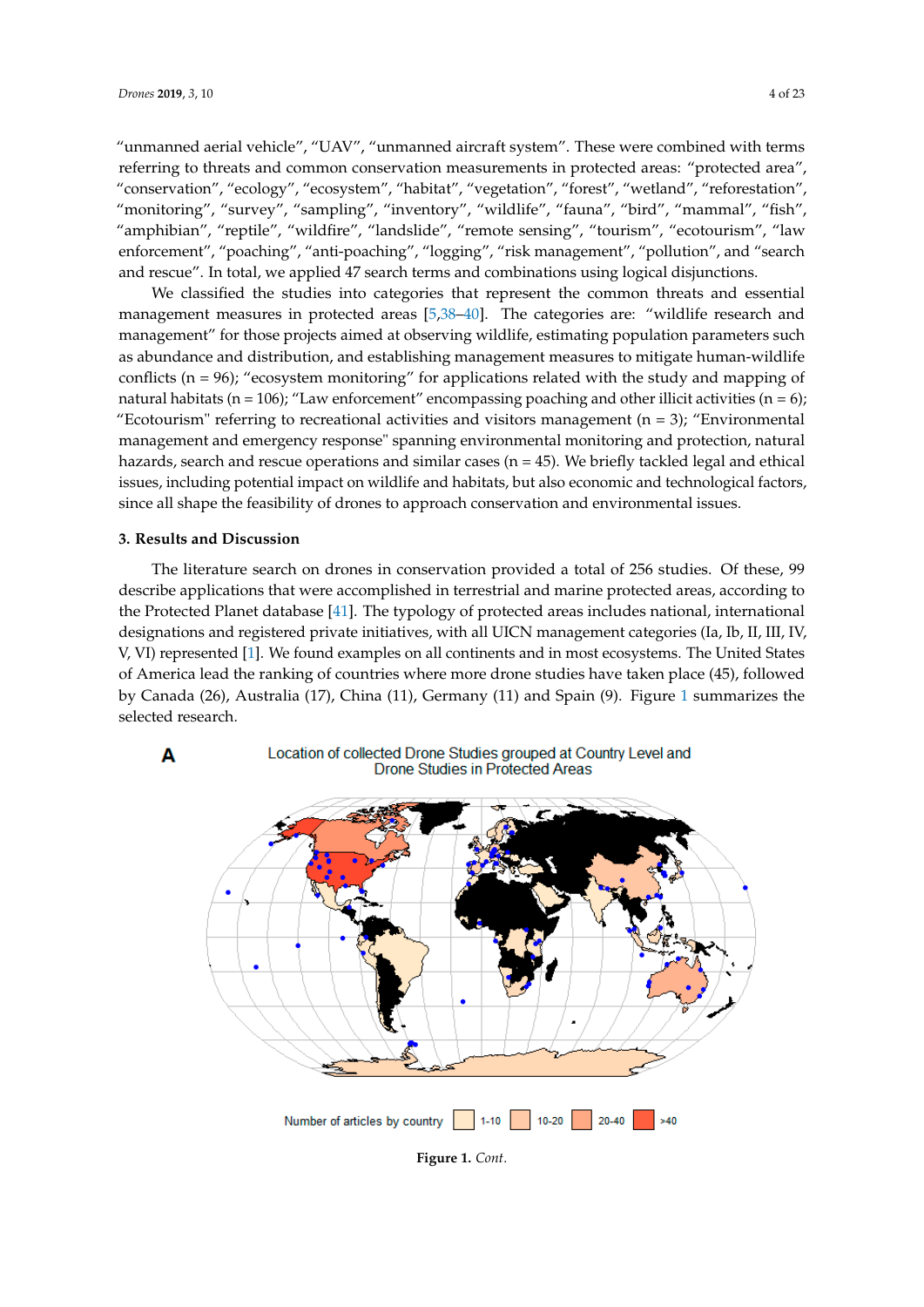<span id="page-5-0"></span>

studies by country. No studies were collected in countries colored black. (**B**) Only studies where type of platform was identified are shown. (C) Information extracted from WWF Terrestrial Ecoregions Map [\[42\]](#page-14-4). No drone studies were found in Protected Areas with Tropical and subtropical dry  $\mathbf{f}_{\text{current}}$ broadleaf forests. **Figure 1.** (**A**) Blue points represent studies in protected areas. Choropleth map shows location of broadleaf forests.

The classification of the studies in categories that align with recurring aspects of conservation The classification of the studies in categories that align with recurring aspects of conservation and management in protected areas [43] provides a framework that may help park-managers to and management in protected areas [\[43\]](#page-14-5) provides a framework that may help park-managers to identify feasible drone scenarios. The factors influencing effectiveness can be conveniently ascribed identify feasible drone scenarios. The factors influencing effectiveness can be conveniently ascribed to the proposed categories and associated with consensual conservation actions [44]. In the next to the proposed categories and associated with consensual conservation actions [\[44\]](#page-14-6). In the next sections, we discuss the current state of the art and the challenges for the future integration of drones in protected areas.

# *3.1. State of the Art: Drones in Protected Areas*

#### 3.1.1. Wildlife Research and Management

Manned aircrafts have been traditionally used to complement ground-based wildlife surveys, but under-resourcing of many protected areas prevent their more widespread use. Besides, a significant number of aerial accidents with fatalities have been historically reported [\[45\]](#page-14-7). Moreover,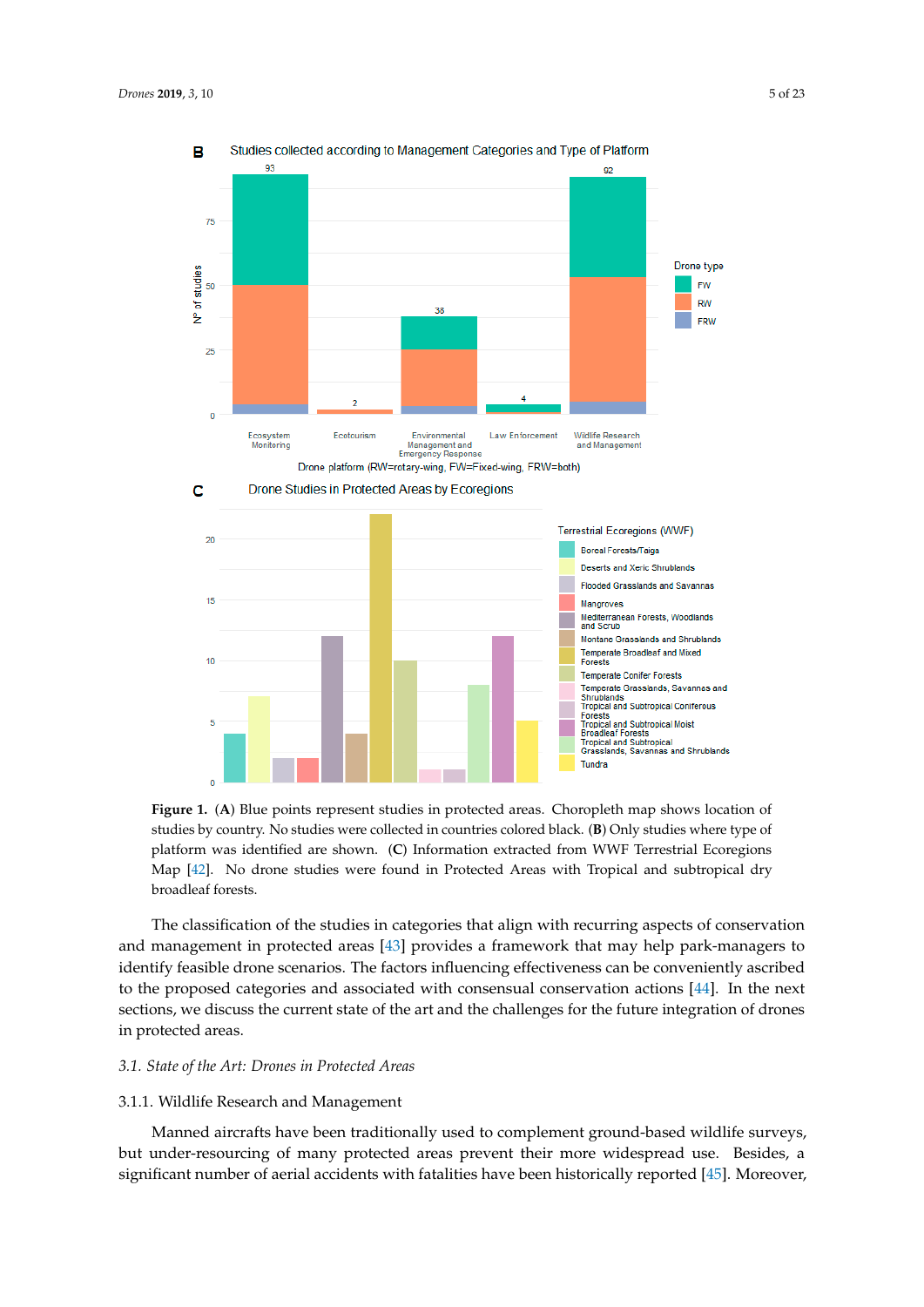aerial incursions are subject to visibility bias since a greater number of observers is required to guarantee an exhaustive count of populations and minimize errors [\[46\]](#page-14-8). Drones have emerged as a feasible alternative to surpass such inconveniences at small scales and complement modern wildlife conservation. Remotely sensed capabilities of drones offer a less invasive, non-hazardous, repetitive and reliable monitoring technique [\[47\]](#page-14-9) to collect species abundance and distribution, document wildlife behavior, life-history and health status. Recent examples target terrestrial mammals [\[48–](#page-14-10)[50\]](#page-14-11); marine mammals [\[51](#page-14-12)[–55\]](#page-14-13); birds [\[11](#page-12-10)[,56–](#page-14-14)[60\]](#page-15-0); reptiles [\[15,](#page-12-13)[61–](#page-15-1)[64\]](#page-15-2); and fish [\[65](#page-15-3)[,66\]](#page-15-4). Most surveys opted for both optical and thermal cameras, the latter especially appropriate to sense elusive species overnight, when the temperature differences between the animal body and the environment are greater [\[67\]](#page-15-5). Other studies implemented acoustic sensors to record songbirds [\[68\]](#page-15-6) or combine drones with tracking systems aboard [\[9,](#page-12-8)[69](#page-15-7)[,70\]](#page-15-8) to collect wildlife movement and environmental data. Researchers have also devised ways to use drones for insect monitoring [\[71\]](#page-15-9), habitat modeling [\[72\]](#page-15-10) and sampling [\[73\]](#page-15-11).

Protected areas often face human-wildlife conflicts in populated areas bordering their limits [\[74\]](#page-15-12). Some studies described the use of drones in various management tasks, such as moving elephants out of human settlements [\[75\]](#page-15-13), mapping wildlife damage on crops to calculate compensation costs [\[76\]](#page-15-14) or dropping fake baits targeting feral species [\[77\]](#page-15-15). Drones constitute an attainable low-cost alternative to assess and reduce the risk that hazardous infrastructures [\[78](#page-15-16)[,79\]](#page-15-17) or mechanical harvesting [\[80](#page-15-18)[,81\]](#page-16-0) pose to wildlife. Lastly, fine-scale mapping of species distribution, land-use changes and water bodies using high resolution aerial imagery hold potential to complement epidemiological and zoonotic studies [\[82](#page-16-1)[–85\]](#page-16-2), and may serve as a rapid mechanism to inform prevention and reinforce biosecurity programs.

#### 3.1.2. Ecosystem Monitoring

Protected areas are reference sites for ecological monitoring. These activities provide essential information to track ecosystem changes as a result of management and environmental factors [\[86\]](#page-16-3). Established methods for habitat monitoring range from in situ and airborne observations to satellite-based remote sensing. The latest generation of commercial satellite sensors [\[87\]](#page-16-4) collect images at sub-meter resolution and entail remarkable technological advances to Earth observation, but the geographical availability of products is limited and not always rapidly available. Drones are particularly appropriated to timely survey small areas at unprecedented detail [\[88\]](#page-16-5), could be adapted to carry sampling devices and take in-situ measurements [\[89\]](#page-16-6), and may prove advantageous to monitor Essential Biodiversity Variables (EBVs) [\[90\]](#page-16-7). Similarly, mapping and quantifying ecosystem services with drones constitute an efficient means to inform site design and zoning, especially when the information available is scarce, outdated and based on coarse-resolution remote sensing images. Also, monitoring habitat degradation with drones in protected areas and borderlands [\[91,](#page-16-8)[92\]](#page-16-9) represents a novel method to assess the performance of conservation actions. Finally, fine-scale habitat assessment using high resolution maps could assist, selecting suitable reintroduction sites for endangered or locally extinct species [\[93\]](#page-16-10).

Experimental drone monitoring projects have increased noticeably, both by governmental institutions [\[94\]](#page-16-11) and research groups, for informing on the distribution [\[95\]](#page-16-12), health [\[16,](#page-12-14)[96\]](#page-16-13), productivity [\[97\]](#page-16-14), composition [\[98\]](#page-16-15), structure [\[99](#page-16-16)[,100\]](#page-16-17) and biomass [\[101](#page-16-18)[–104\]](#page-17-0) of forests using both passive and active sensors [\[105\]](#page-17-1). As a consequence, drone applications for inventory, characterization and habitat restoration are maturing fast, but scaling-up and linking the collected information with that coming from satellite remote sensing remains a knowledge gap [\[106\]](#page-17-2). However, some studies represent a step in this direction, including the following: derive and enhance ground-based forest metrics to assist modeling of ecological process at regional scale [\[107\]](#page-17-3), validate vegetation maps from drone image interpretation [\[108](#page-17-4)[,109\]](#page-17-5) or address the radiometric calibration of small multispectral cameras to allow comparisons with satellite data [\[110](#page-17-6)[,111\]](#page-17-7). Drones have been used for community-based forest monitoring [\[112\]](#page-17-8), and therefore suggested as an important asset to impulse the participation of developing countries in the carbon market (Reducing Emissions from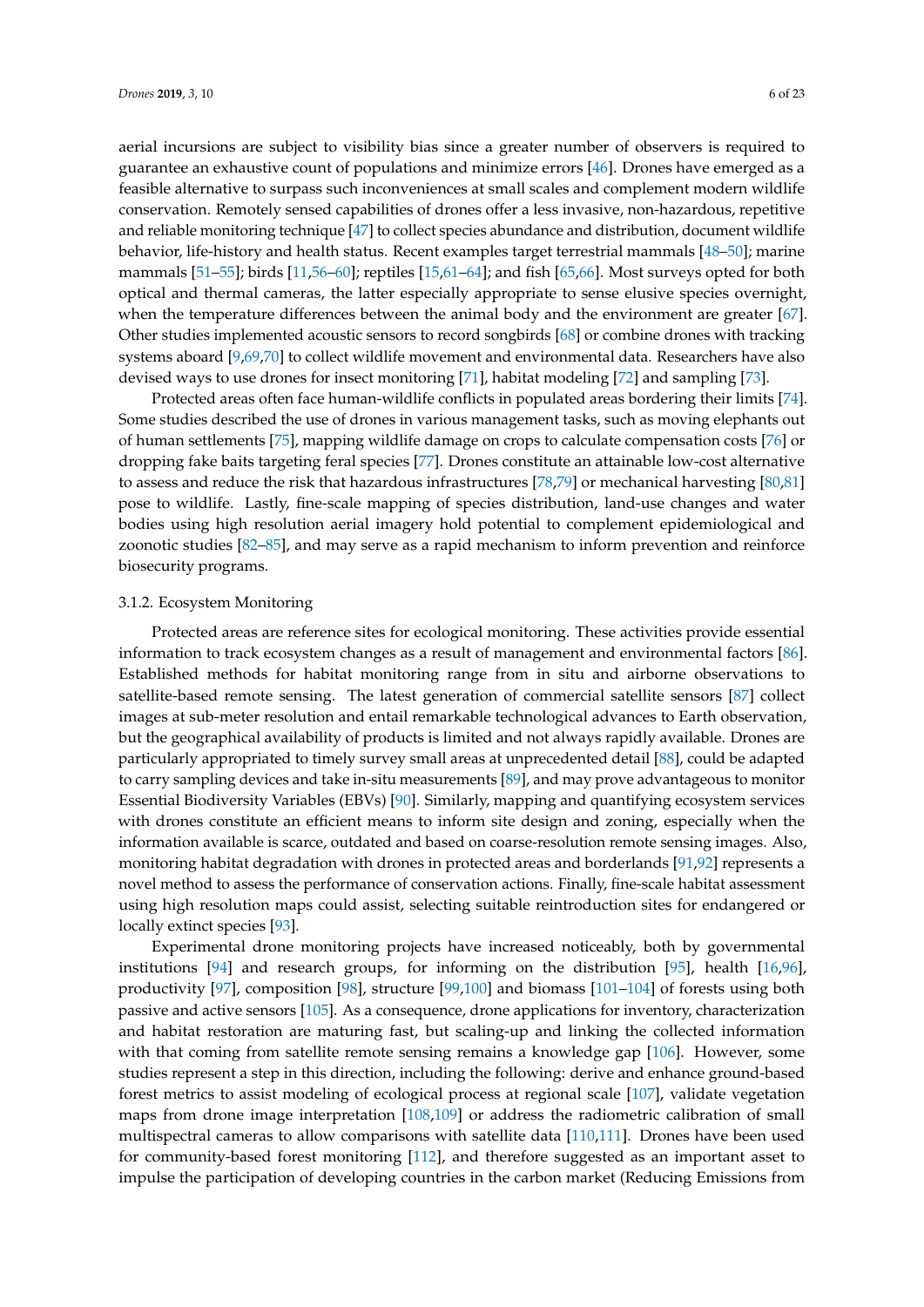Deforestation and Forest Degradation, REDD) [\[113\]](#page-17-9). In addition, drones have operated successfully in different ecosystems to measure the spread of invasive species [\[114](#page-17-10)[–118\]](#page-17-11); map coastal and marine habitats [\[119–](#page-17-12)[125\]](#page-18-0); wetlands [\[126](#page-18-1)[–130\]](#page-18-2); grasslands [\[17,](#page-13-0)[131,](#page-18-3)[132\]](#page-18-4); savannas [\[133,](#page-18-5)[134\]](#page-18-6); glaciers [\[135](#page-18-7)[–137\]](#page-18-8); polar areas [\[138](#page-18-9)[,139\]](#page-18-10); and riparian ecosystems [\[140–](#page-18-11)[143\]](#page-18-12).

### 3.1.3. Law Enforcement

Efficient control and surveillance of illegal activities lead the ranking of measures for effective management of terrestrial [\[144\]](#page-18-13) and marine [\[145\]](#page-19-0) protected areas. These conservation actions aim to maintain the integrity of threatened species and ecosystems in the face of human pressures, but in practice suffer from serious deficiencies [\[146\]](#page-19-1). Enforcement is especially challenging in large protected areas where iconic species are on the verge of extinction due to illegal hunting, fishing, encroachment or habitat loss. Drones constitute a technological advance to complement insufficient staff and resourcing in anti-poaching [\[12](#page-12-11)[,147](#page-19-2)[–149\]](#page-19-3) and other less contentious acts such as vandalism or bonfires in unauthorized areas [\[150,](#page-19-4)[151\]](#page-19-5). Drone surveillance aim to autonomously detect and track subjects integrating live streaming visible and thermal camera systems with real time vision processing techniques. However, these applications are subjected to technological and legal constraints. Real-time recognition of suspicious activity or flying in adverse weather conditions remain a work in progress [\[152\]](#page-19-6). The relatively low maximum flight time of modest drones is a major obstacle to cover large areas [\[12\]](#page-12-11), but progress is noticeable. Although the last generation of long-endurance fixed-wing and hybrid aerial platforms have higher autonomy, meeting the optimal specifications requires a considerable investment [\[153\]](#page-19-7) with uncertain benefits, especially in developing countries [\[154\]](#page-19-8). Besides, the main barriers to protected areas surveillance using drones take place in the legislative and socio-political sphere. The flight rules often limit flying drones beyond the visual line of sight (BVLOS), above a certain altitude or at night, precluding the surveillance in periods of increased illegal activity. On the other hand, there are concerns about the alleged social and ethical implications of using drones with coercive purposes [\[155\]](#page-19-9). Duffy debated the advent of militarized conservation and stated that drones and similar technologies could contribute to human rights breaching [\[156\]](#page-19-10), which may lessen the commitment of native communities [\[36](#page-13-17)[,157\]](#page-19-11) to protect their natural resources. Under these considerations, more research is needed to identify those technological advances and best practices that do not pose or minimize the risk to the privacy and welfare of people but serve for the purpose of surveillance. In this sense, thermal images reveal the temperature profile of the target, but lack the ability to collect sensitive personal information. Other measures can be taken to restrict the surveillance to previously defined zones and according to poaching threat maps [\[158\]](#page-19-12) representing those areas with greatest pressures. In addition, some studies have remarked that the effectiveness of antipoaching depends on a greater allocation of resources [\[144\]](#page-18-13). For example, to improve the effectiveness of offshore guarding activities [\[159\]](#page-19-13), patrol vessel could acquire waterproof rotary-wing or fixed-wing drones with float planes to persuade and record illegal fishing within the boundaries of marine protected areas. These evidences could be considered a reliable proof in court, even when offenders are seized outside the no-take zones [\[160\]](#page-19-14). Alternatively, there are some reported experiences where drones assisted counter-mapping with reasonable success [\[161](#page-19-15)[,162\]](#page-19-16). With all due caution, these are some compelling reasons to encourage the development and implementation of drones to fight poaching. Nevertheless, the success of such initiatives might require a greater consensus among the parties involved and the development of multidisciplinary strategies that seek to solve these recurrent threats to biodiversity.

#### 3.1.4. Ecotourism

Well-managed ecotourism promotes conservation and provides socioeconomic benefits to local communities. Otherwise, it may adversely affect the welfare of the animals and disrupt their habitats [\[163\]](#page-19-17). In the midst of the dilemma, drones have been proposed for recreational and educational purposes [\[164,](#page-19-18)[165\]](#page-19-19), document natural monuments and cultural sites [\[166\]](#page-20-0); and social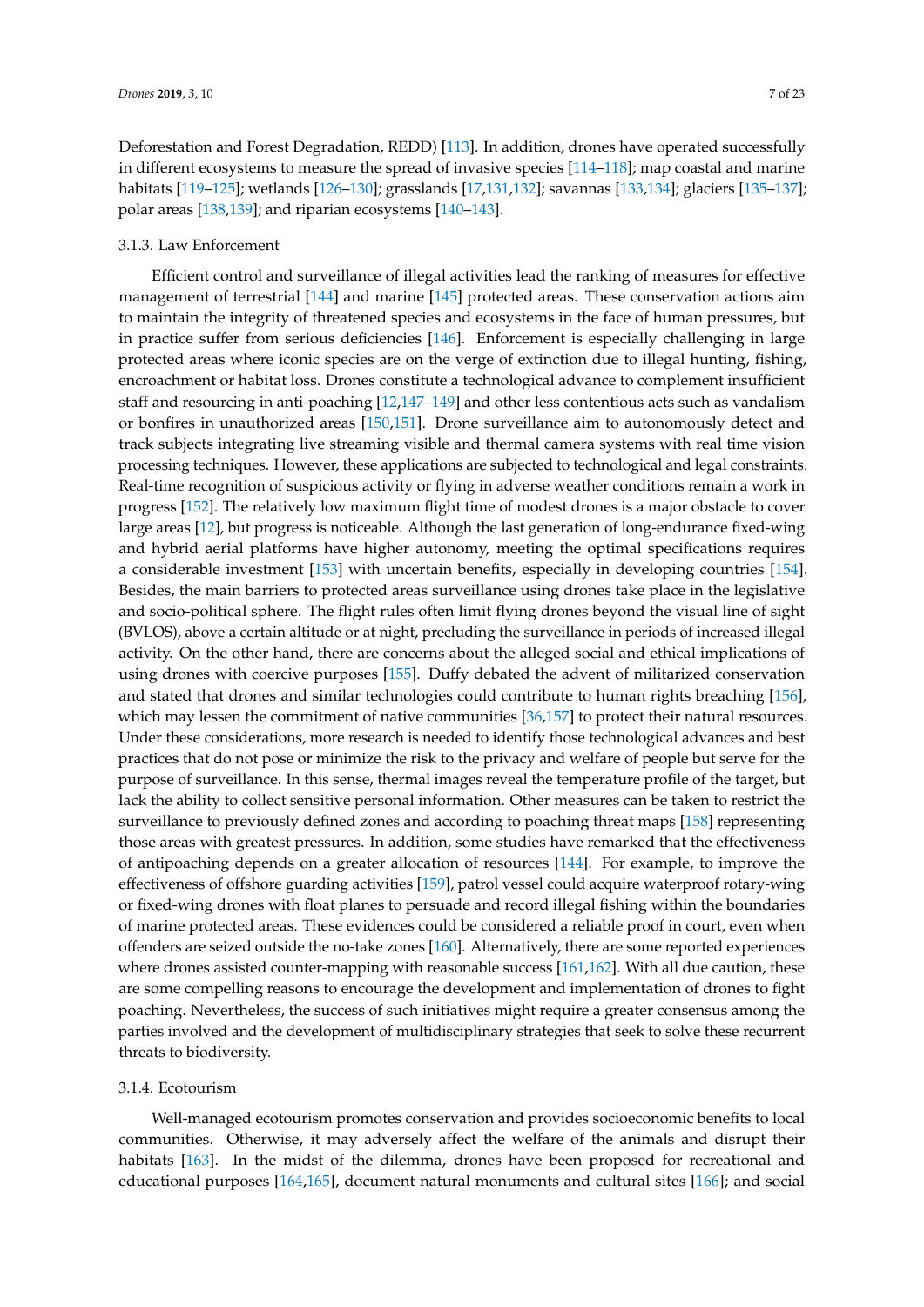research and visitor surveillance [\[167,](#page-20-1)[168\]](#page-20-2). However, drone operations are susceptible to endanger wildlife [\[35\]](#page-13-16), compromise tourist experience [\[153\]](#page-19-7) or in case of accidents, lead to pollution or wildfires in sensitive areas due to the presence of toxic and flammable components. Subsequently, to restrain the uncontrolled presence of drones in protected areas, stakeholders agreed on a set of policies to establish permitted activities in Antarctica [\[169\]](#page-20-3), opted for simpler rules and recommendations [\[170\]](#page-20-4) or completely banned drones arguing safety reasons and wildlife impact [\[171\]](#page-20-5). Even when the economic benefits and leisure possibilities are promising, undesirable events and a lack of ethical practices could emphasize the negative connotations of drones to the detriment of their advantages. Thus, it would be advisable to be cautious in the face of a growing demand to incorporate drones into ecotourism services and continue working on a set of consensual measures to minimize the potential drawbacks drones may bring to protected areas.

### 3.1.5. Environmental Management and Disaster Response

Effectively managing protected areas requires continuous monitoring of environmental biophysical indicators to ensure that potential sources of contamination are controlled or below a safety threshold and, if necessary, take appropriate restoration measures. In many cases, a rapid response is crucial to diminish the effects that natural and man-made disasters pose to natural resources and human beings. Usually, these conservation actions combine fieldwork, airborne and satellite remote sensing. Drone capabilities provide a fine-scale alternative to remotely assist water, soil and air quality sampling [\[172–](#page-20-6)[176\]](#page-20-7), and enable rapid image acquisition to monitor erosion [\[177\]](#page-20-8); sediments dynamics [\[178,](#page-20-9)[179\]](#page-20-10); forest windthrow [\[180\]](#page-20-11); habitat degradation [\[125\]](#page-18-0); landslides [\[181](#page-20-12)[–183\]](#page-20-13); flood [\[184\]](#page-20-14); volcanic events [\[183](#page-20-13)[,185](#page-20-15)[,186\]](#page-20-16); oil spills [\[187\]](#page-20-17); and wildfires [\[188–](#page-20-18)[190\]](#page-21-0) at different stages. Drones may also serve as valuable tools for rangers in search and rescue missions in marine and remote mountainous regions [\[191,](#page-21-1)[192\]](#page-21-2). Besides, there are a variety of plausible scenarios where drones can prove to be useful, such as detecting marine litter [\[193–](#page-21-3)[195\]](#page-21-4), inspect facilities [\[196\]](#page-21-5); collect information gathered from environmental sensor networks [\[197\]](#page-21-6); or support plant invasion monitoring [\[198\]](#page-21-7) and control by means of aerially deployed herbicide on targeted species [\[199\]](#page-21-8).

# *3.2. Current Challenges on the Integration of Drones in Protected Areas*

#### 3.2.1. Legal Barriers and Ethical Constraints

Drone operations face important social and legal barriers that undermine their potential in the civilian sphere [\[36](#page-13-17)[,200](#page-21-9)[,201\]](#page-21-10). Not without founded reasons, an overly restrictive and indiscriminate regulatory framework arguing privacy and safety issues is currently limiting the applications of drones in the field of conservation. This highlights the urgent need to seek consensus among countries and adapt legislation to distinguish between the purpose of leisure, research and management [\[202\]](#page-21-11).

#### 3.2.2. Impact of Drones on Wildlife and Ecosystems

Animal welfare and alteration of sensitive habitat in wildlife management and ecological research is a source of strong debate [\[203,](#page-21-12)[204\]](#page-21-13). Some authors have reported disturbance effects of drones on birds [\[57](#page-14-15)[,205–](#page-21-14)[209\]](#page-21-15), reptiles [\[210\]](#page-21-16) and mammals [\[211](#page-21-17)[–213\]](#page-21-18). Despite a greater degree of awareness reflected in a emergent set of guidelines to minimize the impacts on wildlife [\[35,](#page-13-16)[56](#page-14-14)[,214,](#page-22-0)[215\]](#page-22-1), most studies marginally inform reactions and further trials aimed at quantifying changes in behavioral patterns and physiological effects targeting a broader group of species is recommended. An optimal trade-off between benefits and environmental costs should be weighed [\[216,](#page-22-2)[217\]](#page-22-3). By designing quieter, non-polluting and safer components, along with following up the suggested flight patterns, the impact on wildlife and ecosystems could be reduced and its objective and unbiased observation facilitated [\[47,](#page-14-9)[204\]](#page-21-13). Therefore, drones have great potential to evolve, replacing more invasive monitoring techniques. This should be consciously considered by those reluctant to integrate drones in research and conservation activities. Step by step, a code of best practice and recommendations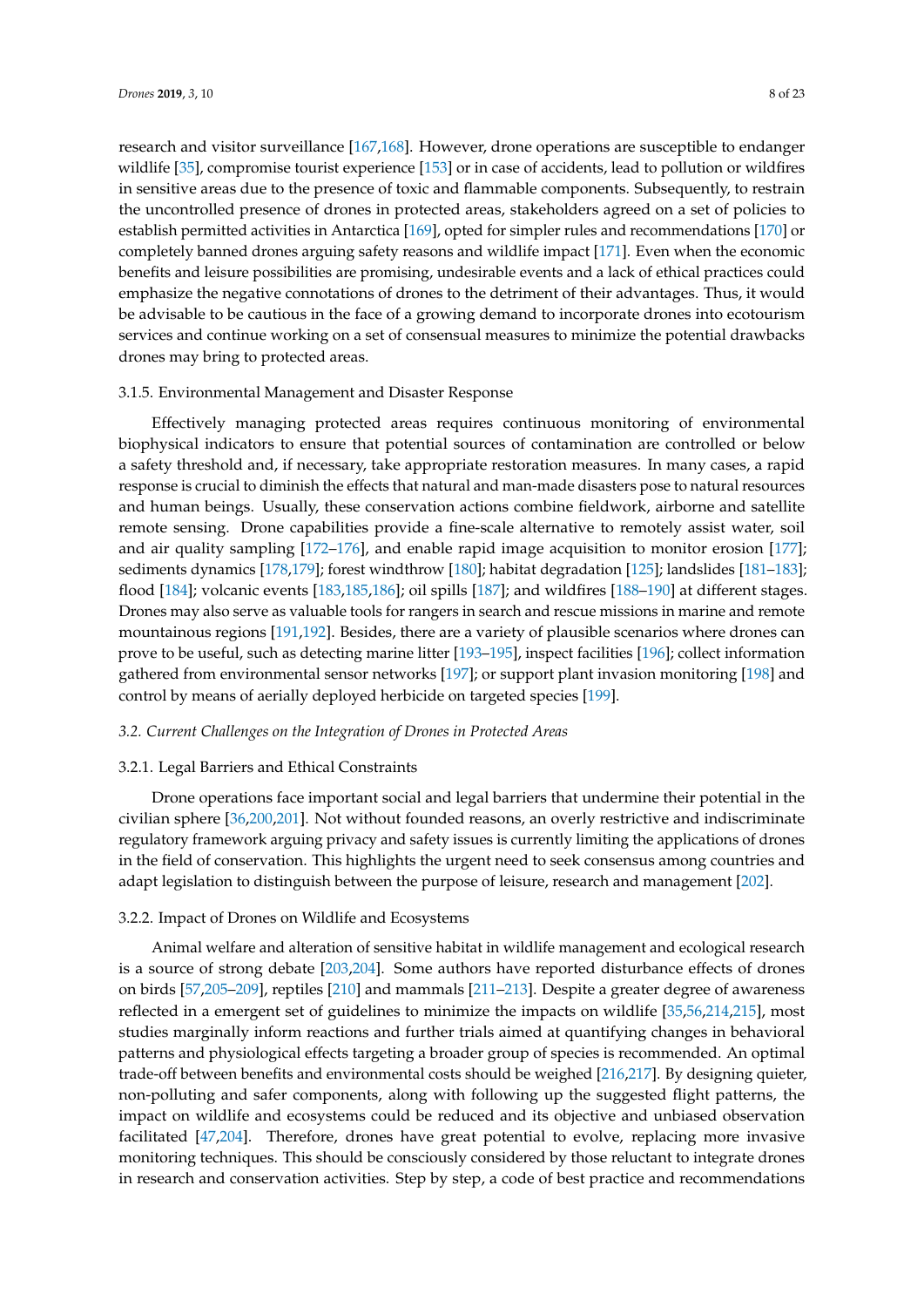could be continuously updated based on lessons learned [\[206\]](#page-21-19), forming the basis for wildlife certified drone operators [\[35\]](#page-13-16).

# 3.2.3. Costs of Drone Operation

Expenses derived from using drones in the long term are difficult to quantify [\[218\]](#page-22-4) and depend on a confluence of factors. Some of the applications described above rely on the acquisition of sophisticated on-board instruments, devices and sensors, advanced communications system or gas-powered engines for longer endurance and heavier payloads. The large volume of data collected must be conveniently stored and processed, which often require qualified staff and adequate IT (Information Technology) infrastructures. In addition, operations with drones are not exempt from accidents, which may compromise the viability of some projects. The payload is usually the most expensive part of the platform, and this often breaks down. Park managers should be aware that there is not a single solution covering all the conservation purposes [\[219\]](#page-22-5) and a trade-off analysis among available platforms and sensors should be pondered. In this regard, do-it-yourself (DIY) drones can be equipped with a flexible array of sensors and according to very specific requirements, but extra time and experience is required for the correct assemblage and configuration of parts. Since ready to fly commercial platforms are tested and proven systems, it could be argued that they present more reliable capabilities than custom-built drones. Moreover, the consumer market shows a gradual drop on prices in higher performance platforms [\[220\]](#page-22-6). Suppliers often provide support, training and companion software, albeit services could be occasionally charged. Nonetheless, there is general agreement that costs associated with drones are lower compared to established methods (Table [3\)](#page-9-0), such as manned aircraft and ground incursions [\[13,](#page-12-15)[178,](#page-20-9)[211\]](#page-21-17), at least for mapping small and medium scale areas. Although the benefits of monitoring greater extensions with drones remain challenging according to the state of the art, the situation is likely to be more favorable with the advent of more efficient aerial platforms.

<span id="page-9-0"></span>

| Study   | Aim                        | <b>Established Methods</b>                                                                                                                                                     | <b>Using Drones</b>                                                                                              |  |  |
|---------|----------------------------|--------------------------------------------------------------------------------------------------------------------------------------------------------------------------------|------------------------------------------------------------------------------------------------------------------|--|--|
| $[173]$ | <b>Water Sampling</b>      | <b>Boat sampling</b><br>3 scientists, 1 boat, 1 truck, 1 trailer.<br>Slow, spatially restricted.<br>Expensive and laborious deployment<br>٠<br>lake sampled/10-15-h day.       | 2 h, 1 scientist, 1 drone.<br>Sample all lakes at very high<br>spatio-temporal resolution.                       |  |  |
| [57]    | Nesting status of birds    | <b>Climbing</b> trees<br>2500\$<br>2 people and climbing gear.<br>33 min/inspection                                                                                            | 1000\$<br>1 person and drone<br>4:30 min/inspection                                                              |  |  |
| [57]    | Elasmobranchs densities    | Fishing methods, diver surveys, video cameras,<br>aerial surveys<br>Potential invasive methods<br>Prohibitive cost.<br>٠<br>Risk for observers and observer bias.<br>$\bullet$ | $< 2500$ \$<br>Short period of time.<br>True densities                                                           |  |  |
| [61]    | Crocodile nesting behavior | Helicopter, airboat, ground surveys<br>Prohibitive cost.<br>Dangerous incursions.<br>٠                                                                                         | Low cost, repeatability,<br>and flexibility                                                                      |  |  |
| [221]   | Mangrove forest inventory  | Fieldwork<br>Laborious and costly<br>٠<br>Trade-off sample size and frequency<br>Located in remote areas.<br>Disturbance of fauna and flora<br>٠                               | Consumer-grade drone 1200 \$<br>Above ground biomass estimation.<br>Increase sampling frequency<br>Less invasive |  |  |

**Table 3.** Examples of studies reporting favorable use of drones compared with established methods.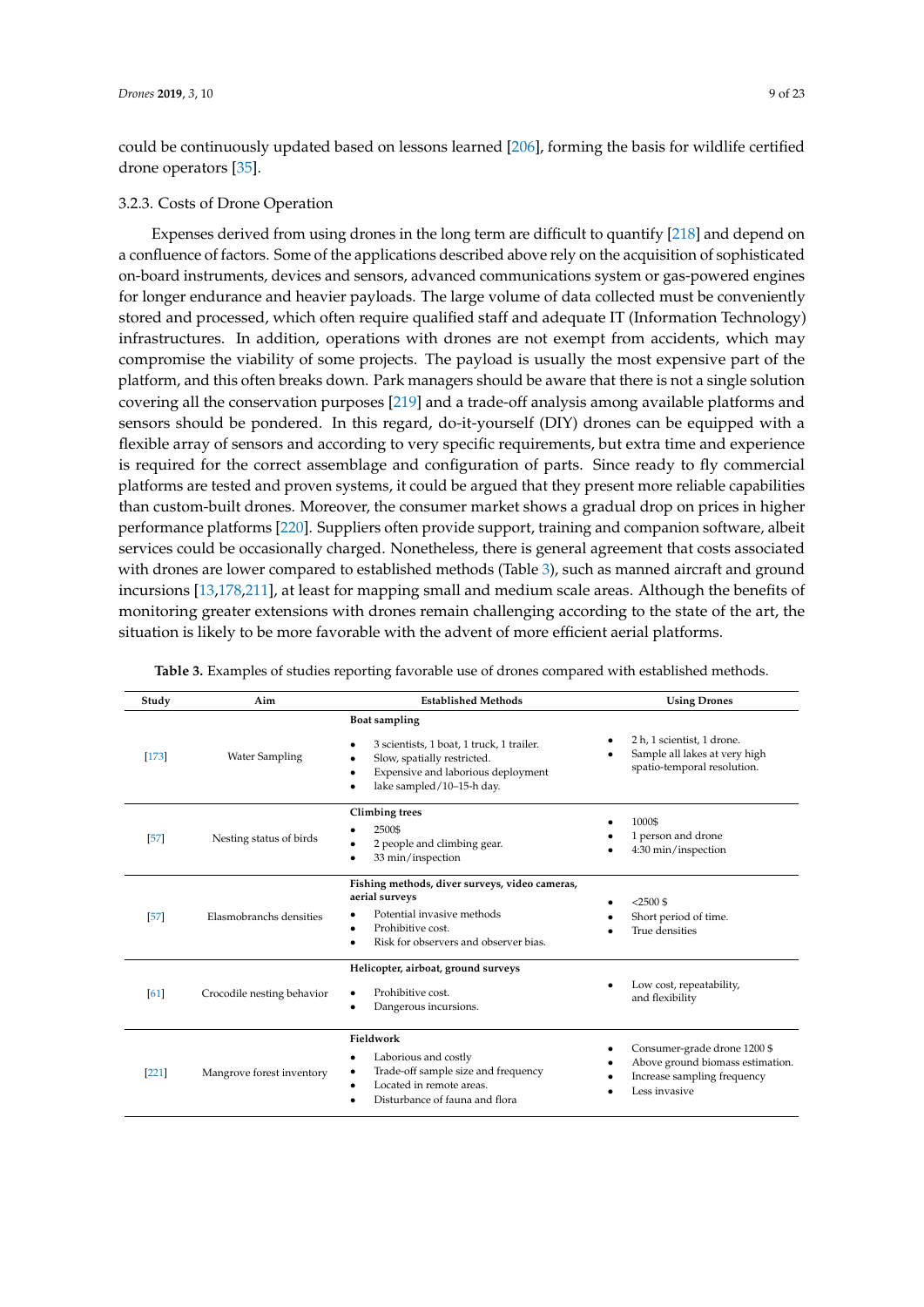# 3.2.4. Technological Challenges

As previously noted, the massive volume of data that sensors collect in the course of the surveys need to be stored, processed and analyzed, causing severe procedural bottlenecks [\[6\]](#page-12-5) that need to be solved. When using aerial images for wildlife census, the manual counting and identification of individuals represent a considerable investment in time and costs. Progress in computer vision and machine learning are intended to automate such routine tasks [\[52](#page-14-16)[,81](#page-16-0)[,222](#page-22-8)[–228\]](#page-22-9). Despite encouraging results [\[229\]](#page-22-10), these methods are only available for relatively easy to spot species in open natural environments and require highly qualified personnel to offer reliable results. In addition, further research is required to assess the overall performance of drone data collection techniques to address the analysis and modelling of species distribution, especially in comparison with more mature statistical and sampling methods [\[58\]](#page-15-19). On the other hand, traditional pixel-based algorithms are rather inefficient when processing very high resolution images [\[128\]](#page-18-14). Therefore, object-based image analysis (OBIA) and deep learning techniques [\[230\]](#page-22-11) will likely prevail during the next generation of land-cover, habitat and vegetation classification methods [\[8\]](#page-12-7). The arrival of affordable hyperspectral miniaturized sensors [\[124](#page-18-15)[,128](#page-18-14)[,231](#page-22-12)[,232\]](#page-22-13), will bring more complexity to the matter, requiring novel analytical approaches not currently implemented. Conversely, the entire photogrammetric process is well documented [\[233\]](#page-22-14) and supported by commercial desktop and mobile applications, but also open source solutions [\[21\]](#page-13-18), probably at expense of a major level of expertise [\[234,](#page-22-15)[235\]](#page-23-0). Drones using Real Time Kinematic (RTK) and Post Processing Kinematic (PPK) techniques can produce survey-grade maps without requiring labor intensive ground control points (GCPs). Yet, the radiometric calibration of aerial images requires additional improvements [\[37\]](#page-14-0) since it is considered a crucial step to carry out multi-temporal studies [\[236\]](#page-23-1). The confluence of big data [\[237\]](#page-23-2), networked drones [\[238](#page-23-3)[,239\]](#page-23-4), artificial intelligence and sensors will bring new unforeseen perspectives to conservation, but integration of products and services to deliver off-the-shelf management solutions are still in their infancy.

#### *3.3. Linking Drone Platforms and Sensors with Conservation*

Park managers considering the acquisition of drones may need expert guidance to select the most suitable platform and sensor for each purpose. Here we provide a brief summary of most common imaging and ranging sensors (Table [4\)](#page-11-0). Consumer grade cameras are adequate for general mapping and photogrammetric tasks. Sensor size, focal length and lens quality are the main camera factors that influence the accuracy of the survey. More advance remote sensing applications require the adoption of multispectral and hyperspectral sensors. The former encompasses both modified RGB cameras to near infrared and multispectral cameras with great prospects for precision agriculture, forestry and a broad range of vegetation studies [\[240\]](#page-23-5). Hyperspectral sensors collect information in multiple bands across the electromagnetic spectrum, and are of great interest to remotely observe the spectral response of many distinct biophysical parameters [\[22\]](#page-13-3) and physiological process of organisms [\[124\]](#page-18-15). These families of sensors require radiometric calibration to account for variable lighting conditions and retrieve physical quantities that can be compared in time and with other sensors [\[241\]](#page-23-6). Thermal infrared cameras can remotely sense heat even in low visibility conditions and are ordinarily used for industrial inspection and surveillance, but also in soil science [\[242\]](#page-23-7) and animal ecology [\[64\]](#page-15-2). Thermal sensitivity, expressed as the ability of the sensor to discriminate differences of temperatures even in low contrast scenes, is one of the most important technical aspects to increase the detection rate of wildlife [\[52\]](#page-14-16). LiDAR instruments are relatively expensive active sensors that can penetrate the canopy and derive accurate three-dimensional forest metrics and terrain models. However, structure-from-motion (SfM) [\[243\]](#page-23-8) imaging techniques based on standard RGB cameras represent a low-cost alternative with limited, but reasonable results. In terms of platforms, long-endurance fixed-wing drones are preferred when surveying large areas and when landing is not a problem. Conversely, rotary-wing platforms are more versatile, and can operate in a diverse range of situations where precise flights prove more advantageous, such as in confined spaces and close-range inspection tasks, marine settings and terrestrial areas with steep terrain, or extensive vegetation cover.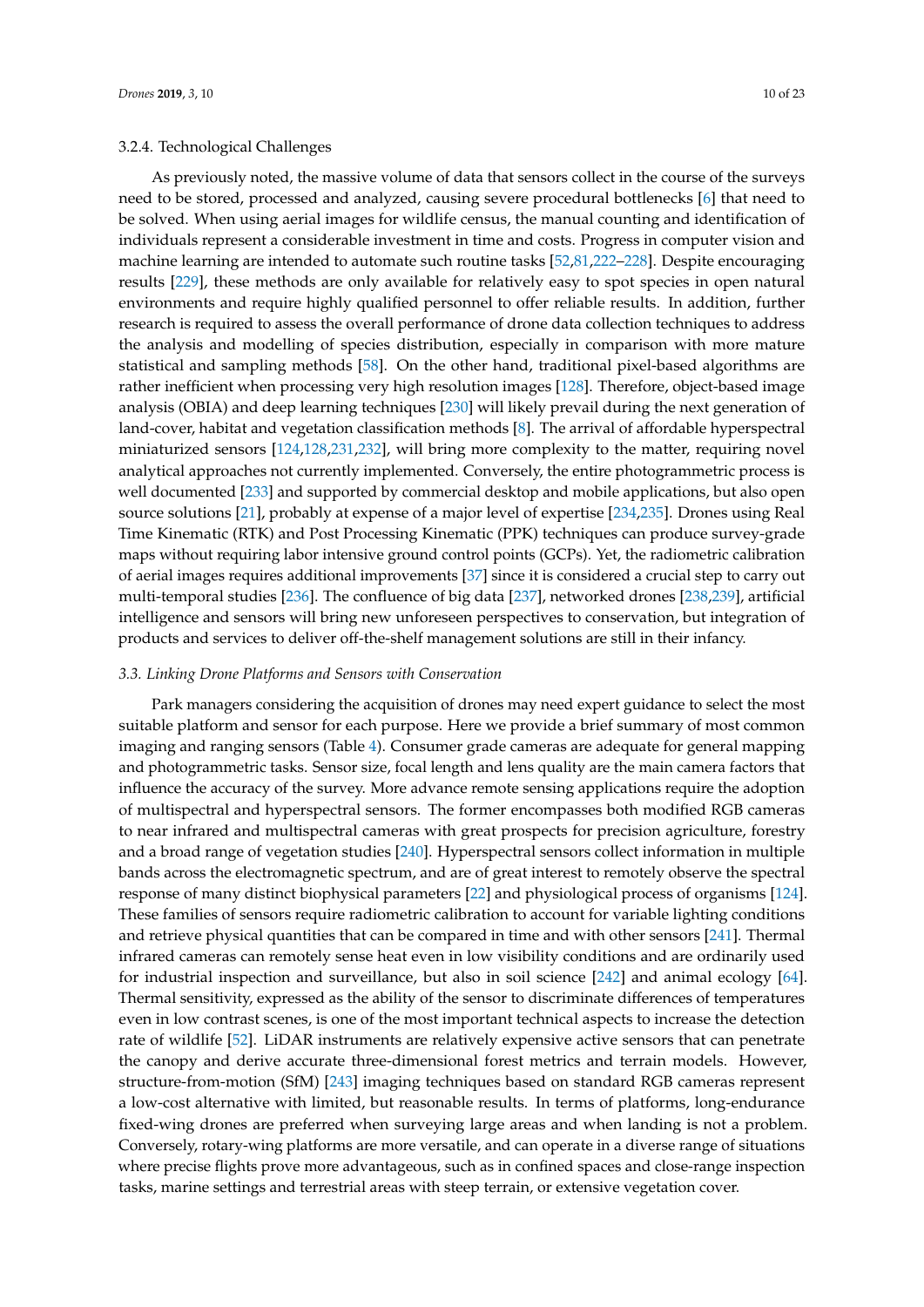<span id="page-11-0"></span>

| Sensor        | Applications                                                                                                                       |
|---------------|------------------------------------------------------------------------------------------------------------------------------------|
| Visible RGB   | Aerial photography, habitat mapping, photogrammetry, 3D Modeling,<br>inspection, wildlife surveys (identification), landslides     |
| Multispectral | Vegetation indices, productivity, water quality, geological surveys                                                                |
| Hyperspectral | Vegetation studies, biophysical variables, ecological processes, forest health,<br>chlorophyll content, insect outbreaks.          |
| Thermal       | Inspection, wildlife surveys (detection), surveillance, wildfires, soil temperature,<br>volcanology                                |
| LiDAR         | 3D Modeling, topographical maps, forest inventory and metrics<br>(structure, biomass, tree volume, canopy height, leaf area index) |

**Table 4.** Suitable sensors for research and management tasks.

#### *3.4. Knowledge Gaps and Recommendations for Future Research*

The variety of information gathered from drones represents a great opportunity to complement ongoing Earth Observation programs aimed to monitor anthropogenic pressures threatening the ecological integrity of protected areas [\[244\]](#page-23-9). Drones can be rapidly deployed there, where early sign of disturbance have been previously detected using satellite images and environmental sensor networks [\[245\]](#page-23-10). Although many protected areas are too large to be mapped using drones, there are small, inaccessible and environmentally sensitive terrestrial and marine areas (ESAs) with important ecological values that could take advantage from drones. Once the use of drones has proven feasible in many different fields of application, it would be of interest that research focuses on methods to produce a set of ecological indicators in line with established monitoring frameworks [\[246\]](#page-23-11). For example, a wide range of biodiversity metrics, ecosystem processes and natural and anthropogenic stressors could be measured or derived, but further efforts are required to transfer advances on the field into accessible products for direct use at management levels. Table [5](#page-11-1) suggest some potential challenges that can help to guide future research in the field.

<span id="page-11-1"></span>

| Management<br>Categories                             | Challenges                                                                                                                                                                                                                                                                                                                                                                                                                                 |
|------------------------------------------------------|--------------------------------------------------------------------------------------------------------------------------------------------------------------------------------------------------------------------------------------------------------------------------------------------------------------------------------------------------------------------------------------------------------------------------------------------|
| Wildlife Research and<br>Management                  | Development of drones to minimize impact of wildlife.<br>$\bullet$<br>Optimization of automatic pattern recognition algorithms.<br>$\bullet$<br>Robust sampling design/limited statistical power.<br>Integrating movement and visible/thermal data.<br>$\bullet$<br>Population structure and function, wildlife traits.<br>$\bullet$                                                                                                       |
| Ecosystem<br>Monitoring                              | Consistent ecological indicators.<br>Multitemporal studies.<br>Targeting Essential Biodiversity Variables (EBVs).<br>Multiscale studies/linking drones with Earth Observation systems.<br>Mapping of aquatic environments/bathymetry maps<br>$\bullet$<br>Machine learning methods (neural networks, etc.)<br>٠<br>Ecosystem services/area designation and performance.<br>$\bullet$<br>Habitat suitability/species reintroduction studies |
| Law Enforcement                                      | Research required to assess the performance of drones to reduce illegal activities.<br>$\bullet$<br>Test hybrid (VTOL) platforms.<br>Marine Protected Areas: Drones/Vessel patrols<br>Focus on poaching, but there are other important human intrusions in protected areas that could benefit from drones<br>$\bullet$<br>(illegal logging, mining, etc.)<br>Threat maps.                                                                  |
| Ecotourism                                           | Cost/benefit analysis<br>Potential to introduce virtual flights.<br>Fine-scale geofencing maps (Detailed map of sites where drone flights are allowed/conditioned/restricted)                                                                                                                                                                                                                                                              |
| Environmental<br>Management and<br>Disaster Response | Move from prototypes to products and services.<br>Implementation of Regional/Global Infrastructures for decision support.<br>Satellite/Drone Remote Sensing integrative approach to model disturbance regimes.                                                                                                                                                                                                                             |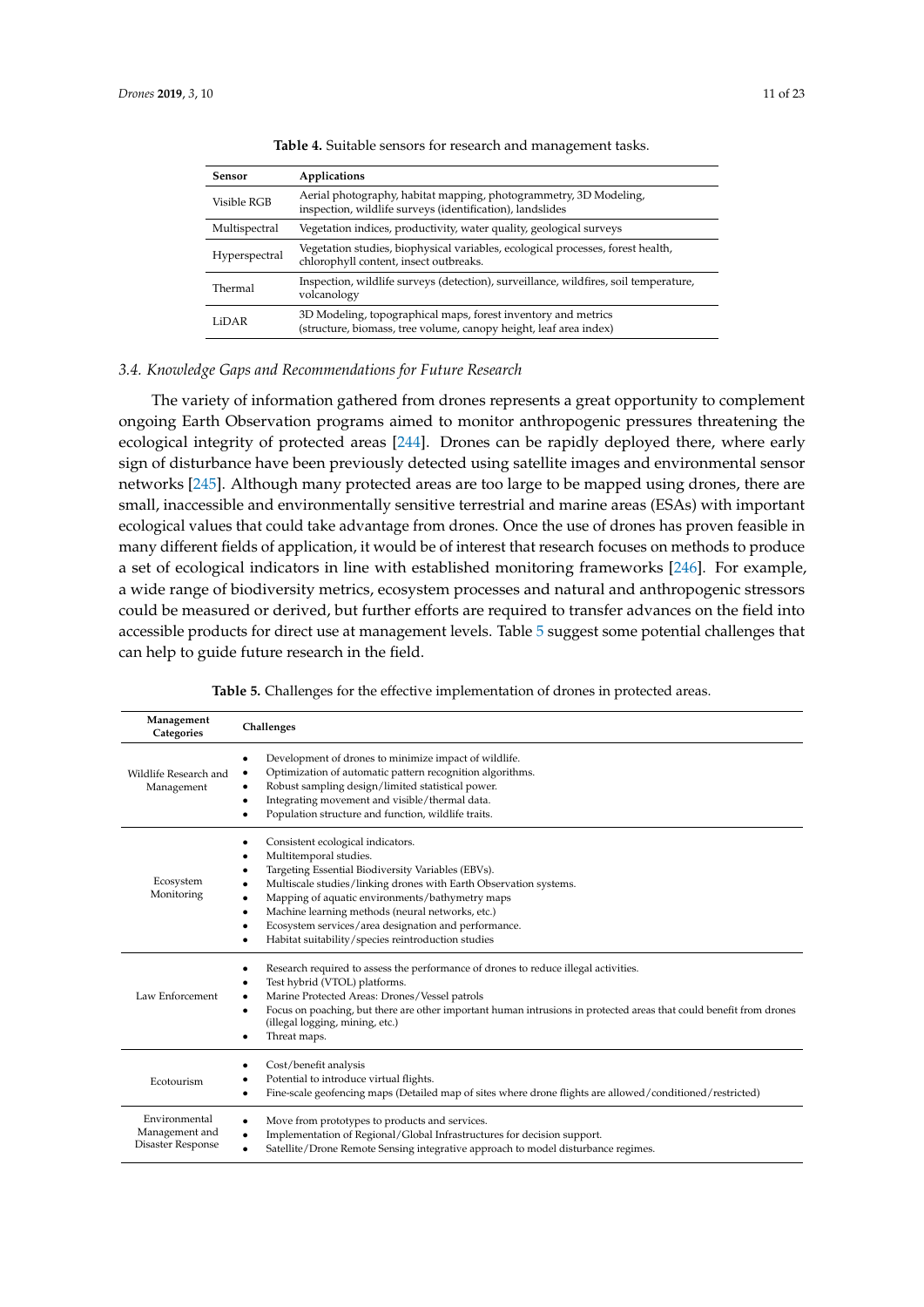**Supplementary Materials:** The following are available online at [http://www.mdpi.com/2504-446X/3/1/10/s1,](http://www.mdpi.com/2504-446X/3/1/10/s1) **Figure S1.** PRISMA Flowchart; **Table S1**. List of studies.

**Author Contributions:** J.J.L. and M.M.P conceived and designed the study; J.J.L. collected and analyzed the studies; J.J.L. and M.M.P wrote the manuscript.

**Funding:** This research received no external funding.

**Acknowledgments:** The authors would like to thank the Editorial Office, and anonymous reviewers for their valuable comments and suggestions.

**Conflicts of Interest:** The authors declare no conflict of interest.

#### **References**

- <span id="page-12-0"></span>1. Dudley, N. *Guidelines for Protected Area Management Categories*; IUCN: Gland, Switzerland, 2008; Volume 3, ISBN 978-2-8317-1086-0.
- <span id="page-12-1"></span>2. Watson, J.E.M.; Dudley, N.; Segan, D.B.; Hockings, M. The performance and potential of protected areas. *Nature* **2014**, *515*, 67–73. [\[CrossRef\]](http://dx.doi.org/10.1038/nature13947) [\[PubMed\]](http://www.ncbi.nlm.nih.gov/pubmed/25373676)
- <span id="page-12-2"></span>3. Juffe-Bignoli, D.; Burgess, N.D.; Bingham, H.; Belle, E.M.S.; de Lima, M.G.; Deguignet, M.; Bertzky, B.; Milam, N.; Martinez-Lopez, J.; Lewis, E.; et al. *Protected Planet Report 2014*; UNEP-WCMC: Cambridge, UK, 2014; ISBN 9789280734164.
- <span id="page-12-3"></span>4. Gonçalves, J.; Henriques, R.; Alves, P.; Sousa-Silva, R.; Monteiro, A.T.; Lomba, Â.; Marcos, B.; Honrado, J. Evaluating an unmanned aerial vehicle-based approach for assessing habitat extent and condition in fine-scale early successional mountain mosaics. *Appl. Veg. Sci.* **2016**, *19*, 132–146. [\[CrossRef\]](http://dx.doi.org/10.1111/avsc.12204)
- <span id="page-12-4"></span>5. Lopoukhine, N.; Crawhall, N.; Dudley, N.; Figgis, P.; Karibuhoye, C.; Laffoley, D.; Londoño, J.M.; MacKinnon, K.; Sandwith, T. Protected areas: providing natural solutions to 21st Century challenges. *Surveys and Perspectives Integrating Environment and Society* **2012**, *5*, 1–16. [\[CrossRef\]](http://dx.doi.org/10.1017/CBO9781107415324.004)
- <span id="page-12-5"></span>6. Pimm, S.L.; Alibhai, S.; Bergl, R.; Dehgan, A.; Giri, C.; Jewell, Z.; Joppa, L.; Kays, R.; Loarie, S. Emerging technologies to conserve biodiversity. *Trends Ecol. Evol.* **2015**, *30*, 685–696. [\[CrossRef\]](http://dx.doi.org/10.1016/j.tree.2015.08.008) [\[PubMed\]](http://www.ncbi.nlm.nih.gov/pubmed/26437636)
- <span id="page-12-6"></span>7. Melesse, A.; Weng, Q.; Prasad, S.; Senay, G. Remote Sensing Sensors and applications in environmental resources mapping and modelling. *Sensors* **2007**, *7*, 3209–3241. [\[CrossRef\]](http://dx.doi.org/10.3390/s7123209) [\[PubMed\]](http://www.ncbi.nlm.nih.gov/pubmed/28903290)
- <span id="page-12-7"></span>8. Whitehead, K.; Hugenholtz, C.H. Remote sensing of the environment with small unmanned aircraft systems (UASs), part 1: A review of progress and challenges. *J. Unmanned Veh. Syst.* **2014**, *2*, 69–85. [\[CrossRef\]](http://dx.doi.org/10.1139/juvs-2014-0006)
- <span id="page-12-8"></span>9. Rodríguez, A.; Negro, J.J.; Mulero, M.; Rodríguez, C.; Hernández-Pliego, J.; Bustamante, J. The Eye in the Sky: Combined Use of Unmanned Aerial Systems and GPS Data Loggers for Ecological Research and Conservation of Small Birds. *PLoS One* **2012**, *7*. [\[CrossRef\]](http://dx.doi.org/10.1371/journal.pone.0050336)
- <span id="page-12-9"></span>10. Linchant, J.; Lisein, J.; Semeki, J.; Lejeune, P.; Vermeulen, C. Are unmanned aircraft systems (UASs) the future of wildlife monitoring? A review of accomplishments and challenges. *Mamm. Rev.* **2015**, *45*, 239–252. [\[CrossRef\]](http://dx.doi.org/10.1111/mam.12046)
- <span id="page-12-10"></span>11. Christie, K.S.; Gilbert, S.L.; Brown, C.L.; Hatfield, M.; Hanson, L. Unmanned aircraft systems in wildlife research: Current and future applications of a transformative technology. *Front. Ecol. Environ.* **2016**, *14*, 241–251. [\[CrossRef\]](http://dx.doi.org/10.1002/fee.1281)
- <span id="page-12-11"></span>12. Mulero-Pázmány, M.; Stolper, R.; Van Essen, L.D.; Negro, J.J.; Sassen, T. Remotely piloted aircraft systems as a rhinoceros anti-poaching tool in Africa. *PLoS One* **2014**, *9*, 1–10. [\[CrossRef\]](http://dx.doi.org/10.1371/journal.pone.0083873)
- <span id="page-12-15"></span>13. Koh, L.P.; Wich, S.A. Dawn of drone ecology: low-cost autonomous aerial vehicles for conservation. *Trop. Conserv. Sci.* **2012**, *5*, 121–132. [\[CrossRef\]](http://dx.doi.org/10.1177/194008291200500202)
- <span id="page-12-12"></span>14. Chabot, D.; Bird, D.M. Wildlife research and management methods in the 21st century: Where do unmanned aircraft fit in? *J. Unmanned Veh. Syst.* **2015**, *3*, 137–155. [\[CrossRef\]](http://dx.doi.org/10.1139/juvs-2015-0021)
- <span id="page-12-13"></span>15. Schofield, G.; Katselidis, K.A.; Lilley, M.K.S.; Reina, R.D.; Hays, G.C. Detecting elusive aspects of wildlife ecology using drones: new insights on the mating dynamics and operational sex ratios of sea turtles. *Funct. Ecol.* **2017**, *38*, 42–49. [\[CrossRef\]](http://dx.doi.org/10.1111/1365-2435.12930)
- <span id="page-12-14"></span>16. Näsi, R.; Honkavaara, E.; Lyytikäinen-Saarenmaa, P.; Blomqvist, M.; Litkey, P.; Hakala, T.; Viljanen, N.; Kantola, T.; Tanhuanpää, T.; Holopainen, M. Using UAV-based photogrammetry and hyperspectral imaging for mapping bark beetle damage at tree-level. *Remote Sens.* **2015**, *7*, 15467–15493. [\[CrossRef\]](http://dx.doi.org/10.3390/rs71115467)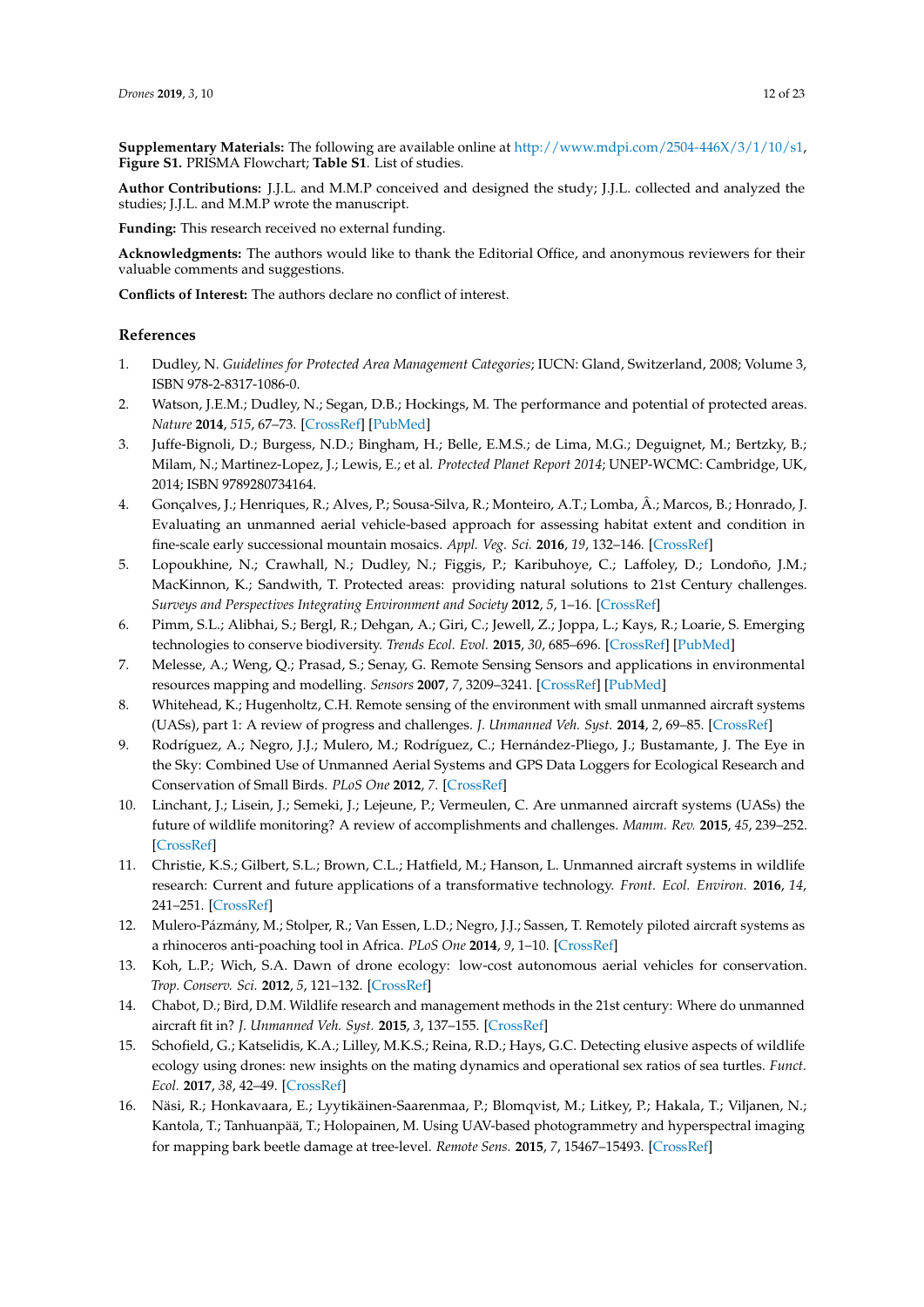- <span id="page-13-0"></span>17. Wang, D.; Xin, X.; Shao, Q.; Brolly, M.; Zhu, Z.; Chen, J. Modeling aboveground biomass in Hulunber grassland ecosystem by using unmanned aerial vehicle discrete lidar. *Sensors* **2017**, *17*, 180. [\[CrossRef\]](http://dx.doi.org/10.3390/s17010180) [\[PubMed\]](http://www.ncbi.nlm.nih.gov/pubmed/28106819)
- <span id="page-13-1"></span>18. Villa, T.; Gonzalez, F.; Miljievic, B.; Ristovski, Z.; Morawska, L. An overview of small unmanned aerial vehicles for air quality measurements: Present applications and future prospectives. *Sensors* **2016**, *16*, 1072. [\[CrossRef\]](http://dx.doi.org/10.3390/s16071072) [\[PubMed\]](http://www.ncbi.nlm.nih.gov/pubmed/27420065)
- <span id="page-13-2"></span>19. Pádua, L.; Vanko, J.; Hruška, J.; Adão, T.; Sousa, J.J.; Peres, E.; Morais, R. UAS, sensors, and data processing in agroforestry: a review towards practical applications. *Int. J. Remote Sens.* **2017**, *38*, 2349–2391. [\[CrossRef\]](http://dx.doi.org/10.1080/01431161.2017.1297548)
- 20. Hassanalian, M.; Abdelkefi, A. Classifications, applications, and design challenges of drones: A review. *Prog. Aerosp. Sci.* **2017**, *91*, 99–131. [\[CrossRef\]](http://dx.doi.org/10.1016/j.paerosci.2017.04.003)
- <span id="page-13-18"></span>21. Colomina, I.; Molina, P. Unmanned aerial systems for photogrammetry and remote sensing: A review. *ISPRS J. Photogramm. Remote Sens.* **2014**, *92*, 79–97. [\[CrossRef\]](http://dx.doi.org/10.1016/j.isprsjprs.2014.02.013)
- <span id="page-13-3"></span>22. Adão, T.; Hruška, J.; Pádua, L.; Bessa, J.; Peres, E.; Morais, R.; Sousa, J. Hyperspectral imaging: A review on uav-based sensors, data processing and applications for agriculture and forestry. *Remote Sens.* **2017**, *9*, 1110. [\[CrossRef\]](http://dx.doi.org/10.3390/rs9111110)
- <span id="page-13-4"></span>23. Brown, A. Grand Canyon Park Rangers Use Drones to Search for Missing Hikers. Available online: [http://www.thedrive.com/aerial/9619/grand-canyon-park-rangers-use-drones-to-search-for](http://www.thedrive.com/aerial/9619/grand-canyon-park-rangers-use-drones-to-search-for-missing-hikers?#)[missing-hikers?#](http://www.thedrive.com/aerial/9619/grand-canyon-park-rangers-use-drones-to-search-for-missing-hikers?#) (accessed on 27 September 2018).
- <span id="page-13-5"></span>24. Margaritoff, M. Australian Rangers Use Drones to Monitor and Protect Endangered Turtles From Predators. Available online: [http://www.thedrive.com/tech/22747/australian-rangers-use-drones-to-monitor-and](http://www.thedrive.com/tech/22747/australian-rangers-use-drones-to-monitor-and-protect-endangered-turtles-from-predators)[protect-endangered-turtles-from-predators](http://www.thedrive.com/tech/22747/australian-rangers-use-drones-to-monitor-and-protect-endangered-turtles-from-predators) (accessed on 26 September 2018).
- <span id="page-13-6"></span>25. Richmond, B.C. Drones, dogs and DNA the latest weapons against invasive species. Available online: [https://www.theglobeandmail.com/news/national/drones-dogs-and-dna-the-latest-weapons](https://www.theglobeandmail.com/news/national/drones-dogs-and-dna-the-latest-weapons-against-invasive-species/article28531824/)[against-invasive-species/article28531824/](https://www.theglobeandmail.com/news/national/drones-dogs-and-dna-the-latest-weapons-against-invasive-species/article28531824/) (accessed on 27 September 2018).
- <span id="page-13-7"></span>26. Beaubien, J. Eyes In The Sky: Foam Drones Keep Watch On Rain Forest Trees. Available online: [https://www.npr.org/sections/goatsandsoda/2015/05/19/398765759/eyes-in-the-sky-styrofoam](https://www.npr.org/sections/goatsandsoda/2015/05/19/398765759/eyes-in-the-sky-styrofoam-drones-keep-watch-on-rainforest-trees?t=1540327094055)[drones-keep-watch-on-rainforest-trees?t=1540327094055](https://www.npr.org/sections/goatsandsoda/2015/05/19/398765759/eyes-in-the-sky-styrofoam-drones-keep-watch-on-rainforest-trees?t=1540327094055) (accessed on 28 September 2018).
- <span id="page-13-8"></span>27. Crooks, J. Drone Collects Information to Benefit Great Lakes. Available online: [https://www.fs.fed.us/](https://www.fs.fed.us/blogs/drone-collects-information-benefit-great-lakes) [blogs/drone-collects-information-benefit-great-lakes](https://www.fs.fed.us/blogs/drone-collects-information-benefit-great-lakes) (accessed on 27 September 2018).
- <span id="page-13-9"></span>28. Nuwer, R. High Above, Drones Keep Watchful Eyes on Wildlife in Africa. Available online: [https://www.](https://www.nytimes.com/2017/03/13/science/drones-africa-poachers-wildlife.html) [nytimes.com/2017/03/13/science/drones-africa-poachers-wildlife.html](https://www.nytimes.com/2017/03/13/science/drones-africa-poachers-wildlife.html) (accessed on 27 September 2018).
- <span id="page-13-10"></span>29. Kohler, P. Launching the Marine Litter DRONET. Available online: [https://www.theplastictide.com/blog-](https://www.theplastictide.com/blog-1/2018/4/22/launching-the-marine-litter-dronet)[1/2018/4/22/launching-the-marine-litter-dronet](https://www.theplastictide.com/blog-1/2018/4/22/launching-the-marine-litter-dronet) (accessed on 22 September 2018).
- <span id="page-13-11"></span>30. Cirino, E. Drones Help Find Massive Penguin Colonies Hiding in Plain Sight. Available online: [https://www.newsdeeply.com/oceans/articles/2018/03/05/drones-help-find-massive-penguin](https://www.newsdeeply.com/oceans/articles/2018/03/05/drones-help-find-massive-penguin-colonies-hiding-in-plain-sight)[colonies-hiding-in-plain-sight](https://www.newsdeeply.com/oceans/articles/2018/03/05/drones-help-find-massive-penguin-colonies-hiding-in-plain-sight) (accessed on 18 September 2018).
- <span id="page-13-12"></span>31. DRONE HOPPER, S.L. Drone Hopper | Firefigthing Drone. Available online: [https://www.drone-hopper.](https://www.drone-hopper.com/home) [com/home](https://www.drone-hopper.com/home) (accessed on 2 September 2018).
- <span id="page-13-13"></span>32. Apprill, A.; Miller, C.A.; Moore, M.J.; Durban, J.W.; Fearnbach, H.; Barrett-Lennard, L.G. Extensive Core Microbiome in Drone-Captured Whale Blow Supports a Framework for Health Monitoring. *mSystems* **2017**. [\[CrossRef\]](http://dx.doi.org/10.1128/mSystems.00119-17) [\[PubMed\]](http://www.ncbi.nlm.nih.gov/pubmed/29034331)
- <span id="page-13-14"></span>33. Foxx, C. Drones scatter mosquitoes to fight diseases. Available online: [https://www.bbc.co.uk/news/](https://www.bbc.co.uk/news/technology-42066518) [technology-42066518](https://www.bbc.co.uk/news/technology-42066518) (accessed on 21 September 2018).
- <span id="page-13-15"></span>34. Stone, E. Drones Spray Tree Seeds From the Sky to Fight Deforestation. Available online: [https://news.](https://news.nationalgeographic.com/2017/11/drones-plant-trees-deforestation-environment/?user.testname=none) [nationalgeographic.com/2017/11/drones-plant-trees-deforestation-environment/?user.testname=none](https://news.nationalgeographic.com/2017/11/drones-plant-trees-deforestation-environment/?user.testname=none) (accessed on 21 September 2018).
- <span id="page-13-16"></span>35. Mulero-Pázmány, M.; Jenni-Eiermann, S.; Strebel, N.; Sattler, T.; Negro, J.J.; Tablado, Z. Unmanned aircraft systems as a new source of disturbance for wildlife: A systematic review. *PLoS One* **2017**, *12*, e0178448. [\[CrossRef\]](http://dx.doi.org/10.1371/journal.pone.0178448) [\[PubMed\]](http://www.ncbi.nlm.nih.gov/pubmed/28636611)
- <span id="page-13-17"></span>36. Sandbrook, C. The social implications of using drones for biodiversity conservation. *Ambio* **2015**, *44*, 636–647. [\[CrossRef\]](http://dx.doi.org/10.1007/s13280-015-0714-0)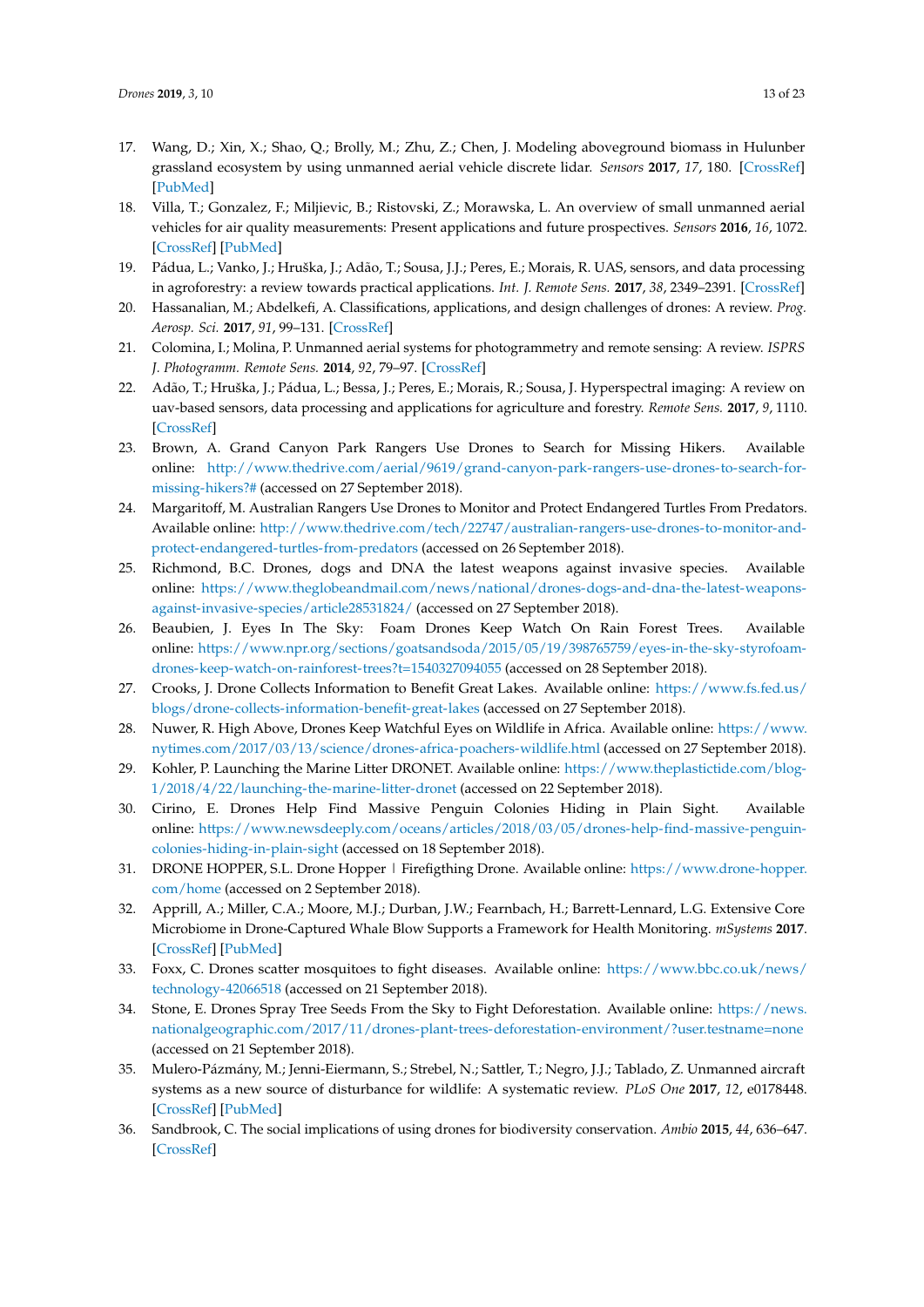- <span id="page-14-0"></span>37. Manfreda, S.; McCabe, M.F.; Miller, P.E.; Lucas, R.; Madrigal, V.P.; Mallinis, G.; Ben Dor, E.; Helman, D.; Estes, L.; Ciraolo, G.; et al. On the use of unmanned aerial systems for environmental monitoring. *Remote Sens.* **2018**, *10*. [\[CrossRef\]](http://dx.doi.org/10.3390/rs10040641)
- <span id="page-14-1"></span>38. Bruner, A.G. Effectiveness of parks in protecting tropical biodiversity. *Science* **2001**, *291*, 125–128. [\[CrossRef\]](http://dx.doi.org/10.1126/science.291.5501.125) [\[PubMed\]](http://www.ncbi.nlm.nih.gov/pubmed/11141563)
- 39. Leverington, F.; Costa, K.L.; Courrau, J.; Pavese, H.; Nolte, C.; Marr, M.; Coad, L.; Burgess, N.; Bomhard, B.; Hockings, M.; et al. Management effectiveness evaluation in protected areas—A global study. Second edition 2010. *Environ. Manage.* **2010**, *46*, 685–698. [\[CrossRef\]](http://dx.doi.org/10.1007/s00267-010-9564-5)
- <span id="page-14-2"></span>40. Avramovic Danijela Evaluation of protected area management effectiveness—An overview of methodologies. *Saf. Eng.* **2016**, *6*, 29–35. [\[CrossRef\]](http://dx.doi.org/10.7562/SE2016.6.01.05)
- <span id="page-14-3"></span>41. UNEP-WCMC; IUCN Protected Planet: The World Database on Protected Areas (WDPA)/The Global Database on Protected Areas Management Effectiveness (GD-PAME). Available online: [https://www.](https://www.protectedplanet.net) [protectedplanet.net](https://www.protectedplanet.net) (accessed on 22 October 2018).
- <span id="page-14-4"></span>42. Olson, D.M.; Dinerstein, E.; Wikramanayake, E.D.; Burgess, N.D.; Powell, G.V.N.; Underwood, E.C.; D'amico, J.A.; Itoua, I.; Strand, H.E.; Morrison, J.C.; et al. Terrestrial Ecoregions of the World: A New Map of Life on Earth. *Bioscience* **2001**. [\[CrossRef\]](http://dx.doi.org/10.1641/0006-3568(2001)051[0933:TEOTWA]2.0.CO;2)
- <span id="page-14-5"></span>43. Stoll-Kleemann, S. Evaluation of management effectiveness in protected areas: Methodologies and results. *Basic Appl. Ecol.* **2010**, *11*, 377–382. [\[CrossRef\]](http://dx.doi.org/10.1016/j.baae.2010.06.004)
- <span id="page-14-6"></span>44. Salafsky, N.; Salzer, D.; Stattersfield, A.J.; Hilton-Taylor, C.; Neugarten, R.; Butchart, S.H.M.; Collen, B.; Cox, N.; Master, L.L.; O'Connor, S.; et al. A standard lexicon for biodiversity conservation: Unified classifications of threats and actions. *Conserv. Biol.* **2008**, *22*, 897–911. [\[CrossRef\]](http://dx.doi.org/10.1111/j.1523-1739.2008.00937.x)
- <span id="page-14-7"></span>45. Sasse, D.B. Job-related mortality of wildlife workers in the United States, 1937-2000. *Wildl. Soc. Bull.* **2003**, *31*, 1000–1003.
- <span id="page-14-8"></span>46. Lubow, B.C.; Ransom, J.I. Practical bias correction in aerial surveys of large mammals: Validation of hybrid double-observer with sightability method against known abundance of feral horse (Equus caballus) populations. *PLoS One* **2016**. [\[CrossRef\]](http://dx.doi.org/10.1371/journal.pone.0154902) [\[PubMed\]](http://www.ncbi.nlm.nih.gov/pubmed/27139732)
- <span id="page-14-9"></span>47. Jewell, Z. Effect of Monitoring Technique on Quality of Conservation Science. *Conserv. Biol.* **2013**, *27*, 501–508. [\[CrossRef\]](http://dx.doi.org/10.1111/cobi.12066) [\[PubMed\]](http://www.ncbi.nlm.nih.gov/pubmed/23692018)
- <span id="page-14-10"></span>48. Chrétien, L.-P.; Théau, J.; Ménard, P. Visible and thermal infrared remote sensing for the detection of white-tailed deer using an unmanned aerial system. *Wildl. Soc. Bull.* **2016**, *40*, 181–191. [\[CrossRef\]](http://dx.doi.org/10.1002/wsb.629)
- 49. Wich, S.; Dellatore, D.; Houghton, M.; Ardi, R.; Koh, L.P. A preliminary assessment of using conservation drones for Sumatran orangutan (Pongo abelii) distribution and density. *J. Unmanned Veh. Syst.* **2016**, *4*, 45–52. [\[CrossRef\]](http://dx.doi.org/10.1139/juvs-2015-0015)
- <span id="page-14-11"></span>50. Stark, D.J.; Vaughan, I.P.; Evans, L.J.; Kler, H.; Goossens, B. Combining drones and satellite tracking as an effective tool for informing policy change in riparian habitats: A proboscis monkey case study. *Remote Sens. Ecol. Conserv.* **2017**, 1–9. [\[CrossRef\]](http://dx.doi.org/10.1002/rse2.51)
- <span id="page-14-12"></span>51. Sweeney, K.L.; Helker, V.T.; Perryman, W.L.; LeRoi, D.J.; Fritz, L.W.; Gelatt, T.S.; Angliss, R.P. Flying beneath the clouds at the edge of the world: using a hexacopter to supplement abundance surveys of Steller sea lions (Eumetopias jubatus) in Alaska. *J. Unmanned Veh. Syst.* **2016**, *4*, 70–81. [\[CrossRef\]](http://dx.doi.org/10.1139/juvs-2015-0010)
- <span id="page-14-16"></span>52. Seymour, A.C.; Dale, J.; Hammill, M.; Halpin, P.N.; Johnston, D.W. Automated detection and enumeration of marine wildlife using unmanned aircraft systems (UAS) and thermal imagery. *Sci. Rep.* **2017**, *7*, 45127. [\[CrossRef\]](http://dx.doi.org/10.1038/srep45127)
- 53. Hodgson, A.; Peel, D.; Kelly, N. Unmanned aerial vehicles for surveying marine fauna: assessing detection probability. *Ecol. Appl.* **2017**, *27*, 1253–1267. [\[CrossRef\]](http://dx.doi.org/10.1002/eap.1519)
- 54. Torres, L.G.; Nieukirk, S.L.; Lemos, L.; Chandler, T.E. Drone Up! Quantifying Whale Behavior From a New Perspective Improves Observational Capacity. *Front. Mar. Sci.* **2018**, *5*, 1–14. [\[CrossRef\]](http://dx.doi.org/10.3389/fmars.2018.00319)
- <span id="page-14-13"></span>55. Pirotta, V.; Smith, A.; Ostrowski, M.; Russell, D.; Jonsen, I.D.; Grech, A.; Harcourt, R. An Economical Custom-Built Drone for Assessing Whale Health. *Front. Mar. Sci.* **2017**, *4*, 1–12. [\[CrossRef\]](http://dx.doi.org/10.3389/fmars.2017.00425)
- <span id="page-14-14"></span>56. Junda, J.; Greene, E.; Bird, D.M. Proper flight technique for using a small rotary-winged drone aircraft to safely, quickly, and accurately survey raptor nests. *J. Unmanned Veh. Syst.* **2015**, *3*, 222–236. [\[CrossRef\]](http://dx.doi.org/10.1139/juvs-2015-0003)
- <span id="page-14-15"></span>57. Weissensteiner, M.H.; Poelstra, J.W.; Wolf, J.B.W. Low-budget ready-to-fly unmanned aerial vehicles: An effective tool for evaluating the nesting status of canopy-breeding bird species. *J. Avian Biol.* **2015**, *46*, 425–430. [\[CrossRef\]](http://dx.doi.org/10.1111/jav.00619)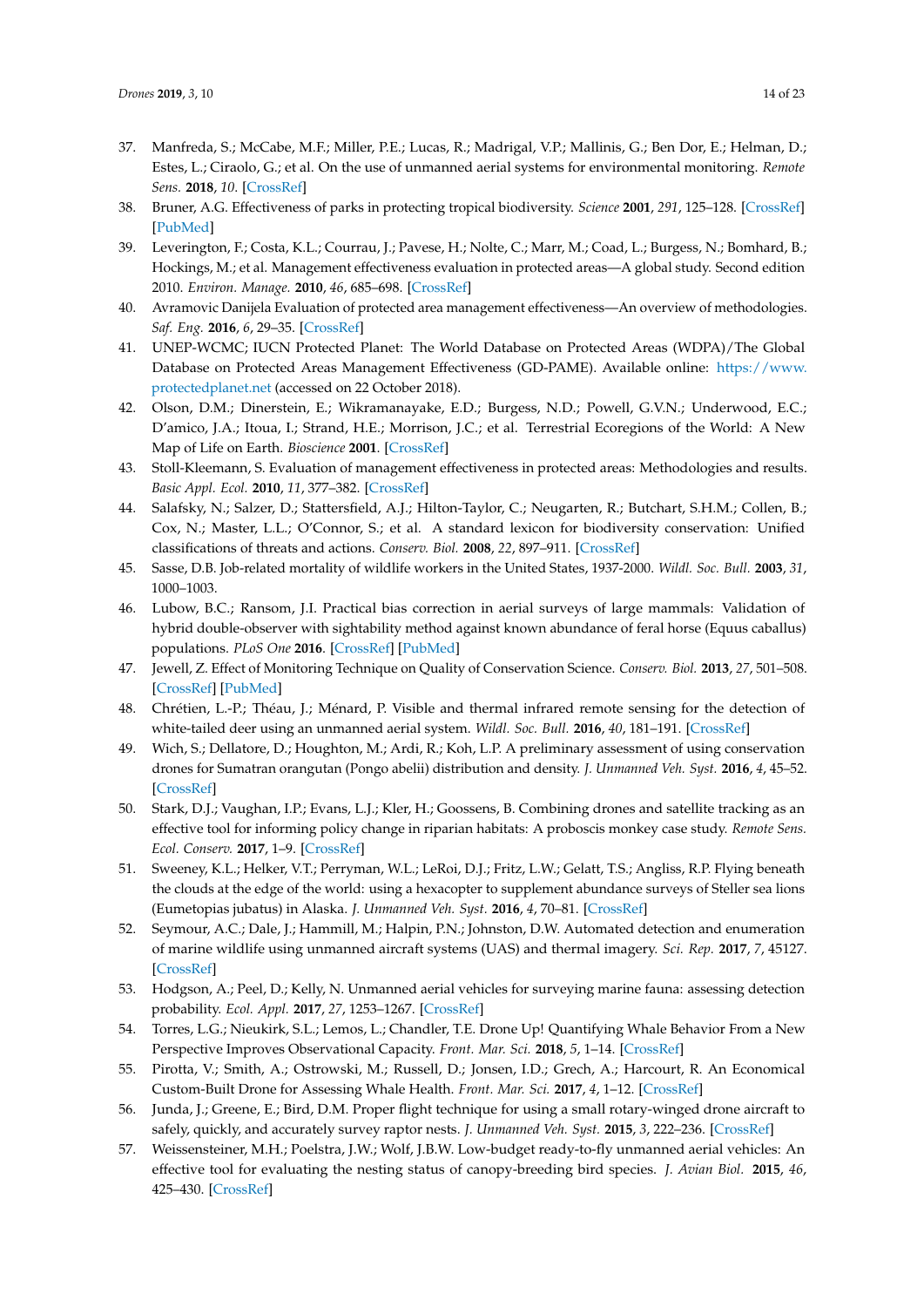- <span id="page-15-19"></span>58. Hodgson, J.C.; Baylis, S.M.; Mott, R.; Herrod, A.; Clarke, R.H. Precision wildlife monitoring using unmanned aerial vehicles. *Sci. Rep.* **2016**, *6*, 22574. [\[CrossRef\]](http://dx.doi.org/10.1038/srep22574) [\[PubMed\]](http://www.ncbi.nlm.nih.gov/pubmed/26986721)
- 59. Sardà-Palomera, F.; Bota, G.; Padilla, N.; Brotons, L.; Sardà, F. Unmanned aircraft systems to unravel spatial and temporal factors affecting dynamics of colony formation and nesting success in birds. *J. Avian Biol.* **2017**. [\[CrossRef\]](http://dx.doi.org/10.1111/jav.01535)
- <span id="page-15-0"></span>60. Han, Y.G.; Yoo, S.H.; Kwon, O. Possibility of applying unmanned aerial vehicle (UAV) and mapping software for the monitoring of waterbirds and their habitats. *J. Ecol. Environ.* **2017**, *41*, 1–7. [\[CrossRef\]](http://dx.doi.org/10.1186/s41610-017-0040-5)
- <span id="page-15-1"></span>61. Evans, L.J.; Jones, T.H.; Pang, K.; Evans, M.N.; Saimin, S.; Goossens, B. Use of drone technology as a tool for behavioral research: A case study of crocodilian nesting. *Herpetol. Conserv. Biol.* **2015**, *10*, 90–98. [\[CrossRef\]](http://dx.doi.org/10.3233/978-1-61499-432-9-895)
- 62. Elsey, R.M.; Trosclair, P.L., III. the use of an unmanned aerial vehicle to locate alligator nests. *Southeast. Nat.* **2016**, *15*, 76–82. [\[CrossRef\]](http://dx.doi.org/10.1656/058.015.0106)
- 63. Sykora-Bodie, S.T.; Bezy, V.; Johnston, D.W.; Newton, E.; Lohmann, K.J. Quantifying Nearshore Sea Turtle Densities: Applications of Unmanned Aerial Systems for Population Assessments. *Sci. Rep.* **2017**, *7*, 1–7. [\[CrossRef\]](http://dx.doi.org/10.1038/s41598-017-17719-x)
- <span id="page-15-2"></span>64. Rees, A.; Avens, L.; Ballorain, K.; Bevan, E.; Broderick, A.; Carthy, R.; Christianen, M.; Duclos, G.; Heithaus, M.; Johnston, D.; et al. The potential of unmanned aerial systems for sea turtle research and conservation: a review and future directions. *Endanger. Species Res.* **2018**, *35*, 81–100. [\[CrossRef\]](http://dx.doi.org/10.3354/esr00877)
- <span id="page-15-3"></span>65. Groves, P.A.; Alcorn, B.; Wiest, M.M.; Maselko, J.M.; Connor, W.P. Testing unmanned aircraft systems for salmon spawning surveys. *Facets* **2016**, *1*, 187–204. [\[CrossRef\]](http://dx.doi.org/10.1139/facets-2016-0019)
- <span id="page-15-4"></span>66. Kiszka, J.J.; Mourier, J.; Gastrich, K.; Heithaus, M.R. Using unmanned aerial vehicles (UAVs) to investigate shark and ray densities in a shallow coral lagoon. *Mar. Ecol. Prog. Ser.* **2016**, *560*, 237–242. [\[CrossRef\]](http://dx.doi.org/10.3354/meps11945)
- <span id="page-15-5"></span>67. Kellenberger, B.; Marcos, D.; Tuia, D. Detecting mammals in UAV images: Best practices to address a substantially imbalanced dataset with deep learning. *Remote Sens. Environ.* **2018**, *216*, 139–153. [\[CrossRef\]](http://dx.doi.org/10.1016/j.rse.2018.06.028)
- <span id="page-15-6"></span>68. Wilson, A.M.; Barr, J.; Zagorski, M. The feasibility of counting songbirds using unmanned aerial vehicles. *Auk* **2017**, *134*, 350–362. [\[CrossRef\]](http://dx.doi.org/10.1642/AUK-16-216.1)
- <span id="page-15-7"></span>69. Mulero-Pázmány, M.; Barasona, J.Á.; Acevedo, P.; Vicente, J.; Negro, J.J. Unmanned Aircraft Systems complement biologging in spatial ecology studies. *Ecol. Evol.* **2015**, *5*, 4808–4818. [\[CrossRef\]](http://dx.doi.org/10.1002/ece3.1744) [\[PubMed\]](http://www.ncbi.nlm.nih.gov/pubmed/26640661)
- <span id="page-15-8"></span>70. Tremblay, J.A.; Desrochers, A.; Aubry, Y.; Pace, P.; Bird, D.M. A Low-Cost Technique for Radio-Tracking Wildlife Using a Small Standard Unmanned Aerial Vehicle. *J. Unmanned Veh. Syst.* **2016**, juvs-2016-0021. [\[CrossRef\]](http://dx.doi.org/10.1139/juvs-2016-0021)
- <span id="page-15-9"></span>71. Ivosevic, B.; Han, Y.-G.; Kwon, O. Monitoring butterflies with an unmanned aerial vehicle: current possibilities and future potentials. *J. Ecol. Environ.* **2017**, *41*, 12. [\[CrossRef\]](http://dx.doi.org/10.1186/s41610-017-0028-1)
- <span id="page-15-10"></span>72. Habel, J.C.; Teucher, M.; Ulrich, W.; Bauer, M.; Rödder, D. Drones for butterfly conservation: larval habitat assessment with an unmanned aerial vehicle. *Landsc. Ecol.* **2016**, *31*, 2385–2395. [\[CrossRef\]](http://dx.doi.org/10.1007/s10980-016-0409-3)
- <span id="page-15-11"></span>73. Kim, H.G.; Park, J.-S.; Lee, D.-H. Potential of Unmanned Aerial Sampling for Monitoring Insect Populations in Rice Fields. *Florida Entomol.* **2018**, *101*, 330–334. [\[CrossRef\]](http://dx.doi.org/10.1653/024.101.0229)
- <span id="page-15-12"></span>74. Ogra, M.V. Human-wildlife conflict and gender in protected area borderlands: A case study of costs, perceptions, and vulnerabilities from Uttarakhand (Uttaranchal), India. *Geoforum* **2008**. [\[CrossRef\]](http://dx.doi.org/10.1016/j.geoforum.2007.12.004)
- <span id="page-15-13"></span>75. Hahn, N.; Mwakatobe, A.; Konuche, J.; de Souza, N.; Keyyu, J.; Goss, M.; Chang'a, A.; Palminteri, S.; Dinerstein, E.; Olson, D. Unmanned aerial vehicles mitigate human–elephant conflict on the borders of Tanzanian Parks: a case study. *Oryx* **2017**, *51*, 513–516. [\[CrossRef\]](http://dx.doi.org/10.1017/S0030605316000946)
- <span id="page-15-14"></span>76. Michez, A.; Morelle, K.; Lehaire, F.; Widar, J.; Authelet, M.; Vermeulen, C.; Lejeune, P.; Michez, A.; Morelle, K.; Lehaire, F.; et al. Use of unmanned aerial system to assess wildlife (Sus scrofa) damage to crops (Zea mays). *J. Unmanned Veh. Sys* **2016**, *4*, 266–275. [\[CrossRef\]](http://dx.doi.org/10.1139/juvs-2016-0014)
- <span id="page-15-15"></span>77. Johnston, M.; McCaldin, G.; Rieker, A. Assessing the availability of aerially-delivered baits to feral cats through rainforest canopy using unmanned aircraft. **2016**. [\[CrossRef\]](http://dx.doi.org/10.1139/juvs-2016-0012)
- <span id="page-15-16"></span>78. Mulero-Pázmány, M.; Negro, J.J.; Ferrer, M. A low cost way for assessing bird risk hazards in power lines: Fixed-wing small unmanned aircraft systems. *J. Unmanned Veh. Syst.* **2014**, *02*, 5–15. [\[CrossRef\]](http://dx.doi.org/10.1139/juvs-2013-0012)
- <span id="page-15-17"></span>79. Lobermeier, S.; Moldenhauer, M.; Peter, C.; Slominski, L.; Tedesco, R.; Meer, M.; Dwyer, J.; Harness, R.; Stewart, A. Mitigating avian collision with power lines: a proof of concept for installation of line markers via unmanned aerial vehicle. *J. Unmanned Veh. Syst.* **2015**, *3*, 252–258. [\[CrossRef\]](http://dx.doi.org/10.1139/juvs-2015-0009)
- <span id="page-15-18"></span>80. Israel, M. A UAV-based roe deer fawm detection system. *Int. Arch. Photogramm. Remote Sens. Spat. Inf. Sci.* **2012**, *38*, 1–5. [\[CrossRef\]](http://dx.doi.org/10.5194/isprsarchives-XXXVIII-1-C22-51-2011)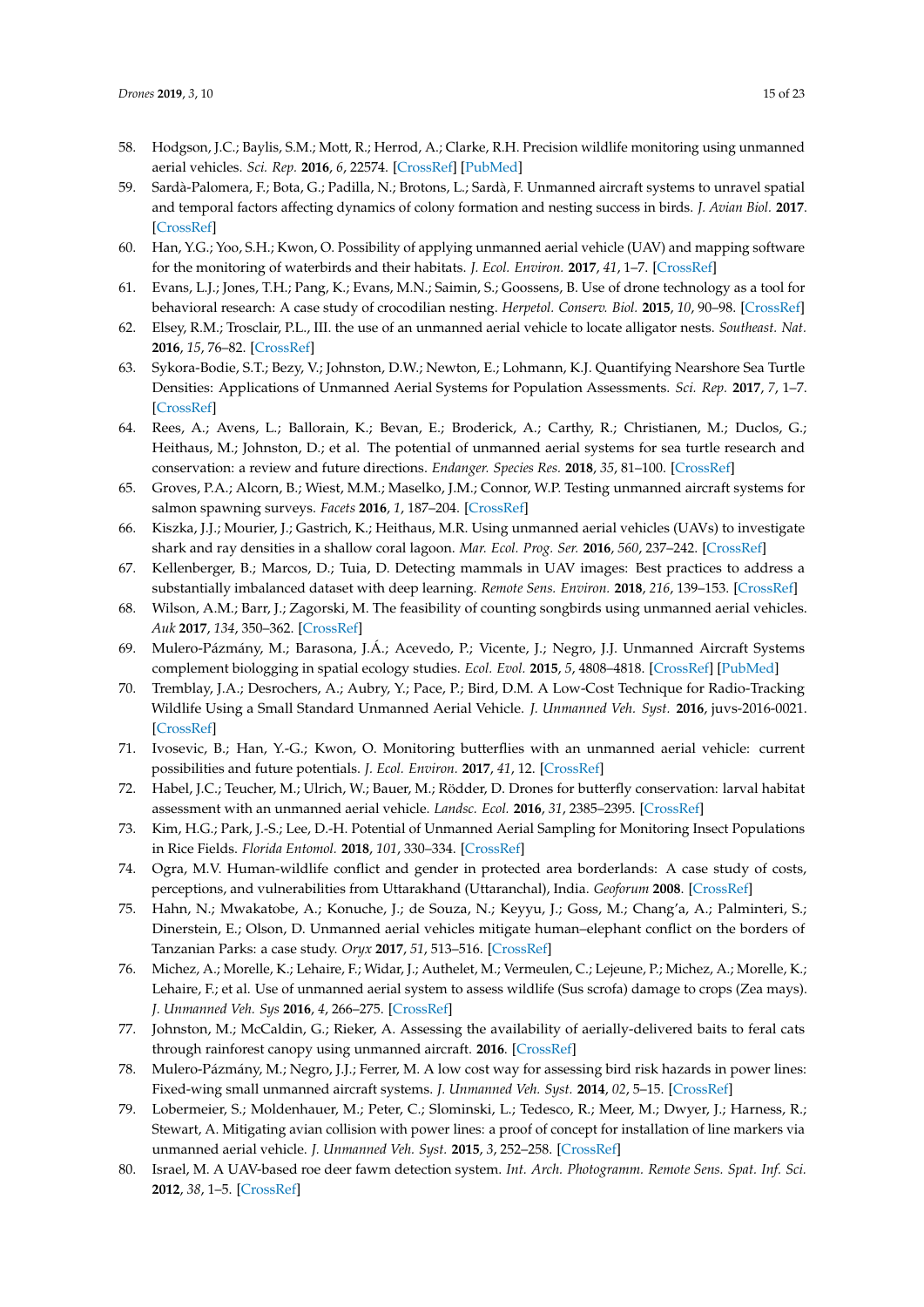- <span id="page-16-0"></span>81. Christiansen, P.; Steen, K.A.; Jørgensen, R.N.; Karstoft, H. Automated detection and recognition of wildlife using thermal cameras. *Sensors* **2014**, *14*, 13778–13793. [\[CrossRef\]](http://dx.doi.org/10.3390/s140813778)
- <span id="page-16-1"></span>82. Fornace, K.M.; Drakeley, C.J.; William, T.; Espino, F.; Cox, J. Mapping infectious disease landscapes: Unmanned aerial vehicles and epidemiology. *Trends Parasitol.* **2014**, *30*, 514–519. [\[CrossRef\]](http://dx.doi.org/10.1016/j.pt.2014.09.001)
- 83. Barasona, J.A.; Mulero-Pázmány, M.; Acevedo, P.; Negro, J.J.; Torres, M.J.; Gortázar, C.; Vicente, J. Unmanned aircraft systems for studying spatial abundance of ungulates: Relevance to spatial epidemiology. *PLoS One* **2014**, *9*, 1–17. [\[CrossRef\]](http://dx.doi.org/10.1371/journal.pone.0115608)
- 84. Hardy, A.; Makame, M.; Cross, D.; Majambere, S.; Msellem, M. Using low-cost drones to map malaria vector habitats. *Parasit. Vectors* **2017**, *10*, 29. [\[CrossRef\]](http://dx.doi.org/10.1186/s13071-017-1973-3)
- <span id="page-16-2"></span>85. Laguna, E.; Barasona, J.A.; Triguero-Ocaña, R.; Mulero-Pázmány, M.; Negro, J.J.; Vicente, J.; Acevedo, P. The relevance of host overcrowding in wildlife epidemiology: A new spatially explicit aggregation index. *Ecol. Indic.* **2018**, *84*, 695–700. [\[CrossRef\]](http://dx.doi.org/10.1016/j.ecolind.2017.09.039)
- <span id="page-16-3"></span>86. Gibbs, J.P.; Snell, H.L.; Causton, C.E. Effective monitoring for adaptive wildlife management: Lessons from the Galapagos Islands. *J. Wildl. Manage.* **1999**, *63*, 1055–1065. [\[CrossRef\]](http://dx.doi.org/10.2307/3802825)
- <span id="page-16-4"></span>87. Neumann, W.; Martinuzzi, S.; Estes, A.B.; Pidgeon, A.M.; Dettki, H.; Ericsson, G.; Radeloff, V.C. Opportunities for the application of advanced remotely-sensed data in ecological studies of terrestrial animal movement. *Mov. Ecol.* **2015**. [\[CrossRef\]](http://dx.doi.org/10.1186/s40462-015-0036-7) [\[PubMed\]](http://www.ncbi.nlm.nih.gov/pubmed/25941571)
- <span id="page-16-5"></span>88. Whitehead, K.; Hugenholtz, C. Remote Sensing of the Environment with Small Unmanned Aircraft Systems (UASs), Part 2: scientific and commercial applications. *J. Unmanned Veh. Syst.* **2014**, *102*, 86–102. [\[CrossRef\]](http://dx.doi.org/10.1139/juvs-2014-0007)
- <span id="page-16-6"></span>89. Gross, J.E.; Goetz, S.J.; Cihlar, J. Application of remote sensing to parks and protected area monitoring: Introduction to the special issue. *Remote Sens. Environ.* **2009**, *113*, 1343–1345. [\[CrossRef\]](http://dx.doi.org/10.1016/j.rse.2008.12.013)
- <span id="page-16-7"></span>90. Vihervaara, P.; Auvinen, A.P.; Mononen, L.; Törmä, M.; Ahlroth, P.; Anttila, S.; Böttcher, K.; Forsius, M.; Heino, J.; Heliölä, J.; et al. How Essential Biodiversity Variables and remote sensing can help national biodiversity monitoring. *Glob. Ecol. Conserv.* **2017**, *10*, 43–59. [\[CrossRef\]](http://dx.doi.org/10.1016/j.gecco.2017.01.007)
- <span id="page-16-8"></span>91. Mas, J.F. Assessing protected area effectiveness using surrounding (buffer) areas environmentally similar to the target area. *Environ. Monit. Assess.* **2005**, *105*, 69–80. [\[CrossRef\]](http://dx.doi.org/10.1007/s10661-005-3156-5)
- <span id="page-16-9"></span>92. Ewers, R.M.; Rodrigues, A.S.L. Estimates of reserve effectiveness are confounded by leakage. *Trends Ecol. Evol.* **2008**, *23*, 113–116. [\[CrossRef\]](http://dx.doi.org/10.1016/j.tree.2007.11.008)
- <span id="page-16-10"></span>93. Freemantle, T.P.; Wacher, T.; Newby, J.; Pettorelli, N. Earth observation: Overlooked potential to support species reintroduction programmes. *Afr. J. Ecol.* **2013**. [\[CrossRef\]](http://dx.doi.org/10.1111/aje.12060)
- <span id="page-16-11"></span>94. Cress, J.; Hutt, M.; Sloan, J.; Bauer, M.; Feller, M.; Goplen, S. *US Geological Survey Unmanned Aircraft Systems (UAS) Roadmap 2014*; USGS: Reston, VA, USA, 2015.
- <span id="page-16-12"></span>95. Puliti, S.; Olerka, H.; Gobakken, T.; Næsset, E. Inventory of Small Forest Areas Using an Unmanned Aerial System. *Remote Sens.* **2015**, *7*, 9632–9654. [\[CrossRef\]](http://dx.doi.org/10.3390/rs70809632)
- <span id="page-16-13"></span>96. Michez, A.; Piégay, H.; Lisein, J.; Claessens, H.; Lejeune, P. Classification of riparian forest species and health condition using multi-temporal and hyperspatial imagery from unmanned aerial system. *Environ. Monit. Assess.* **2016**, *188*, 1–19. [\[CrossRef\]](http://dx.doi.org/10.1007/s10661-015-4996-2)
- <span id="page-16-14"></span>97. Tian, J.; Wang, L.; Li, X.; Gong, H.; Shi, C.; Zhong, R.; Liu, X. Comparison of UAV and WorldView-2 imagery for mapping leaf area index of mangrove forest. *Int. J. Appl. Earth Obs. Geoinf.* **2017**, *61*, 22–31. [\[CrossRef\]](http://dx.doi.org/10.1016/j.jag.2017.05.002)
- <span id="page-16-15"></span>98. Franklin, S.E.; Ahmed, O.S. Deciduous tree species classification using object-based analysis and machine learning with unmanned aerial vehicle multispectral data. *Int. J. Remote Sens.* **2017**, *39*, 5236–5245. [\[CrossRef\]](http://dx.doi.org/10.1080/01431161.2017.1363442)
- <span id="page-16-16"></span>99. Wallace, L.; Lucieer, A.; Malenovskỳ, Z.; Turner, D.; Vopěnka, P. Assessment of forest structure using two UAV techniques: A comparison of airborne laser scanning and structure from motion (SfM) point clouds. *Forests* **2016**, *7*. [\[CrossRef\]](http://dx.doi.org/10.3390/f7030062)
- <span id="page-16-17"></span>100. Zhang, J.; Hu, J.; Lian, J.; Fan, Z.; Ouyang, X.; Ye, W. Seeing the forest from drones: Testing the potential of lightweight drones as a tool for long-term forest monitoring. *Biol. Conserv.* **2016**, *198*, 60–69. [\[CrossRef\]](http://dx.doi.org/10.1016/j.biocon.2016.03.027)
- <span id="page-16-18"></span>101. Guo, Q.; Su, Y.; Hu, T.; Zhao, X.; Wu, F.; Li, Y.; Liu, J.; Chen, L.; Xu, G.; Lin, G.; et al. An integrated UAV-borne lidar system for 3D habitat mapping in three forest ecosystems across China. *Int. J. Remote Sens.* **2017**, *38*, 2954–2972. [\[CrossRef\]](http://dx.doi.org/10.1080/01431161.2017.1285083)
- 102. Messinger, M.; Asner, G.P.; Silman, M. Rapid assessments of amazon forest structure and biomass using small unmanned aerial systems. *Remote Sens.* **2016**, *8*. [\[CrossRef\]](http://dx.doi.org/10.3390/rs8080615)
- 103. Bedell, E.; Leslie, M.; Fankhauser, K.; Burnett, J.; Wing, M.G.; Thomas, E.A. Unmanned aerial vehicle-based structure from motion biomass inventory estimates. *J. Appl. Remote Sens.* **2017**, *11*, 026026. [\[CrossRef\]](http://dx.doi.org/10.1117/1.JRS.11.026026)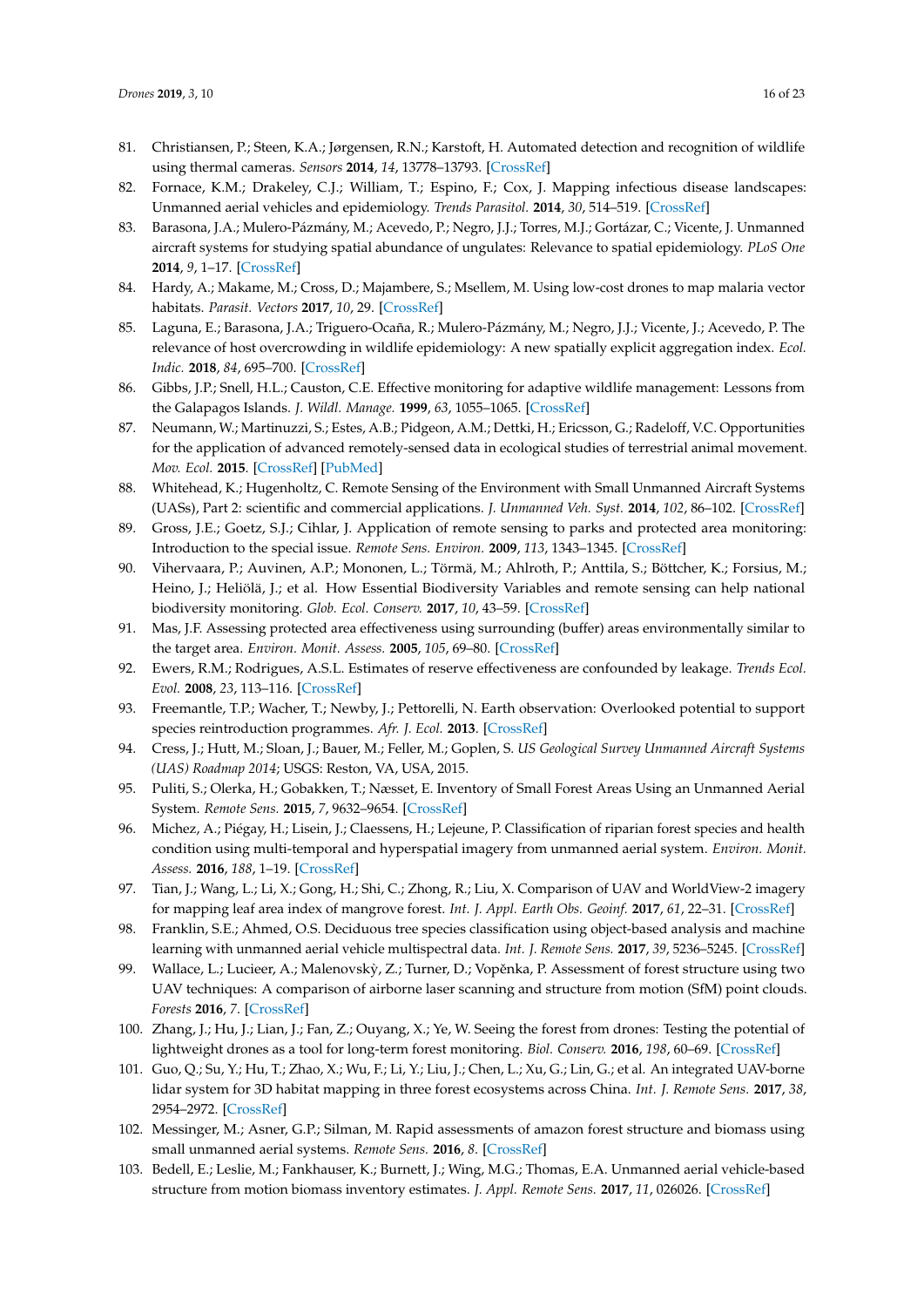- <span id="page-17-0"></span>104. Rödig, E.; Cuntz, M.; Heinke, J.; Rammig, A.; Huth, A. Spatial heterogeneity of biomass and forest structure of the Amazon rainforest: linking remote sensing, forest modeling and field inventory. *Glob. Ecol. Biogeogr.* **2017**. [\[CrossRef\]](http://dx.doi.org/10.1111/geb.12639)
- <span id="page-17-1"></span>105. Sankey, T.; Donager, J.; McVay, J.; Sankey, J.B. UAV lidar and hyperspectral fusion for forest monitoring in the southwestern USA. *Remote Sens. Environ.* **2017**, *195*, 30–43. [\[CrossRef\]](http://dx.doi.org/10.1016/j.rse.2017.04.007)
- <span id="page-17-2"></span>106. Wilson, A.M.; Silander, J.A.; Gelfand, A.; Glenn, J.H. Scaling up: Linking field data and remote sensing with a hierarchical model. *Int. J. Geogr. Inf. Sci.* **2011**, *25*, 509–521. [\[CrossRef\]](http://dx.doi.org/10.1080/13658816.2010.522779)
- <span id="page-17-3"></span>107. Chen, J.; Yi, S.; Qin, Y.; Wang, X. Improving estimates of fractional vegetation cover based on UAV in alpine grassland on the Qinghai–Tibetan Plateau. *Int. J. Remote Sens.* **2016**, *37*, 1922–1936. [\[CrossRef\]](http://dx.doi.org/10.1080/01431161.2016.1165884)
- <span id="page-17-4"></span>108. Rivas-Torres, G.F.; Benítez, F.L.; Rueda, D.; Sevilla, C.; Mena, C.F. A methodology for mapping native and invasive vegetation coverage in archipelagos: An example from the Galápagos Islands. *Prog. Phys. Geogr.* **2018**, *42*, 83–111. [\[CrossRef\]](http://dx.doi.org/10.1177/0309133317752278)
- <span id="page-17-5"></span>109. Szantoi, Z.; Smith, S.E.; Strona, G.; Koh, L.P.; Wich, S.A. Mapping orangutan habitat and agricultural areas using Landsat OLI imagery augmented with unmanned aircraft system aerial photography. *Int. J. Remote Sens.* **2017**, *38*, 1–15. [\[CrossRef\]](http://dx.doi.org/10.1080/01431161.2017.1280638)
- <span id="page-17-6"></span>110. Laliberte, A.S.; Goforth, M.A.; Steele, C.M.; Rango, A. Multispectral remote sensing from unmanned aircraft: Image processing workflows and applications for rangeland environments. *Remote Sens.* **2011**, *3*, 2529–2551. [\[CrossRef\]](http://dx.doi.org/10.3390/rs3112529)
- <span id="page-17-7"></span>111. Iqbal, F.; Lucieer, A.; Barry, K. Simplified radiometric calibration for UAS-mounted multispectral sensor. *Eur. J. Remote Sens.* **2018**. [\[CrossRef\]](http://dx.doi.org/10.1080/22797254.2018.1432293)
- <span id="page-17-8"></span>112. Paneque-Gálvez, J.; McCall, M.K.; Napoletano, B.M.; Wich, S.A.; Koh, L.P. Small drones for community-based forest monitoring: An assessment of their feasibility and potential in tropical areas. *Forests* **2014**, *5*, 1481–1507. [\[CrossRef\]](http://dx.doi.org/10.3390/f5061481)
- <span id="page-17-9"></span>113. Mlambo, R.; Woodhouse, I.H.; Gerard, F.; Anderson, K. Structure from motion (SfM) photogrammetry with drone data: A low cost method for monitoring greenhouse gas emissions from forests in developing countries. *Forests* **2017**, *8*. [\[CrossRef\]](http://dx.doi.org/10.3390/f8030068)
- <span id="page-17-10"></span>114. Hill, D.J.; Tarasoff, C.; Whitworth, G.E.; Baron, J.; Bradshaw, J.L.; Church, J.S. Utility of unmanned aerial vehicles for mapping invasive plant species: a case study on yellow flag iris (Iris pseudacorus L.). *Int. J. Remote Sens.* **2017**, *38*, 2083–2105. [\[CrossRef\]](http://dx.doi.org/10.1080/01431161.2016.1264030)
- 115. Müllerová, J.; Br*u*˚na, J.; Dvoˇrák, P.; Bartaloš, T.; Vítková, M. Does the data resolution/origin matter? Satellite, airborne and UAV imagery to tackle plant invasions. *Int. Arch. Photogramm. Remote Sens. Spat. Inf. Sci.* **2016**, *41*, 903–908. [\[CrossRef\]](http://dx.doi.org/10.5194/isprsarchives-XLI-B7-903-2016)
- 116. Michez, A.; Piégay, H.; Jonathan, L.; Claessens, H.; Lejeune, P. Mapping of riparian invasive species with supervised classification of Unmanned Aerial System (UAS) imagery. *Int. J. Appl. Earth Obs. Geoinf.* **2016**, *44*, 88–94. [\[CrossRef\]](http://dx.doi.org/10.1016/j.jag.2015.06.014)
- 117. Müllerová, J.; Bartaloš, T.; Br*u*˚na, J.; Dvoˇrák, P.; Vítková, M. Unmanned aircraft in nature conservation: an example from plant invasions. *Int. J. Remote Sens.* **2017**, *38*, 2177–2198. [\[CrossRef\]](http://dx.doi.org/10.1080/01431161.2016.1275059)
- <span id="page-17-11"></span>118. Perroy, R.L.; Sullivan, T.; Stephenson, N. Assessing the impacts of canopy openness and flight parameters on detecting a sub-canopy tropical invasive plant using a small unmanned aerial system. *ISPRS J. Photogramm. Remote Sens.* **2017**, *125*, 174–183. [\[CrossRef\]](http://dx.doi.org/10.1016/j.isprsjprs.2017.01.018)
- <span id="page-17-12"></span>119. Papakonstantinou, A.; Topouzelis, K.; Pavlogeorgatos, G. Coastline Zones Identification and 3D Coastal Mapping Using UAV Spatial Data. *ISPRS Int. J. Geo-Inf* **2016**. [\[CrossRef\]](http://dx.doi.org/10.3390/ijgi5060075)
- 120. Gonçalves, J.A.; Henriques, R. UAV photogrammetry for topographic monitoring of coastal areas. *ISPRS J. Photogramm. Remote Sens.* **2015**. [\[CrossRef\]](http://dx.doi.org/10.1016/j.isprsjprs.2015.02.009)
- 121. Ventura, D.; Bruno, M.; Jona Lasinio, G.; Belluscio, A.; Ardizzone, G. A low-cost drone based application for identifying and mapping of coastal fish nursery grounds. *Estuar. Coast. Shelf Sci.* **2016**, *171*. [\[CrossRef\]](http://dx.doi.org/10.1016/j.ecss.2016.01.030)
- 122. Casella, E.; Collin, A.; Harris, D.; Ferse, S.; Bejarano, S.; Parravicini, V.; Hench, J.L.; Rovere, A. Mapping coral reefs using consumer-grade drones and structure from motion photogrammetry techniques. *Coral Reefs* **2017**, *36*, 269–275. [\[CrossRef\]](http://dx.doi.org/10.1007/s00338-016-1522-0)
- 123. Ventura, D.; Bonifazi, A.; Gravina, M.F.; Belluscio, A.; Ardizzone, G. Mapping and Classification of Ecologically Sensitive Marine Habitats Using Unmanned Aerial Vehicle (UAV) Imagery and Object-Based Image Analysis (OBIA). *Remote Sens.* **2018**, *10*, 1331. [\[CrossRef\]](http://dx.doi.org/10.3390/rs10091331)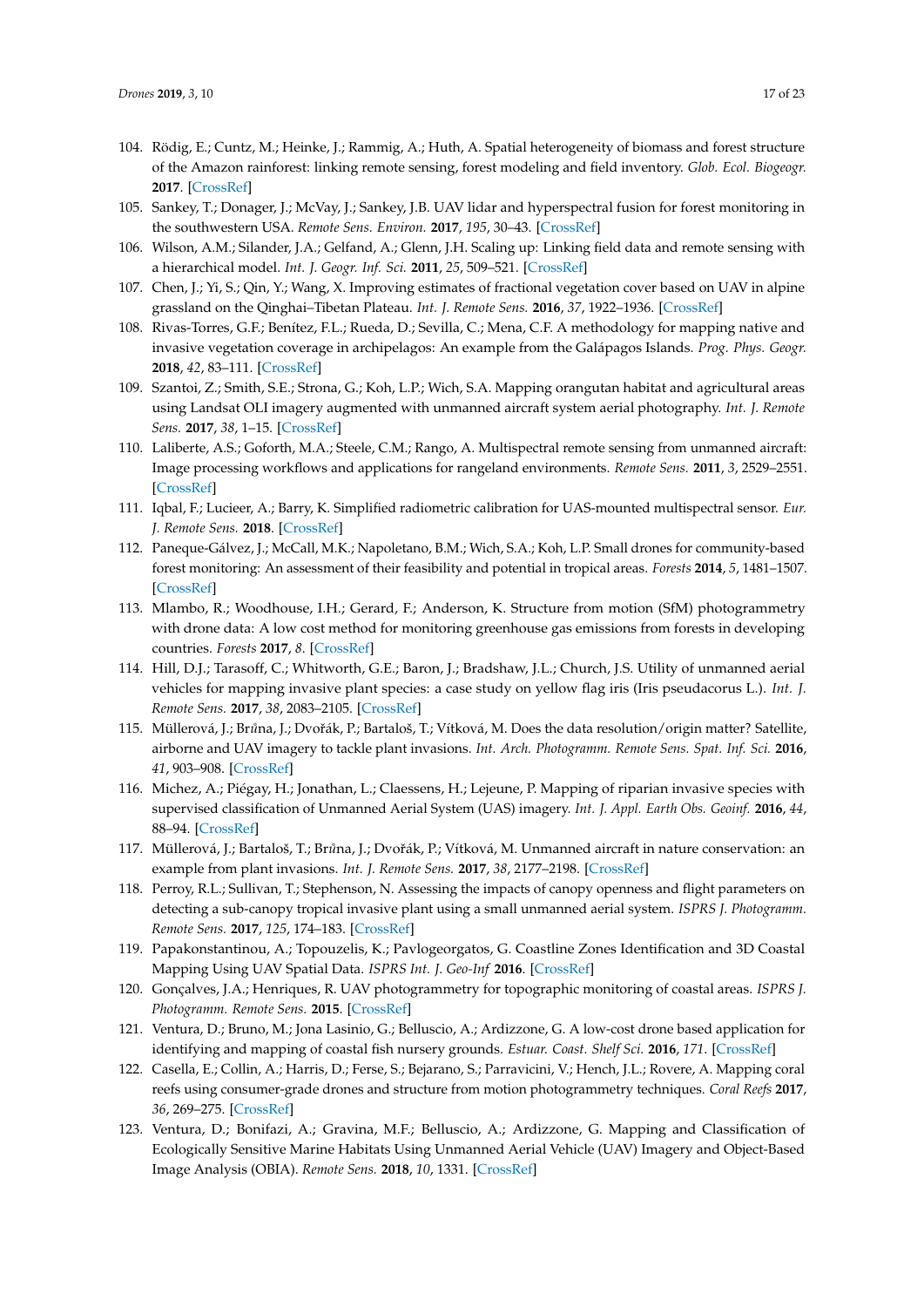- <span id="page-18-15"></span>124. Parsons, M.; Bratanov, D.; Gaston, K.J.; Gonzalez, F. UAVs, hyperspectral remote sensing, and machine learning revolutionizing reef monitoring. *Sensors* **2018**, *18*, 2026. [\[CrossRef\]](http://dx.doi.org/10.3390/s18072026)
- <span id="page-18-0"></span>125. Ballari, D.; Orellana, D.; Acosta, E.; Espinoza, A.; Morocho, V. Uav monitoring for enviromental management in galapagos islands. *Int. Arch. Photogramm. Remote Sens. Spat. Inf. Sci.* **2016**, *XLI-B1*, 1105–1111. [\[CrossRef\]](http://dx.doi.org/10.5194/isprsarchives-XLI-B1-1105-2016)
- <span id="page-18-1"></span>126. Knoth, C.; Klein, B.; Prinz, T.; Kleinebecker, T. Unmanned aerial vehicles as innovative remote sensing platforms for high-resolution infrared imagery to support restoration monitoring in cut-over bogs. *Appl. Veg. Sci.* **2013**. [\[CrossRef\]](http://dx.doi.org/10.1111/avsc.12024)
- 127. Chabot, D.; Dillon, C.; Shemrock, A.; Weissflog, N.; Sager, E.P.S. Geo-Information An Object-Based Image Analysis Workflow for Monitoring Shallow-Water Aquatic Vegetation in Multispectral Drone Imagery. *ISPRS Int. J. Geo-Inf.* **2018**. [\[CrossRef\]](http://dx.doi.org/10.3390/ijgi7080294)
- <span id="page-18-14"></span>128. Pande-Chhetri, R.; Abd-Elrahman, A.; Liu, T.; Morton, J.; Wilhelm, V.L. Object-based classification of wetland vegetation using very high-resolution unmanned air system imagery. *Eur. J. Remote Sens. ISSNOnline) J. Eur. J. Remote Sens.* **2017**, *50*, 2279–7254. [\[CrossRef\]](http://dx.doi.org/10.1080/22797254.2017.1373602)
- 129. Marcaccio, J.V.; Markle, C.E.; Chow-Fraser, P. Unmanned aerial vehicles produce high-resolution, seasonally-relevant imagery for classifying wetland vegetation. *Int. Arch. Photogramm. Remote Sens. Spat. Inf. Sci.* **2015**, *40*, 249–256. [\[CrossRef\]](http://dx.doi.org/10.5194/isprsarchives-XL-1-W4-249-2015)
- <span id="page-18-2"></span>130. Boon, M.A.; Greenfield, R.; Tesfamichael, S. Wetland Assessment Using Unmanned Aerial Vehicle (Uav) Photogrammetry. *Int. Arch. Photogramm. Remote Sens. Spat. Inf. Sci.* **2016**, *XLI-B1*, 781–788. [\[CrossRef\]](http://dx.doi.org/10.5194/isprsarchives-XLI-B1-781-2016)
- <span id="page-18-3"></span>131. Capolupo, A.; Kooistra, L.; Berendonk, C.; Boccia, L.; Suomalainen, J. Estimating Plant Traits of Grasslands from UAV-Acquired Hyperspectral Images: A Comparison of Statistical Approaches. *ISPRS Int. J. Geo-Inf.* **2015**. [\[CrossRef\]](http://dx.doi.org/10.3390/ijgi4042792)
- <span id="page-18-4"></span>132. Lu, B.; He, Y. Species classification using Unmanned Aerial Vehicle (UAV)-acquired high spatial resolution imagery in a heterogeneous grassland. *ISPRS J. Photogramm. Remote Sens.* **2017**, *128*, 73–85. [\[CrossRef\]](http://dx.doi.org/10.1016/j.isprsjprs.2017.03.011)
- <span id="page-18-5"></span>133. Mayr, M.J.; Malß, S.; Ofner, E.; Samimi, C. Disturbance feedbacks on the height of woody vegetation in a savannah: a multi-plot assessment using an unmanned aerial vehicle (UAV). *Int. J. Remote Sens.* **2017**, *39*, 4761–4785. [\[CrossRef\]](http://dx.doi.org/10.1080/01431161.2017.1362132)
- <span id="page-18-6"></span>134. Cruzan, M.B.; Weinstein, B.G.; Grasty, M.R.; Kohrn, B.F.; Hendrickson, E.C.; Arredondo, T.M.; Thompson, P.G. Small Unmanned Aerial Vehicles (Micro-UAVs, Drones) in Plant Ecology. *Appl. Plant Sci.* **2016**, *4*, 1600041. [\[CrossRef\]](http://dx.doi.org/10.3732/apps.1600041)
- <span id="page-18-7"></span>135. Kraaijenbrink, P.D.A.; Shea, J.M.; Pellicciotti, F.; de Jong, S.M.; Immerzeel, W.W. Object-based analysis of unmanned aerial vehicle imagery to map and characterise surface features on a debris-covered glacier. *Remote Sens. Environ.* **2016**, *186*, 581–595. [\[CrossRef\]](http://dx.doi.org/10.1016/j.rse.2016.09.013)
- 136. Seier, G.; Kellerer-Pirklbauer, A.; Wecht, M.; Hirschmann, S.; Kaufmann, V.; Lieb, G.K.; Sulzer, W. UAS-based change detection of the glacial and proglacial transition zone at Pasterze Glacier, Austria. *Remote Sens.* **2017**. [\[CrossRef\]](http://dx.doi.org/10.3390/rs9060549)
- <span id="page-18-8"></span>137. Burns, P.; Nolin, A. Using atmospherically-corrected Landsat imagery to measure glacier area change in the Cordillera Blanca, Peru from 1987 to 2010. *Remote Sens. Environ.* **2014**. [\[CrossRef\]](http://dx.doi.org/10.1016/j.rse.2013.08.026)
- <span id="page-18-9"></span>138. Fraser, R.H.; Olthof, I.; Lantz, T.C.; Schmitt, C. UAV photogrammetry for mapping vegetation in the low-Arctic. *Arct. Sci.* **2016**, *2*, 79–102. [\[CrossRef\]](http://dx.doi.org/10.1139/as-2016-0008)
- <span id="page-18-10"></span>139. Malenovský, Z.; Lucieer, A.; King, D.H.; Turnbull, J.D.; Robinson, S.A. Unmanned aircraft system advances health mapping of fragile polar vegetation. *Methods Ecol. Evol.* **2017**. [\[CrossRef\]](http://dx.doi.org/10.1111/2041-210X.12833)
- <span id="page-18-11"></span>140. Birdsong, T.W.; Bean, M.; Grabowski, T.B.; Hardy, T.B.; Heard, T.; Holdstock, D.; Kollaus, K.; Magnelia, S.; Tolman, K. Application and utility of a low-cost unmanned aerial aystem to manage and conserve aquatic resources in four Texas rivers. *J. Southeast. Assoc. Fish Wildl. Agencies* **2015**, *2*, 80–85.
- 141. van Iersel, W.; Straatsma, M.; Middelkoop, H.; Addink, E. Multitemporal Classification of River Floodplain Vegetation Using Time Series of UAV Images. *Remote Sens.* **2018**, *10*, 1144. [\[CrossRef\]](http://dx.doi.org/10.3390/rs10071144)
- 142. Woodget, A.S.; Austrums, R.; Maddock, I.P.; Habit, E. Drones and digital photogrammetry: from classifications to continuums for monitoring river habitat and hydromorphology. *Wiley Interdiscip. Rev. Water* **2017**, *4*, e1222. [\[CrossRef\]](http://dx.doi.org/10.1002/wat2.1222)
- <span id="page-18-12"></span>143. Husson, E.; Hagner, O.; Ecke, F. Unmanned aircraft systems help to map aquatic vegetation. *Appl. Veg. Sci.* **2013**, *17*, 567–577. [\[CrossRef\]](http://dx.doi.org/10.1111/avsc.12072)
- <span id="page-18-13"></span>144. Hilborn, R.; Arcese, P.; Borner, M.; Hando, J.; Hopcraft, G.; Loibooki, M.; Mduma, S.; Sinclair, A.R.E. Effective Enforcement in a Conservation Area. *Science* **2006**, *314*, 1266. [\[CrossRef\]](http://dx.doi.org/10.1126/science.1132780)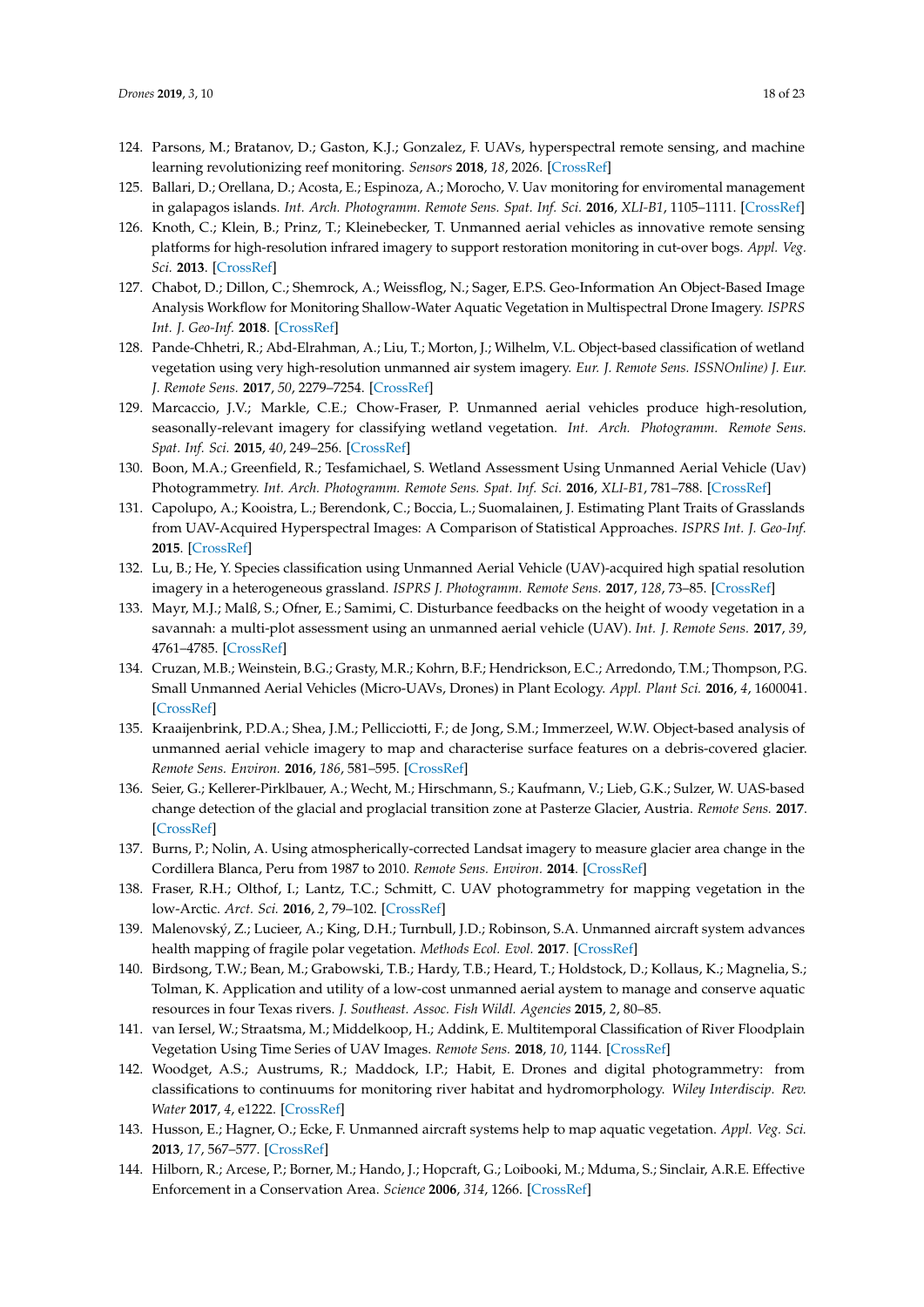- <span id="page-19-0"></span>145. Edgar, G.J.; Stuart-Smith, R.D.; Willis, T.J.; Kininmonth, S.; Baker, S.C.; Banks, S.; Barrett, N.S.; Becerro, M.; Bernard, A.T.F.; Berkhout, J.; Buxton, C.D.; et al. Global conservation outcomes depend on marine protected areas with five key features. *Nature* **2014**, *506*, 216. [\[CrossRef\]](http://dx.doi.org/10.1038/nature13022)
- <span id="page-19-1"></span>146. Struhsaker, T.T.; Struhsaker, P.J.; Siex, K.S. Conserving Africa's rain forests: Problems in protected areas and possible solutions. *Biol. Conserv.* **2005**. [\[CrossRef\]](http://dx.doi.org/10.1016/j.biocon.2004.10.007)
- <span id="page-19-2"></span>147. Di Franco, A.; Thiriet, P.; Di Carlo, G.; Dimitriadis, C.; Francour, P.; Gutiérrez, N.L.; De Grissac, A.J.; Koutsoubas, D.; Milazzo, M.; Otero, M.; Piante, C.; Plass-johnson, J.; Sainz-trapaga, S.; et al. Five key attributes can increase marine protected areas performance for small-scale fisheries management. *Sci. Rep.* **2016**, 1–9. [\[CrossRef\]](http://dx.doi.org/10.1038/srep38135) [\[PubMed\]](http://www.ncbi.nlm.nih.gov/pubmed/27905533)
- 148. Olivares-Mendez, M.A.; Bissyandé, T.F.; Somasundar, K.; Klein, J.; Voos, H.; Le Traon, Y. The NOAH Project: Giving a Chance to Threatened Species in Africa with UAVs. In *e-Infrastructure and e-Services for Developing Countries. AFRICOMM 2013*; Bissyandé, T., van Stam, G., Eds.; Lecture Notes of the Institute for Computer Sciences, Social Informatics and Telecommunications Engineering; Springer: Cham, Switzerland, 2014; Volume 135, pp. 198–208. [\[CrossRef\]](http://dx.doi.org/10.1007/978-3-319-08368-1_24)
- <span id="page-19-3"></span>149. Shaffer, M.J.; Bishop, J.A. Predicting and Preventing Elephant Poaching Incidents through Statistical Analysis, GIS-Based Risk Analysis, and Aerial Surveillance Flight Path Modeling. *Trop. Conserv. Sci.* **2016**, *9*, 525–548. [\[CrossRef\]](http://dx.doi.org/10.1177/194008291600900127)
- <span id="page-19-4"></span>150. Sabella, G.; Viglianisi, F.M.; Rotondi, S.; Brogna, F. Preliminary observations on the use of drones in the environmental monitoring and in the management of protected areas. The case study of "R.N.O. Vendicari", Syracuse (Italy). *Biodiversity J.* **2017**, *8*, 79–86.
- <span id="page-19-5"></span>151. Weber, S.; Knaus, F. Using drones as a monitoring tool to detect evidence of winter sports activities in a protected mountain area. *Eco.mont* **2017**, *9*, 30–34. [\[CrossRef\]](http://dx.doi.org/10.1553/eco.mont-9-1s30)
- <span id="page-19-6"></span>152. Bondi, E.; Fang, F.; Hamilton, M.; Kar, D.; Dmello, D.; Choi, J.; Hannaford, R.; Iyer, A.; Joppa, L.; Tambe, M. SPOT poachers in action: Augmenting conservation drones with automatic detection in near real time. In Proceedings of the AAAI Conference on Artificial Intelligence/Thirty-Second AAAI Conference on Artificial Intelligence, New Orleans, LA, USA, 2–7 February 2018.
- <span id="page-19-7"></span>153. Kamminga, J.; Ayele, E.; Meratnia, N.; Havinga, P. Poaching detection technologies-A survey. *Sensors* **2018**, *18*. [\[CrossRef\]](http://dx.doi.org/10.3390/s18051474) [\[PubMed\]](http://www.ncbi.nlm.nih.gov/pubmed/29738501)
- <span id="page-19-8"></span>154. Banzi, J.F. A Sensor Based Anti-Poaching System in Tanzania. *Int. J. Sci. Res. Publ.* **2014**, *4*, 1–7.
- <span id="page-19-9"></span>155. Finn, R.L.; Wright, D. Privacy, data protection and ethics for civil drone practice: A survey of industry, regulators and civil society organisations. *Comput. Law Secur. Rev.* **2016**, *32*, 577–586. [\[CrossRef\]](http://dx.doi.org/10.1016/j.clsr.2016.05.010)
- <span id="page-19-10"></span>156. Duffy, R. Waging a war to save biodiversity: The rise of militarized conservation. *Int. Aff.* **2014**, *90*, 819–834. [\[CrossRef\]](http://dx.doi.org/10.1111/1468-2346.12142)
- <span id="page-19-11"></span>157. Shrestha, Y.; Lapeyre, R. Modern Wildlife Monitoring Technologies: Conservationists versus Communities? A Case Study: The Terai-Arc Landscape, Nepal. *Conserv. Soc.* **2018**, *16*, 91–101. [\[CrossRef\]](http://dx.doi.org/10.4103/cs.cs_16_83)
- <span id="page-19-12"></span>158. Tulloch, V.J.D.; Tulloch, A.I.T.; Visconti, P.; Halpern, B.S.; Watson, J.E.M.; Evans, M.C.; Auerbach, N.A.; Barnes, M.; Beger, M.; Chadès, I.; et al. Why do We map threats? Linking threat mapping with actions to make better conservation decisions. *Front. Ecol. Environ.* **2015**. [\[CrossRef\]](http://dx.doi.org/10.1890/140022)
- <span id="page-19-13"></span>159. Arefin, A.M.E. Proposal of a marine protected area surveillance system against illegal vessels using image sensing and image processing. *Acta Ecol. Sin.* **2018**. [\[CrossRef\]](http://dx.doi.org/10.1016/j.chnaes.2017.06.015)
- <span id="page-19-14"></span>160. Toonen, H.M.; Bush, S.R. The digital frontiers of fisheries governance: fish attraction devices, drones and satellites. *J. Environ. Policy Plan.* **2018**, *0*, 1–13. [\[CrossRef\]](http://dx.doi.org/10.1080/1523908X.2018.1461084)
- <span id="page-19-15"></span>161. Radjawali, I.; Pye, O.; Flitner, M. Recognition through reconnaissance? Using drones for counter-mapping in Indonesia. *J. Peasant Stud.* **2017**, *44*, 753–769. [\[CrossRef\]](http://dx.doi.org/10.1080/03066150.2016.1264937)
- <span id="page-19-16"></span>162. Radjawali, I.; Pye, O. Drones for justice: Inclusive technology and river-related action research along the Kapuas. *Geogr. Helv.* **2017**, *72*, 17–27. [\[CrossRef\]](http://dx.doi.org/10.5194/gh-72-17-2017)
- <span id="page-19-17"></span>163. Samia, D.S.M.; Angeloni, L.M.; Bearzi, M.; Bessa, E.; Crooks, K.R.; D'Amico, M.; Ellenberg, U.; Geffroy, B.; Larson, C.L.; Loyola, R.; et al. Best Practices Toward Sustainable Ecotourism. In *Ecotourism's Promise and Peril*; Blumstein, D., Geffroy, B., Samia, D., Bessa, E., Eds.; Springer: Cham, Switzerland, 2017; pp. 153–178. [\[CrossRef\]](http://dx.doi.org/10.1007/978-3-319-58331-0)
- <span id="page-19-18"></span>164. King, L.M. Will drones revolutionise ecotourism? *J. Ecotourism* **2014**, *13*, 85–92. [\[CrossRef\]](http://dx.doi.org/10.1080/14724049.2014.948448)
- <span id="page-19-19"></span>165. Chamata, J.E.; King, L.M. The Commercial Use of Drones in U.S. National Parks. *Int. Technol. Manag. Rev.* **2017**, *6*, 158–164. [\[CrossRef\]](http://dx.doi.org/10.2991/itmr.2017.6.4.4)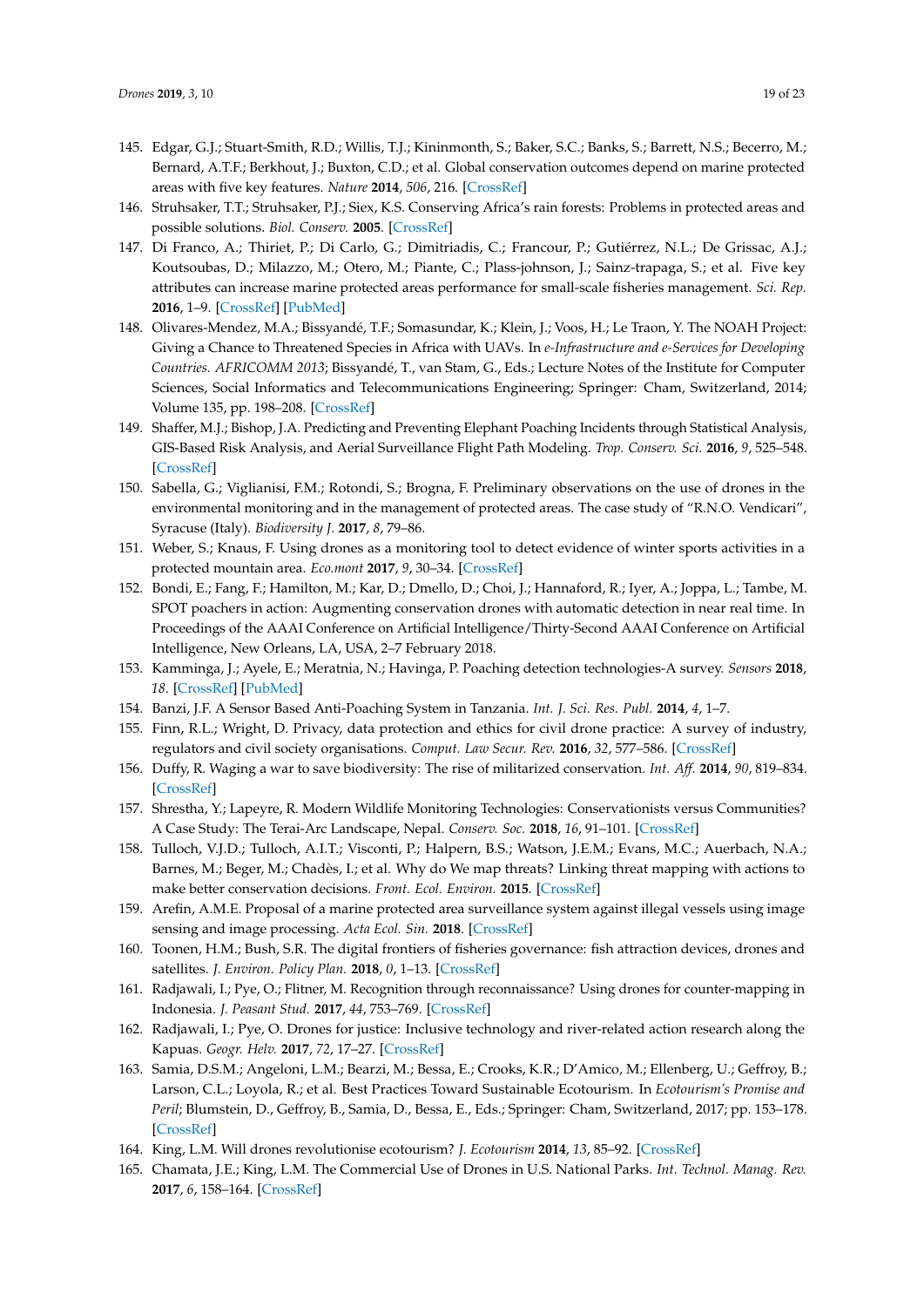- <span id="page-20-0"></span>166. Themistocleous, K.; Ioannides, M.; Agapiou, A.; Hadjimitsis, D.G. The methodology of documenting cultural heritage sites using photogrammetry, UAV, and 3D printing techniques: the case study of Asinou Church in Cyprus. *Proc. SPIE* **2015**. [\[CrossRef\]](http://dx.doi.org/10.1117/12.2195626)
- <span id="page-20-1"></span>167. Hansen, A.S. Applying visitor monitoring methods in coastal and marine areas – some learnings and critical reflections from Sweden. *Scand. J. Hosp. Tour.* **2016**, *2250*, 1–18. [\[CrossRef\]](http://dx.doi.org/10.1080/15022250.2016.1155481)
- <span id="page-20-2"></span>168. Park, K.; Ewing, R. The usability of unmanned aerial vehicles (UAVs) for measuring park-based physical activity. *Landsc. Urban Plan.* **2017**, *167*, 157–164. [\[CrossRef\]](http://dx.doi.org/10.1016/j.landurbplan.2017.06.010)
- <span id="page-20-3"></span>169. Leary, D. Drones on ice: an assessment of the legal implications of the use of unmanned aerial vehicles in scientific research and by the tourist industry in Antarctica. *Polar Rec.* **2017**. [\[CrossRef\]](http://dx.doi.org/10.1017/S0032247417000262)
- <span id="page-20-4"></span>170. Office of Environment and Heritage. New South Wales National Parks and Wildlife Service (NPWS) Drones in parks policy. Available online: [https://www.environment.nsw.gov.au/topics/parks-reserves](https://www.environment.nsw.gov.au/topics/parks-reserves-and-protected-areas/park-policies/drones-in-parks)[and-protected-areas/park-policies/drones-in-parks](https://www.environment.nsw.gov.au/topics/parks-reserves-and-protected-areas/park-policies/drones-in-parks) (accessed on 19 October 2017).
- <span id="page-20-5"></span>171. De Peyer, R. Drones are banned from Royal Parks amid "fears over impact on wildlife and visitor safety." LondonStandard. *LondonStandard*, 9 March 2015.
- <span id="page-20-6"></span>172. Su, T.C. Multispectral sensors carried on unmanned aerial vehicle (UAV) for trophic state mapping of the small reservoir in Kinmen, Taiwan. In Proceedings of the International Geoscience and Remote Sensing Symposium (IGARSS), Milan, Italy, 26–31 July 2015; pp. 5348–5351.
- <span id="page-20-19"></span>173. Ore, J.P.; Elbaum, S.; Burgin, A.; Detweiler, C. Autonomous aerial water sampling. *J. Field Robot.* **2015**, *32*, 1095–1113. [\[CrossRef\]](http://dx.doi.org/10.1002/rob.21591)
- 174. Koparan, C.; Koc, A.B.; Privette, C.V.; Sawyer, C.B.; Sharp, J.L. Evaluation of a UAV-assisted autonomous water sampling. *Water* **2018**, *10*. [\[CrossRef\]](http://dx.doi.org/10.3390/w10050655)
- 175. Tóth, V.R. Monitoring Spatial Variability and Temporal Dynamics of Phragmites Using Unmanned Aerial Vehicles. *Front. Plant Sci.* **2018**, *9*, 1–11. [\[CrossRef\]](http://dx.doi.org/10.3389/fpls.2018.00728) [\[PubMed\]](http://www.ncbi.nlm.nih.gov/pubmed/29915608)
- <span id="page-20-7"></span>176. Koparan, C.; Koc, A.B.; Privette, C.V.; Sawyer, C.B. In Situ Water Quality Measurements Using an Unmanned Aerial Vehicle (UAV) System. *Water* **2018**, *10*, 264. [\[CrossRef\]](http://dx.doi.org/10.3390/w10030264)
- <span id="page-20-8"></span>177. D'Oleire-Oltmanns, S.; Marzolff, I.; Peter, K.D.; Ries, J.B. Unmanned aerial vehicle (UAV) for monitoring soil erosion in Morocco. *Remote Sens.* **2012**, *4*, 3390–3416. [\[CrossRef\]](http://dx.doi.org/10.3390/rs4113390)
- <span id="page-20-9"></span>178. Casella, E.; Rovere, A.; Pedroncini, A.; Stark, C.P.; Casella, M.; Ferrari, M.; Firpo, M. Drones as tools for monitoring beach topography changes in the Ligurian Sea (NW Mediterranean). *Geo-Marine Lett.* **2016**, *36*, 151–163. [\[CrossRef\]](http://dx.doi.org/10.1007/s00367-016-0435-9)
- <span id="page-20-10"></span>179. Casella, E.; Rovere, A.; Pedroncini, A.; Mucerino, L.; Casella, M.; Cusati, L.A.; Vacchi, M.; Ferrari, M.; Firpo, M. Study of wave runup using numerical models and low-altitude aerial photogrammetry: A tool for coastal management. *Estuar. Coast. Shelf Sci.* **2014**, *149*, 160–167. [\[CrossRef\]](http://dx.doi.org/10.1016/j.ecss.2014.08.012)
- <span id="page-20-11"></span>180. Mokroš, M.; Výbošťok, J.; Merganič, J.; Hollaus, M.; Barton, I.; Koreň, M.; Tomaštík, J.; Čerňava, J. Early stage forest windthrow estimation based on unmanned aircraft system imagery. *Forests* **2017**, *8*. [\[CrossRef\]](http://dx.doi.org/10.3390/f8090306)
- <span id="page-20-12"></span>181. Liu, C.-C.; Chen, P.-L.; Matsuo, T.; Chen, C.-Y. Rapidly responding to landslides and debris flow events using a low-cost unmanned aerial vehicle. *J. Appl. Remote Sens.* **2015**. [\[CrossRef\]](http://dx.doi.org/10.1117/1.JRS.9.096016)
- 182. Jaukovic, I. Unmanned Aerial Vehicles: A new tool for landslide risk assessment. **2017**, 1–7.
- <span id="page-20-13"></span>183. Török, Á.; Barsi, Á.; Bögöly, G.; Lovas, T.; Somogyi, Á.; Görög, P. Slope stability and rockfall assessment of volcanic tuffs using RPAS with 2-D FEM slope modelling. *Nat. Hazards Earth Syst. Sci.* **2018**. [\[CrossRef\]](http://dx.doi.org/10.5194/nhess-18-583-2018)
- <span id="page-20-14"></span>184. Izumida, A.; Uchiyama, S.; Sugai, T. Application of UAV-SfM photogrammetry and aerial LiDAR to a disastrous flood: multitemporal topographic measurement of a newly formed crevasse splay of the Kinu River, central Japan. *Nat. Hazards Earth Syst. Sci. Discuss.* **2016**, 1–22. [\[CrossRef\]](http://dx.doi.org/10.5194/nhess-2017-42)
- <span id="page-20-15"></span>185. U.S. Geological Survey Volcano Hazards Program. Available online: [https://volcanoes.usgs.gov/vsc/](https://volcanoes.usgs.gov/vsc/movies/movie_174028.html) [movies/movie\\_174028.html](https://volcanoes.usgs.gov/vsc/movies/movie_174028.html) (accessed on 27 September 2018).
- <span id="page-20-16"></span>186. Nakano, T.; Kamiya, I.; Tobita, M.; Iwahashi, J.; Nakajima, H. Landform monitoring in active volcano by UAV and SFM-MVS technique. *Int. Arch. Photogramm. Remote Sens. Spat. Inf. Sci.* **2014**, *XL-8*, 71–75. [\[CrossRef\]](http://dx.doi.org/10.5194/isprsarchives-XL-8-71-2014)
- <span id="page-20-17"></span>187. Messinger, M.; Silman, M. Unmanned aerial vehicles for the assessment and monitoring of environmental contamination: An example from coal ash spills. *Environ. Pollut.* **2016**, *218*, 889–894. [\[CrossRef\]](http://dx.doi.org/10.1016/j.envpol.2016.08.019)
- <span id="page-20-18"></span>188. Wing, M.G.; Burnett, J.D.; Sessions, J. Remote Sensing and Unmanned Aerial System Technology for Monitoring and Quantifying Forest Fire Impacts. *Int. J. Remote Sens. Appl.* **2014**, *4*, 18. [\[CrossRef\]](http://dx.doi.org/10.14355/ijrsa.2014.0401.02)
- 189. Cruz, H.; Eckert, M.; Meneses, J.; Martínez, J.F. Efficient forest fire detection index for application in Unmanned Aerial Systems (UASs). *Sensors* **2016**, *16*. [\[CrossRef\]](http://dx.doi.org/10.3390/s16060893)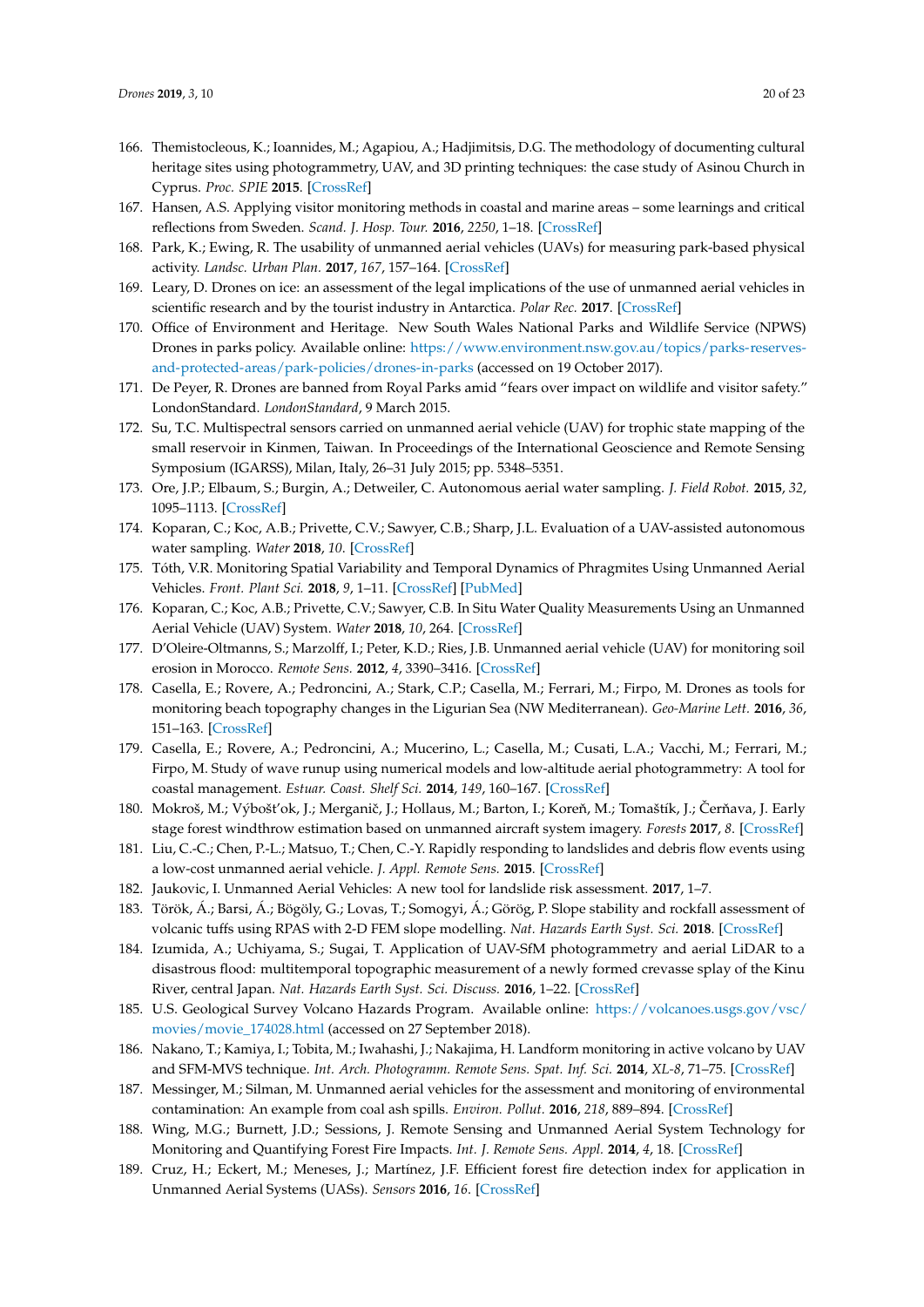- <span id="page-21-0"></span>190. Lorah, P.; Ready, A.; Rinn, E. Using Drones to Generate New Data for Conservation Insights. *Int. J. Geospatial Environ. Res.* **2018**, *5*, 2.
- <span id="page-21-1"></span>191. Karaca, Y.; Cicek, M.; Tatli, O.; Sahin, A.; Pasli, S.; Beser, M.F.; Turedi, S. The potential use of unmanned aircraft systems (drones) in mountain search and rescue operations. *Am. J. Emerg. Med.* **2017**. [\[CrossRef\]](http://dx.doi.org/10.1016/j.ajem.2017.09.025)
- <span id="page-21-2"></span>192. Van Tilburg, C.; Brown, S.T.; Ferguson, M. First Report of Using Portable Unmanned Aircraft Systems (Drones) for Search and Rescue. *Wilderness Environ. Med.* **2017**, *15*, 12. [\[CrossRef\]](http://dx.doi.org/10.1016/j.wem.2016.12.010)
- <span id="page-21-3"></span>193. Hengstmann, E.; Gräwe, D.; Tamminga, M.; Fischer, E.K. Marine litter abundance and distribution on beaches on the Isle of Rügen considering the influence of exposition, morphology and recreational activities. *Mar. Pollut. Bull.* **2017**, *115*, 297–306. [\[CrossRef\]](http://dx.doi.org/10.1016/j.marpolbul.2016.12.026) [\[PubMed\]](http://www.ncbi.nlm.nih.gov/pubmed/27993369)
- 194. Martin, C.; Parkes, S.; Zhang, Q.; Zhang, X.; McCabe, M.F.; Duarte, C.M. Use of unmanned aerial vehicles for efficient beach litter monitoring. *Mar. Pollut. Bull.* **2018**, *131*, 662–673. [\[CrossRef\]](http://dx.doi.org/10.1016/j.marpolbul.2018.04.045) [\[PubMed\]](http://www.ncbi.nlm.nih.gov/pubmed/29886994)
- <span id="page-21-4"></span>195. Deidun, A.; Gauci, A.; Lagorio, S.; Galgani, F. Optimising beached litter monitoring protocols through aerial imagery. *Mar. Pollut. Bull.* **2018**, *131*, 212–217. [\[CrossRef\]](http://dx.doi.org/10.1016/j.marpolbul.2018.04.033) [\[PubMed\]](http://www.ncbi.nlm.nih.gov/pubmed/29886939)
- <span id="page-21-5"></span>196. Gómez, C.; Green, D.R. Small unmanned airborne systems to support oil and gas pipeline monitoring and mapping. *Arab. J. Geosci.* **2017**, *10*. [\[CrossRef\]](http://dx.doi.org/10.1007/s12517-017-2989-x)
- <span id="page-21-6"></span>197. Martínez-de Dios, J.; de San Bernabé, A.; Viguria, A.; Torres-González, A.; Ollero, A. Combining Unmanned Aerial Systems and Sensor Networks for Earth Observation. *Remote Sens.* **2017**, *9*, 336. [\[CrossRef\]](http://dx.doi.org/10.3390/rs9040336)
- <span id="page-21-7"></span>198. Glenn, N.F.; States, U.; Artigas, F.; Environmental, M.; States, U.; Temperton, V.M. Timing Is Important: Unmanned Aircraft vs. Satellite Imagery in Plant Invasion Monitoring. *Front. Plant. Sci.* **2017**, *8*, 1–13. [\[CrossRef\]](http://dx.doi.org/10.3389/fpls.2017.00887)
- <span id="page-21-8"></span>199. Rodriguez, R.; Jenkins, D.; Leary, J. Enhancing Invasive Species Control with Unmanned Aerial Systems and Herbicide Ballistic Technology. *2017 ASABE Annual International Meeting* **2017**. [\[CrossRef\]](http://dx.doi.org/10.13031/aim.201700668)
- <span id="page-21-9"></span>200. Finn, R.L.; Wright, D. Unmanned aircraft systems: Surveillance, ethics and privacy in civil applications. *Comput. Law Secur. Rev.* **2012**, *28*, 184–194. [\[CrossRef\]](http://dx.doi.org/10.1016/j.clsr.2012.01.005)
- <span id="page-21-10"></span>201. Stöcker, C.; Bennett, R.; Nex, F.; Gerke, M.; Zevenbergen, J. Review of the Current State of UAV Regulations. *Remote Sens.* **2017**, *9*, 459. [\[CrossRef\]](http://dx.doi.org/10.3390/rs9050459)
- <span id="page-21-11"></span>202. Cracknell, A.P. UAVs: regulations and law enforcement. *Int. J. Remote Sens.* **2017**, *38*, 3054–3067. [\[CrossRef\]](http://dx.doi.org/10.1080/01431161.2017.1302115)
- <span id="page-21-12"></span>203. Dormann, C.F.; McPherson, J.M.; Araújo, M.B.; Bivand, R.; Bolliger, J.; Carl, G.; Davies, R.G.; Hirzel, A.; Jetz, W.; Daniel Kissling, W.; et al. Methods to account for spatial autocorrelation in the analysis of species distributional data: A review. *Ecography* **2007**, *30*, 609–628. [\[CrossRef\]](http://dx.doi.org/10.1111/j.2007.0906-7590.05171.x)
- <span id="page-21-13"></span>204. Wilson, R.P.; McMahon, C.R. Measuring devices on wild animals: What constitutes acceptable practice? *Front. Ecol. Environ.* **2006**, *4*, 147–154. [\[CrossRef\]](http://dx.doi.org/10.1890/1540-9295(2006)004[0147:MDOWAW]2.0.CO;2)
- <span id="page-21-14"></span>205. Duriez, O.; Boguszewski, G.; Vas, E.; Gre, D. Approaching birds with drones: First experiments and ethical guidelines. *Biol. Lett.* **2015**. [\[CrossRef\]](http://dx.doi.org/10.1098/rsbl.2014.0754)
- <span id="page-21-19"></span>206. McEvoy, J.F.; Hall, G.P.; McDonald, P.G. Evaluation of unmanned aerial vehicle shape, flight path and camera type for waterfowl surveys: disturbance effects and species recognition. *PeerJ* **2016**, *4*. [\[CrossRef\]](http://dx.doi.org/10.7717/peerj.1831) [\[PubMed\]](http://www.ncbi.nlm.nih.gov/pubmed/27020132)
- 207. Fletcher, S.B.B.A.T. Will drones reduce investigator disturbance to surface-nesting birds? *Mar. Ornithol.* **2017**, *45*, 89–94.
- 208. Scobie, C.A.; Hugenholtz, C.H. Wildlife monitoring with unmanned aerial vehicles: Quantifying distance to auditory detection. *Wildl. Soc. Bull.* **2016**, *40*, 781–785. [\[CrossRef\]](http://dx.doi.org/10.1002/wsb.700)
- <span id="page-21-15"></span>209. Lyons, M.; Brandis, K.; Callaghan, C.; Mccann, J.; Mills, C.; Ryall, S.; Kingsford, R. Bird interactions with drones from individuals to large colonies. *bioRxiv* **2017**, 1–10. [\[CrossRef\]](http://dx.doi.org/10.20938/afo35051056)
- <span id="page-21-16"></span>210. Bevan, E.; Whiting, S.; Tucker, T.; Guinea, M.; Raith, A.; Douglas, R. Measuring behavioral responses of sea turtles, saltwater crocodiles, and crested terns to drone disturbance to define ethical operating thresholds. *PLoS One* **2018**, *13*, 1–17. [\[CrossRef\]](http://dx.doi.org/10.1371/journal.pone.0194460) [\[PubMed\]](http://www.ncbi.nlm.nih.gov/pubmed/29561901)
- <span id="page-21-17"></span>211. Ditmer, M.A.; Vincent, J.B.; Werden, L.K.; Tanner, J.C.; Laske, T.G.; Iaizzo, P.A.; Garshelis, D.L.; Fieberg, J.R. Bears Show a Physiological but Limited Behavioral Response to Unmanned Aerial Vehicles. *Curr. Biol.* **2015**, *25*, 2278–2283. [\[CrossRef\]](http://dx.doi.org/10.1016/j.cub.2015.07.024) [\[PubMed\]](http://www.ncbi.nlm.nih.gov/pubmed/26279232)
- 212. Pomeroy, P.; O'Connor, L.; Davies, P. Assessing use of and reaction to unmanned aerial systems in gray and harbor seals during breeding and molt in the UK. *J. Unmanned Veh. Syst.* **2015**, *3*, 102–113. [\[CrossRef\]](http://dx.doi.org/10.1139/juvs-2015-0013)
- <span id="page-21-18"></span>213. Ramos, E.A.; Maloney, B.M.; Magnasco, M.O.; Reiss, D. Bottlenose Dolphins and Antillean Manatees Respond to Small Multi-Rotor Unmanned Aerial Systems. *Front. Mar. Sci.* **2018**, *5*, 316. [\[CrossRef\]](http://dx.doi.org/10.3389/fmars.2018.00316)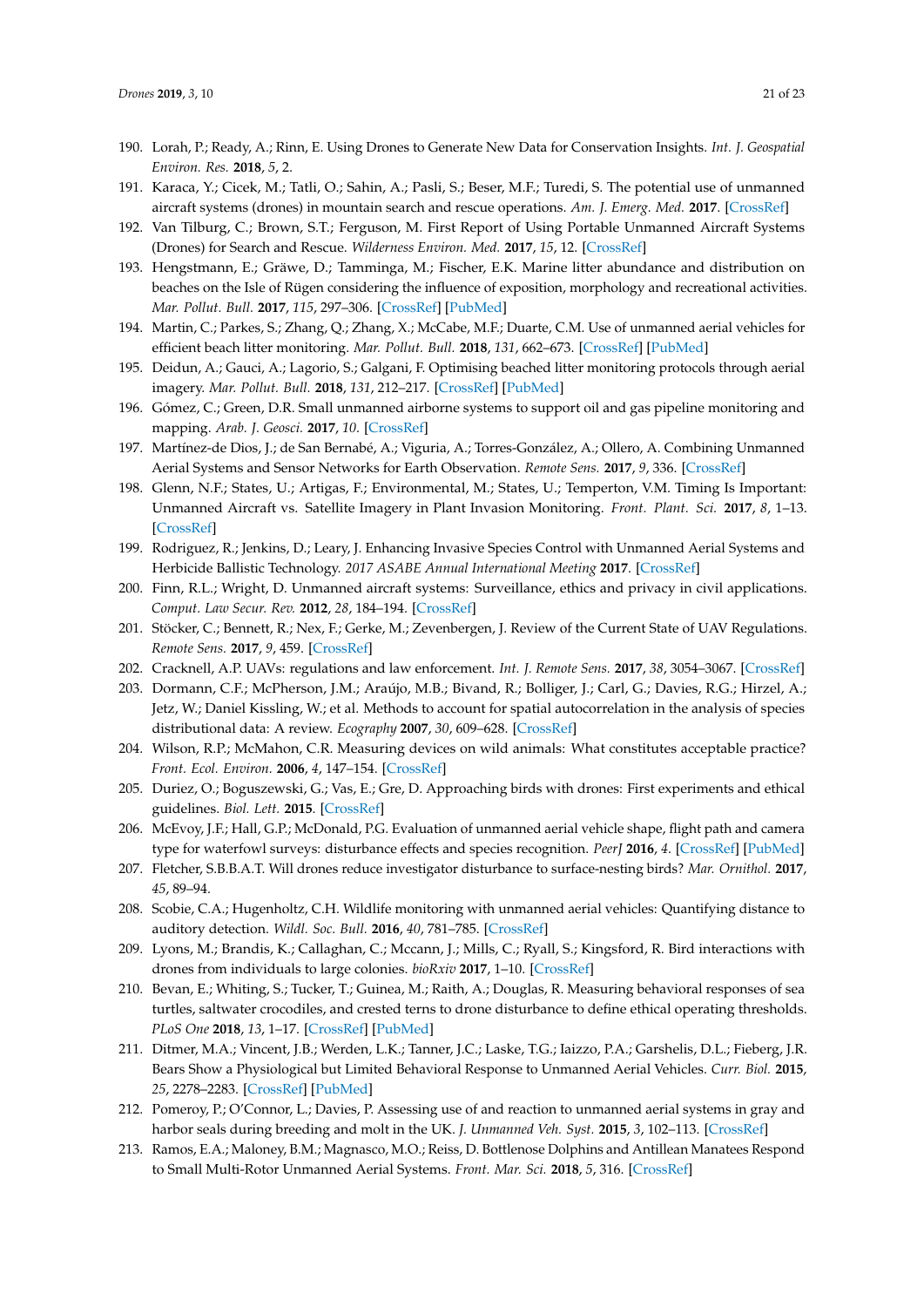- <span id="page-22-0"></span>214. Hodgson, J.C.; Koh, L.P. Best practice for minimising unmanned aerial vehicle disturbance to wildlife in biological field research. *Curr. Biol.* **2016**, *26*. [\[CrossRef\]](http://dx.doi.org/10.1016/j.cub.2016.04.001) [\[PubMed\]](http://www.ncbi.nlm.nih.gov/pubmed/27218843)
- <span id="page-22-1"></span>215. Gonzalez, F.; Johnson, S. Standard operating procedures for UAV or drone based monitoring of wildlife. Proceedings of UAS4RS 2017 (Unmanned Aircr. Syst. Remote Sensing), Hobart, TAS, Australia, 24–25 May 2017; pp. 1–8.
- <span id="page-22-2"></span>216. Grémillet, D.; Puech, W.; Garçon, V.; Boulinier, T.; Le Maho, Y. Robots in ecology: welcome to the machine. *Open J. Ecol.* **2012**, *2*, 49–57. [\[CrossRef\]](http://dx.doi.org/10.4236/oje.2012.22006)
- <span id="page-22-3"></span>217. Sepúlveda, A.; Schluep, M.; Renaud, F.G.; Streicher, M.; Kuehr, R.; Hagelüken, C.; Gerecke, A.C. A review of the environmental fate and effects of hazardous substances released from electrical and electronic equipments during recycling: Examples from China and India. *Environ. Impact Assess. Rev.* **2010**, *30*, 28–41. [\[CrossRef\]](http://dx.doi.org/10.1016/j.eiar.2009.04.001)
- <span id="page-22-4"></span>218. AUVSI Are UAS More Cost Effective than Manned Flights? | Association for Unmanned Vehicle Systems International. Available online: <http://www.auvsi.org/are-uas-more-cost-effective-manned-flights> (accessed on 15 October 2017).
- <span id="page-22-5"></span>219. Koski, W.; Abgrall, P.; Yazvenko, S. An Inventory and Evaluation of Unmanned Aerial Systems for Offshore Surveys of Marine Mammals. *J. Cetacean Res. Manag.* **2011**, *11*, 239–247.
- <span id="page-22-6"></span>220. Liao, X.; Zhang, Y.; Su, F.; Yue, H.; Ding, Z.; Liu, J. UAVs surpassing satellites and aircraft in remote sensing over China. *Int. J. Remote Sens.* **2018**, *00*, 1–16. [\[CrossRef\]](http://dx.doi.org/10.1080/01431161.2018.1515511)
- <span id="page-22-7"></span>221. Otero, V.; Van De Kerchove, R.; Satyanarayana, B.; Martínez-Espinosa, C.; Bin Fisol, M.A.; Bin Ibrahim, M.R.; Sulong, I.; Mohd-Lokman, H.; Lucas, R.; Dahdouh-Guebas, F. Managing mangrove forests from the sky: Forest inventory using field data and Unmanned Aerial Vehicle (UAV) imagery in the Matang Mangrove Forest Reserve, peninsular Malaysia. *For. Ecol. Manage.* **2018**, *411*, 35–45. [\[CrossRef\]](http://dx.doi.org/10.1016/j.foreco.2017.12.049)
- <span id="page-22-8"></span>222. Andrew, M.E.; Shephard, J.M. Semi-automated detection of eagle nests: an application of very high-resolution image data and advanced image analyses to wildlife surveys. *Remote Sens. Ecol. Conserv.* **2017**. [\[CrossRef\]](http://dx.doi.org/10.1002/rse2.38)
- 223. Chabot, D.; Francis, C.M. Computer-automated bird detection and counts in high-resolution aerial images: a review. *J. F. Ornithol.* **2016**, *87*, 343–359. [\[CrossRef\]](http://dx.doi.org/10.1111/jofo.12171)
- 224. Gonzalez, L.F.; Montes, G.A.; Puig, E.; Johnson, S.; Mengersen, K.; Gaston, K.J. Unmanned aerial vehicles (UAVs) and artificial intelligence revolutionizing wildlife monitoring and conservation. *Sensors* **2016**, *16*. [\[CrossRef\]](http://dx.doi.org/10.3390/s16010097)
- 225. Lhoest, S.; Linchant, J.; Quevauvillers, S.; Vermeulen, C.; Lejeune, P. How many hippos (Homhip): Algorithm for automatic counts of animals with infra-red thermal imagery from UAV. *Int. Arch. Photogramm. Remote Sens. Spat. Inf. Sci.* **2015**, *40*, 355–362. [\[CrossRef\]](http://dx.doi.org/10.5194/isprsarchives-XL-3-W3-355-2015)
- 226. Martin, J.; Edwards, H.H.; Burgess, M.A.; Percival, H.F.; Fagan, D.E.; Gardner, B.E.; Ortega-Ortiz, J.G.; Ifju, P.G.; Evers, B.S.; Rambo, T.J. Estimating distribution of hidden objects with drones: From tennis balls to manatees. *PLoS One* **2012**, *7*, 1–8. [\[CrossRef\]](http://dx.doi.org/10.1371/journal.pone.0038882) [\[PubMed\]](http://www.ncbi.nlm.nih.gov/pubmed/22761712)
- 227. Abd-Elrahman, A.; Pearlstine, L.; Percival, F. Development of Pattern Recognition Algorithm for Automatic Bird detection from unmanned aerial vehicle imagery. *Surv. L. Inf. Sci.* **2005**, *65*, 37.
- <span id="page-22-9"></span>228. Longmore, S.N.; Collins, R.P.; Pfeifer, S.; Fox, S.E.; Mulero-Pazmany, M.; Bezombes, F.; Goodwin, A.; De Juan Ovelar, M.; Knapen, J.H.; Wich, S.A. Adapting astronomical source detection software to help detect animals in thermal images obtained by unmanned aerial systems. *Int. J. Remote Sens.* **2017**, *38*, 2623–2638. [\[CrossRef\]](http://dx.doi.org/10.1080/01431161.2017.1280639)
- <span id="page-22-10"></span>229. Hodgson, J.C.; Mott, R.; Baylis, S.M.; Pham, T.T.; Wotherspoon, S.; Kilpatrick, A.D.; Raja Segaran, R.; Reid, I.; Terauds, A.; Koh, L.P. Drones count wildlife more accurately and precisely than humans. *Methods Ecol. Evol.* **2018**, *9*, 1160–1167. [\[CrossRef\]](http://dx.doi.org/10.1111/2041-210X.12974)
- <span id="page-22-11"></span>230. Ma, L.; Li, M.; Ma, X.; Cheng, L.; Du, P.; Liu, Y. A review of supervised object-based land-cover image classification. *ISPRS J. Photogramm. Remote Sens.* **2017**, *130*, 277–293. [\[CrossRef\]](http://dx.doi.org/10.1016/j.isprsjprs.2017.06.001)
- <span id="page-22-12"></span>231. Hill, S.L.; Clemens, P. Miniaturization of high spectral spatial resolution hyperspectral imagers on unmanned aerial systems. *Proc. SPIE* **2015**, *9482*. [\[CrossRef\]](http://dx.doi.org/10.1117/12.2193706)
- <span id="page-22-13"></span>232. Lucieer, A.; Malenovsk??, Z.; Veness, T.; Wallace, L. HyperUAS - Imaging spectroscopy from a multirotor unmanned aircraft system. *J. F. Robot.* **2014**. [\[CrossRef\]](http://dx.doi.org/10.1002/rob.21508)
- <span id="page-22-14"></span>233. Turner, D.; Lucieer, A.; Watson, C. An automated technique for generating georectified mosaics from ultra-high resolution Unmanned Aerial Vehicle (UAV) imagery, based on Structure from Motion (SFM) point clouds. *Remote Sens.* **2012**, *4*, 1392–1410. [\[CrossRef\]](http://dx.doi.org/10.3390/rs4051392)
- <span id="page-22-15"></span>234. Duarte, L.; Teodoro, A.C.; Moutinho, O.; Gonçalves, J.A. Open-source GIS application for UAV photogrammetry based on MicMac. *Int. J. Remote Sens.* **2017**, *38*, 3181–3202. [\[CrossRef\]](http://dx.doi.org/10.1080/01431161.2016.1259685)